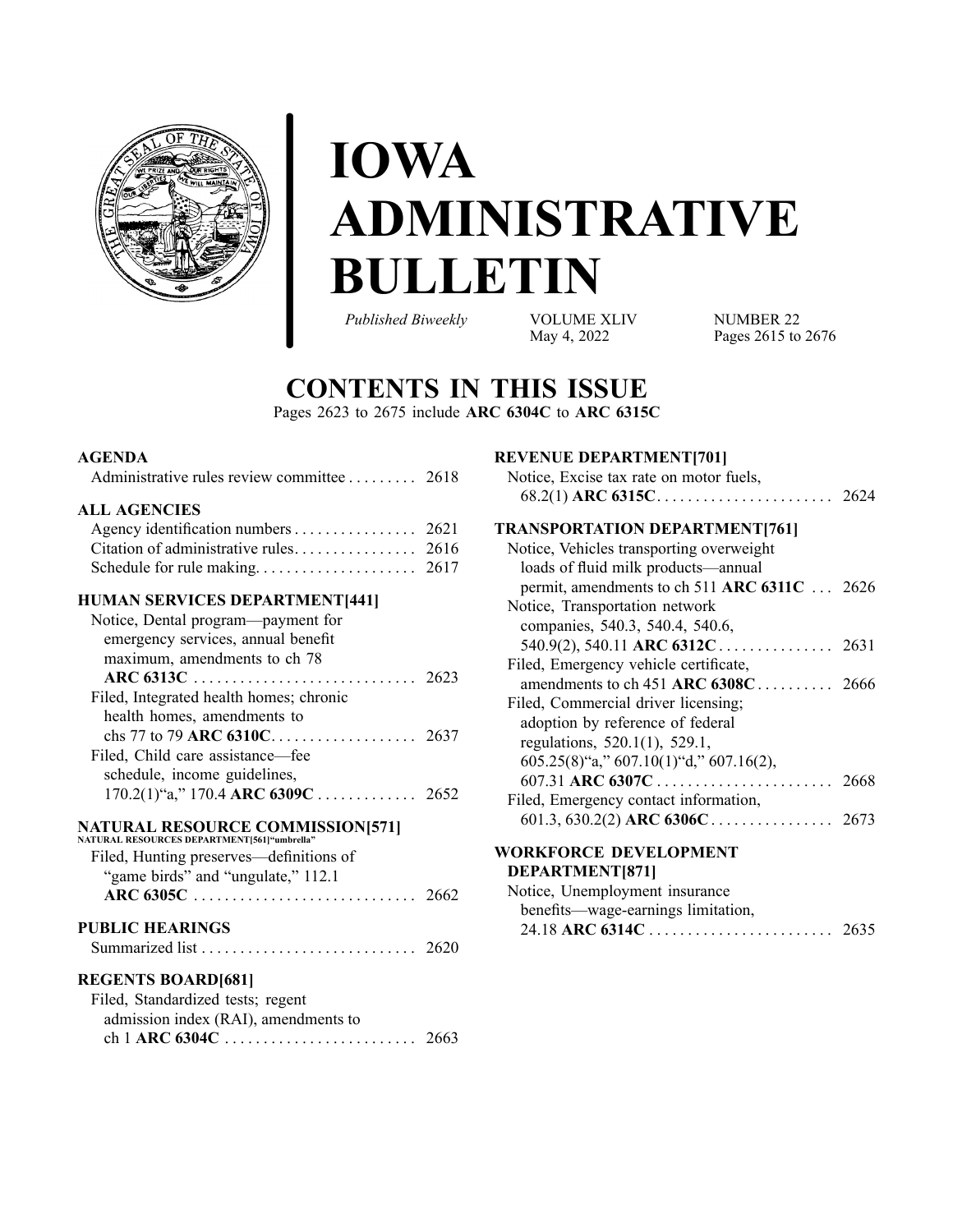# **PREFACE**

<span id="page-1-0"></span>The Iowa Administrative Bulletin is published biweekly pursuan<sup>t</sup> to Iowa Code chapters 2B and 17A and contains Notices of Intended Action and rules adopted by state agencies.

It also contains Proclamations and Executive Orders of the Governor which are general and permanen<sup>t</sup> in nature; Regulatory Analyses; effective date delays and objections filed by the Administrative Rules Review Committee; Agenda for monthly Administrative Rules Review Committee meetings; and other materials deemed fitting and proper by the Administrative Rules Review Committee.

The Bulletin may also contain public funds interest rates [12C.6]; usury rates [535.2(3)"a"]; agricultural credit corporation maximum loan rates [535.12]; and other items required by statute to be published in the Bulletin.

**PLEASE NOTE:** Underscore indicates new material added to existing rules; strike through indicates deleted material.

| JACK EWING, Administrative Code Editor            | Telephone: 515.281.6048 | Email: Jack.Ewing@legis.iowa.gov |
|---------------------------------------------------|-------------------------|----------------------------------|
| Publications Editing Office (Administrative Code) | Telephone: 515.281.3355 | Email: AdminCode@legis.iowa.gov  |

#### **CITATION of Administrative Rules**

The Iowa Administrative Code shall be cited as (agency identification number) IAC (chapter, rule, subrule, paragraph, subparagraph, or numbered paragraph).

This citation format applies only to external citations to the Iowa Administrative Code or Iowa Administrative Bulletin and does not apply to citations within the Iowa Administrative Code or Iowa Administrative Bulletin.

| 441 IAC 79               | (Chapter)            |
|--------------------------|----------------------|
| 441 IAC 79.1             | (Rule)               |
| 441 IAC 79.1(1)          | (Subrule)            |
| 441 IAC 79.1(1)"a"       | (Paragraph)          |
| 441 IAC 79.1(1)"a"(1)    | (Subparagraph)       |
| 441 IAC 79.1(1)"a"(1)"1" | (Numbered paragraph) |

The Iowa Administrative Bulletin shall be cited as IAB (volume), (number), (publication date), (page number), (ARC number). IAB Vol. XII, No. 23 (5/16/90) p. 2050, ARC 872A

NOTE: In accordance with Iowa Code section 2B.5A, <sup>a</sup> rule number within the Iowa Administrative Code includes <sup>a</sup> reference to the statute which the rule is intended to implement: 441—79.1(249A).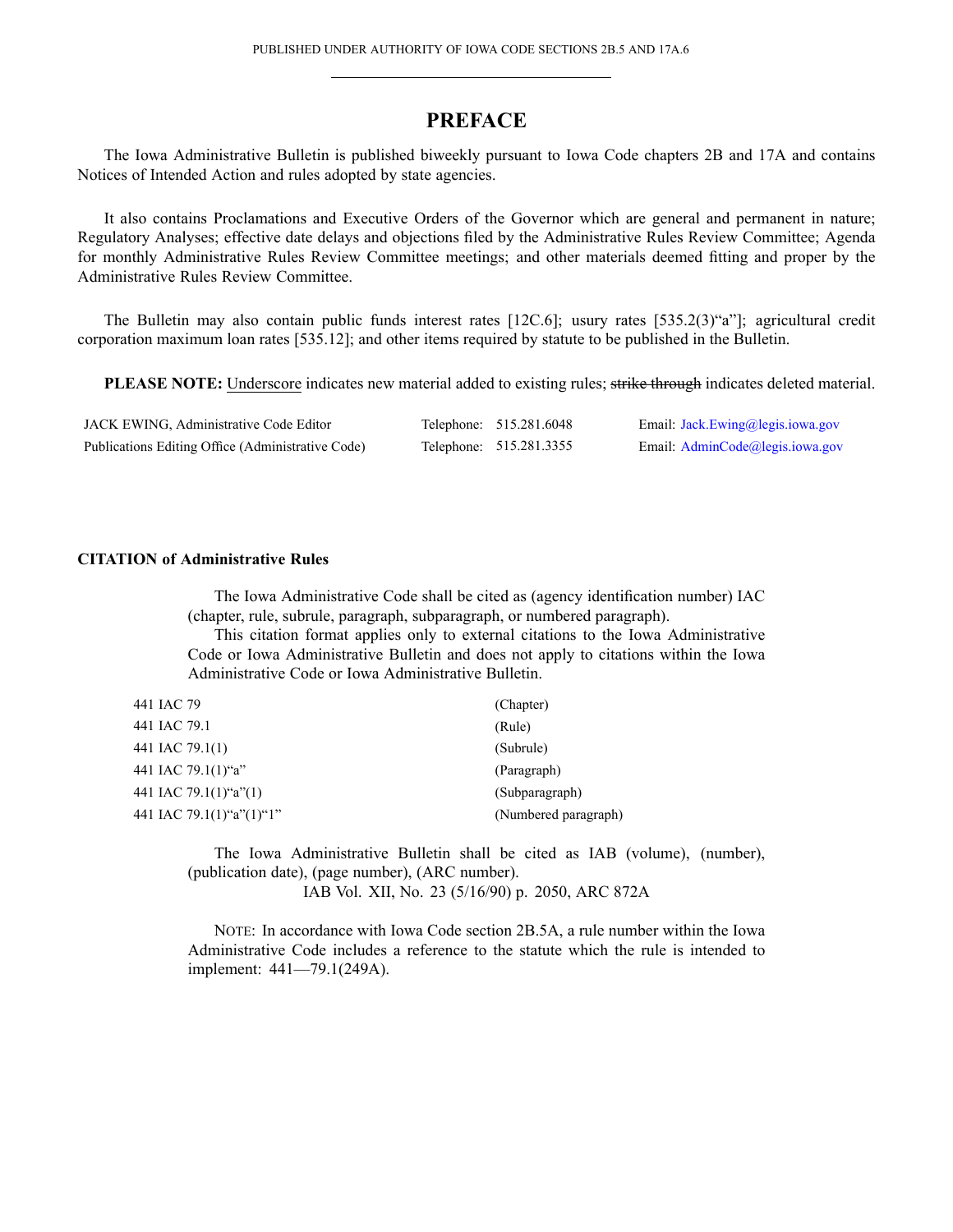# **Schedule for Rule Making 2022**

<span id="page-2-0"></span>

|                                        |                       | <b>HEARING</b>               | <b>FIRST</b><br><b>POSSIBLE</b> |                                 |                        | <b>FIRST</b>                        | <b>POSSIBLE</b>                |
|----------------------------------------|-----------------------|------------------------------|---------------------------------|---------------------------------|------------------------|-------------------------------------|--------------------------------|
| NOTICE†<br><b>SUBMISSION</b>           | <b>NOTICE</b><br>PUB. | <b>OR</b><br><b>COMMENTS</b> | <b>ADOPTION</b><br><b>DATE</b>  | <b>ADOPTED</b><br><b>FILING</b> | <b>ADOPTED</b><br>PUB. | <b>POSSIBLE</b><br><b>EFFECTIVE</b> | <b>EXPIRATION</b><br>OF NOTICE |
| <b>DEADLINE</b>                        | <b>DATE</b>           | 20 DAYS                      | 35 DAYS                         | <b>DEADLINE</b>                 | <b>DATE</b>            | <b>DATE</b>                         | 180 DAYS                       |
| **Dec. 22 '21** Jan. 12 '22 Feb. 1 '22 |                       |                              |                                 | Feb. 16 '22 Feb. 18 '22         | Mar. 9 '22             | Apr. 13 '22                         | July 11 '22                    |
| **Jan. 5**                             | Jan. 26               | Feb. 15                      | Mar. 2                          | Mar. 4                          | Mar. 23                | Apr. 27                             | July 25                        |
| Jan. 21                                | Feb. 9                | Mar. 1                       | Mar. 16                         | Mar. 18                         | Apr. 6                 | May 11                              | Aug. 8                         |
| Feb. 4                                 | Feb. 23               | Mar. 15                      | Mar. 30                         | Apr. 1                          | Apr. 20                | May 25                              | Aug. 22                        |
| Feb. 18                                | Mar. 9                | Mar. 29                      | Apr. 13                         | Apr. 15                         | May 4                  | June 8                              | Sep. 5                         |
| Mar. 4                                 | Mar. 23               | Apr. 12                      | Apr. 27                         | Apr. 29                         | May 18                 | June 22                             | Sep. 19                        |
| Mar. 18                                | Apr. 6                | Apr. 26                      | May 11                          | **May 11**                      | June 1                 | July 6                              | Oct. 3                         |
| Apr. 1                                 | Apr. 20               | May $10$                     | May 25                          | May 27                          | June 15                | July 20                             | Oct. 17                        |
| Apr. 15                                | May 4                 | May 24                       | June 8                          | June 10                         | June 29                | Aug. $3$                            | Oct. 31                        |
| Apr. 29                                | May $18$              | June 7                       | June 22                         | **June 22**                     | July 13                | Aug. 17                             | Nov. 14                        |
| **May 11**                             | June 1                | June 21                      | July 6                          | July 8                          | July 27                | Aug. 31                             | Nov. 28                        |
| May 27                                 | June 15               | July 5                       | July 20                         | July 22                         | Aug. 10                | Sep. 14                             | Dec. 12                        |
| June 10                                | June 29               | July 19                      | Aug. 3                          | Aug. 5                          | Aug. 24                | Sep. 28                             | Dec. 26                        |
| **June 22**                            | July 13               | Aug. 2                       | Aug. 17                         | **Aug. 17**                     | Sep. 7                 | Oct. 12                             | Jan. 9 '23                     |
| July 8                                 | July 27               | Aug. 16                      | Aug. 31                         | Sep. 2                          | Sep. 21                | Oct. 26                             | Jan. 23 '23                    |
| July 22                                | Aug. 10               | Aug. 30                      | Sep. 14                         | Sep. 16                         | Oct. 5                 | Nov. $9$                            | Feb. 6 '23                     |
| Aug. 5                                 | Aug. 24               | Sep. 13                      | Sep. 28                         | Sep. 30                         | Oct. 19                | Nov. 23                             | Feb. 20 '23                    |
| ** Aug. 17**                           | Sep. 7                | Sep. 27                      | Oct. 12                         | Oct. 14                         | Nov. 2                 | Dec. 7                              | Mar. 6 '23                     |
| Sep. 2                                 | Sep. 21               | Oct. 11                      | Oct. 26                         | **Oct. $26**$                   | Nov. 16                | Dec. 21                             | Mar. 20 '23                    |
| Sep. 16                                | Oct. 5                | Oct. 25                      | Nov. $9$                        | **Nov. $9**$                    | Nov. 30                | Jan. 4 '23                          | Apr. 3 '23                     |
| Sep. 30                                | Oct. 19               | Nov. 8                       | Nov. 23                         | Nov. 25                         | Dec. 14                | Jan. 18 '23                         | Apr. 17 '23                    |
| Oct. 14                                | Nov. 2                | Nov. 22                      | Dec. 7                          | **Dec. 7**                      | Dec. 28                | Feb. 1 '23                          | May 1 '23                      |
| **Oct. 26**                            | Nov. 16               | Dec. 6                       | Dec. 21                         | **Dec. 21**                     | Jan. 11 '23            | Feb. 15 '23                         | May 15 '23                     |
| **Nov. $9**$                           | Nov. 30               | Dec. 20                      | Jan. 4 '23                      | **Jan. 4 '23**                  | Jan. 25 '23            | Mar. 1 '23                          | May 29 '23                     |
| Nov. 25                                | Dec. 14               | Jan. 3 '23                   | Jan. 18 '23                     | Jan. 20 '23                     | Feb. 8 '23             | Mar. 15 '23                         | June 12 '23                    |
| **Dec. 7**                             | Dec. 28               | Jan. 17 '23                  | Feb. 1 '23                      | Feb. 3 '23                      | Feb. 22 '23            | Mar. 29 '23                         | June 26 '23                    |
| **Dec. $21**$                          |                       | Jan. 11 '23 Jan. 31 '23      |                                 | Feb. 15 '23 Feb. 17 '23         | Mar. 8 '23             | Apr. 12 '23                         | July 10 '23                    |
|                                        |                       |                              |                                 |                                 |                        |                                     |                                |

# **PRINTING SCHEDULE FOR IAB**

| <b>ISSUE NUMBER</b> | <b>SUBMISSION DEADLINE</b>   | <b>ISSUE DATE</b>   |
|---------------------|------------------------------|---------------------|
| 24                  | Wednesday, May 11, 2022      | <b>June 1, 2022</b> |
| 25                  | <b>Friday, May 27, 2022</b>  | June 15, 2022       |
| 26                  | <b>Friday, June 10, 2022</b> | June 29, 2022       |

**PLEASE NOTE:**

Rules will not be accepted by the Publications Editing Office after **12 <sup>o</sup>'clock noon** on the filing deadline unless prior approval has been received from the Administrative Rules Coordinator and the Administrative Code Editor.

If the filing deadline falls on <sup>a</sup> legal holiday, submissions made on the following Monday will be accepted.

†To allow time for review by the Administrative Rules Coordinator prior to the Notice submission deadline, Noticesshould generally be submitted in RMS four or more working days in advance of the deadline.

**\*\*Note change of filing deadline\*\***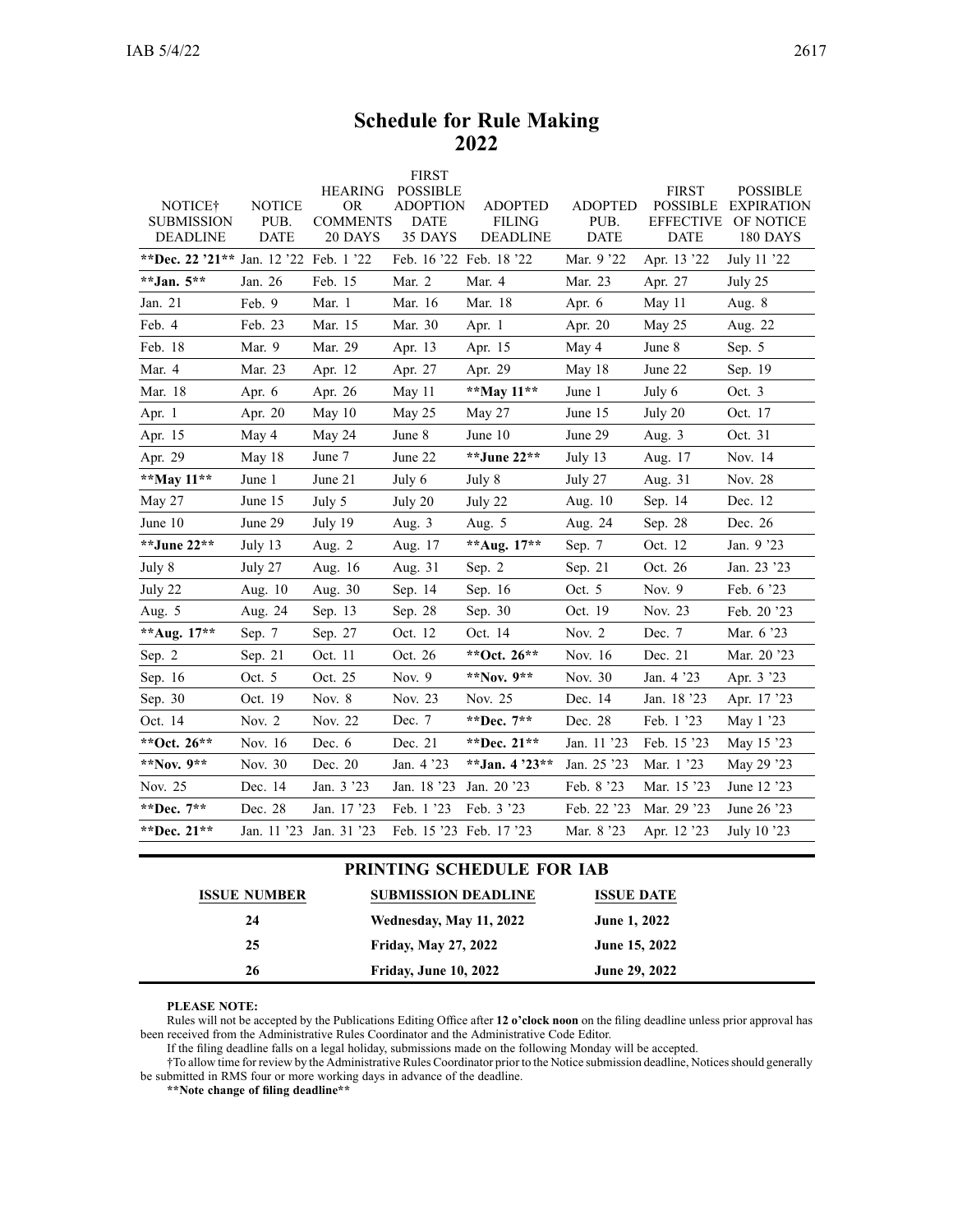<span id="page-3-0"></span>The Administrative Rules Review Committee will hold its regular, statutory meeting on Monday, May 9, 2022, at 8:30 a.m. in Room 116, State Capitol, Des Moines, Iowa. For more information, contact Jack Ewing at [jack.ewing@legis.iowa.gov](mailto:jack.ewing@legis.iowa.gov).

NOTE: See also Agenda published in the April 20, 2022, Iowa Administrative Bulletin.

# **HUMAN SERVICES DEPARTMENT[441]**

| HUMAN SERVICES DELARIMENTITTI                                                                     |  |
|---------------------------------------------------------------------------------------------------|--|
| Integrated health homes; chronic health homes, amendments to chs 77 to 79 Filed ARC 6310C  5/4/22 |  |
| Dental program—payment for emergency services, annual benefit maximum, amendments                 |  |
|                                                                                                   |  |
| Child care assistance—fee schedule, income guidelines, 170.2(1)"a," 170.4 Filed ARC 6309C  5/4/22 |  |
|                                                                                                   |  |
| NATURAL RESOURCE COMMISSION[571]<br>NATURAL RESOURCES DEPARTMENT[561]"umbrella"                   |  |
|                                                                                                   |  |
|                                                                                                   |  |
| <b>REGENTS BOARD[681]</b>                                                                         |  |
|                                                                                                   |  |
|                                                                                                   |  |
| <b>REVENUE DEPARTMENT[701]</b>                                                                    |  |
|                                                                                                   |  |
|                                                                                                   |  |
| <b>TRANSPORTATION DEPARTMENT[761]</b>                                                             |  |
|                                                                                                   |  |
| Vehicles transporting overweight loads of fluid milk products—annual permit, amendments           |  |
|                                                                                                   |  |
| Commercial driver licensing; adoption by reference of federal regulations, 520.1(1), 529.1,       |  |
|                                                                                                   |  |
|                                                                                                   |  |
|                                                                                                   |  |
|                                                                                                   |  |
| <b>WORKFORCE DEVELOPMENT DEPARTMENT[871]</b>                                                      |  |
|                                                                                                   |  |
|                                                                                                   |  |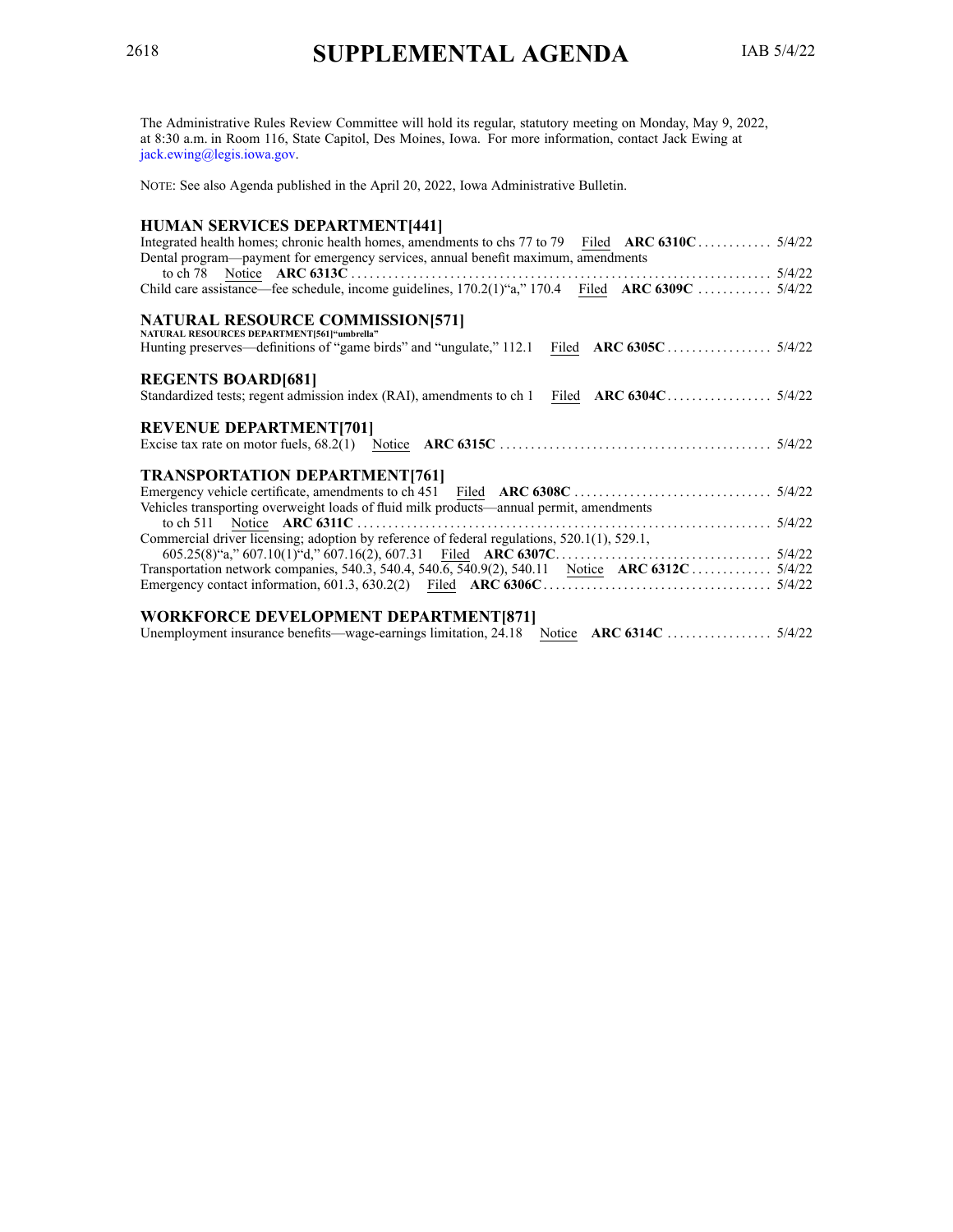# **ADMINISTRATIVE RULES REVIEW COMMITTEE MEMBERS**

Regular, statutory meetings are held the second Tuesday of each month at the seat of governmen<sup>t</sup> as provided in Iowa Code section [17A.8](https://www.legis.iowa.gov/docs/ico/section/17A.8.pdf). A special meeting may be called by the Chair at any place in the state and at any time.

Senator Waylon Brown 2415 Highway 218 Osage, Iowa 50461

Senator Julian Garrett P.O. Box 493 Indianola, Iowa 50125

Senator Jesse Green 2344 360th Street Harcourt, Iowa 50544

Senator Robert Hogg P.O. Box 1361 Cedar Rapids, Iowa 52406

Senator Pam Jochum 2368 Jackson Street Dubuque, Iowa 52001

Jack Ewing **Administrative Code Editor** Capitol Des Moines, Iowa 50319 Telephone: 515.281.6048 Fax: 515.281.8451 Email: [Jack.Ewing@legis.iowa.gov](mailto:Jack.Ewing@legis.iowa.gov) Representative Mike Bousselot Ankeny, Iowa House District 37

Representative Megan Jones 4470 Highway 71 Sioux Rapids, Iowa 50585

Representative Amy Nielsen North Liberty, Iowa

Representative Rick Olson 3012 East 31st Court Des Moines, Iowa 50317

Representative Mike Sexton 2202 Ogden Avenue Rockwell City, Iowa 50579

Michael Boal **Administrative Rules Coordinator** Governor's Ex Officio Representative Capitol, Room 18 Des Moines, Iowa 50319 Telephone: 515.281.5211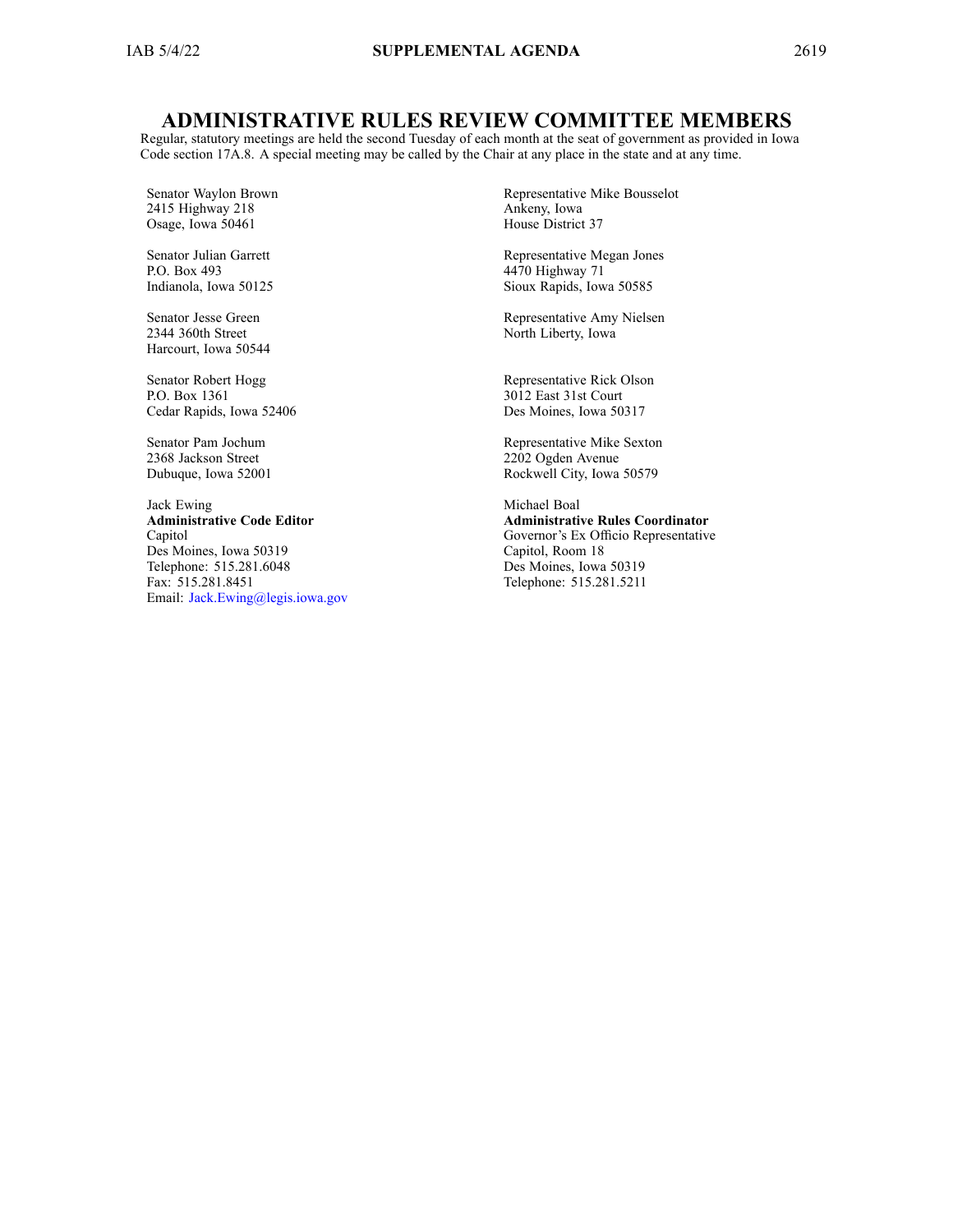# <span id="page-5-0"></span><sup>2620</sup> **PUBLIC HEARINGS** IAB 5/4/22

#### **INSURANCE DIVISION[191]**

| Review of rules, amendments to | Via conference call                | May 5, 2022    |
|--------------------------------|------------------------------------|----------------|
| chs 10, 35, 76                 | Contact Tracy Swalwell             | 9 a.m.         |
| IAB 4/6/22 ARC 6285C           | Email: tracy.swalwell@iid.iowa.gov | (If requested) |
|                                |                                    |                |
|                                |                                    |                |

#### **TRANSPORTATION DEPARTMENT[761]**

| Vehicles transporting overweight<br>loads of fluid milk | Via conference call<br><b>Contact Tracy George</b> | May 26, 2022<br>$10$ a.m.                       |
|---------------------------------------------------------|----------------------------------------------------|-------------------------------------------------|
| products—annual permit,<br>amendments to ch 511         | Email: $tracy. george@iowadot.us$                  | (If requested)                                  |
| IAB 5/4/22 ARC 6311C                                    |                                                    |                                                 |
| $\mathbf{T}$ , $\mathbf{I}$ , $\mathbf{I}$              | $\mathbf{v}^*$ $\mathbf{v}$ 11                     | $\overline{11}$ $\overline{12}$ $\overline{12}$ |

Transportation network companies, 540.3, 540.4, 540.6, 540.9(2), 540.11 IAB 5/4/22 **ARC 6312C**

Via conference call Contact Tracy George Email: [tracy.george@iowadot.us](mailto:tracy.george@iowadot.us) May 26, 2022 1 p.m. (If requested)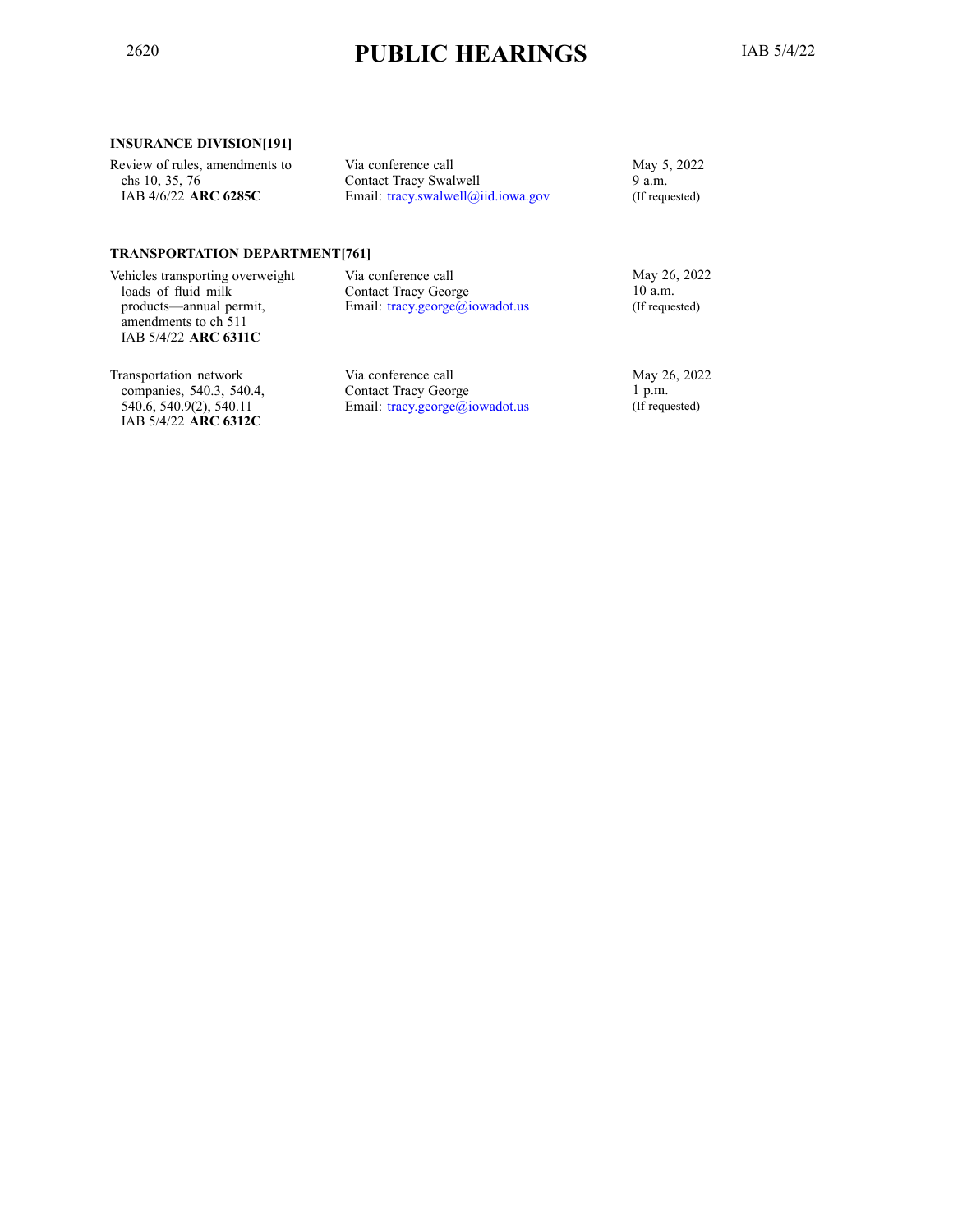# <span id="page-6-0"></span>IAB 5/4/22 **AGENCY IDENTIFICATION NUMBERS** <sup>2621</sup>

"Umbrella" agencies and elected officials are set out below at the left-hand margin in CAPITAL letters.

Divisions (boards, commissions, etc.) are indented and set out in lowercase type under their statutory "umbrellas."

Other autonomous agencies are included alphabetically in SMALL CAPITALS at the left-hand margin.

ADMINISTRATIVE SERVICES DEPARTMENT[11] AGING, DEPARTMENT ON[17] AGRICULTURE AND LAND STEWARDSHIP DEPARTMENT[21] Soil Conservation and Water Quality Division[27] ATTORNEY GENERAL[61] AUDITOR OF STATE[81] BEEF CATTLE PRODUCERS ASSOCIATION, IOWA[101] BLIND, DEPARTMENT FOR THE<sup>[111]</sup> CAPITAL INVESTMENT BOARD, IOWA[123] CHIEF INFORMATION OFFICER, OFFICE OF THE[129] OMBUDSMAN[141] CIVIL RIGHTS COMMISSION[161] COMMERCE DEPARTMENT[181] Alcoholic Beverages Division[185] Banking Division[187] Credit Union Division[189] Insurance Division[191] Professional Licensing and Regulation Bureau[193] Accountancy Examining Board[193A] Architectural Examining Board[193B] Engineering and Land Surveying Examining Board[193C] Landscape Architectural Examining Board[193D] Real Estate Commission[193E] Real Estate Appraiser Examining Board[193F] Interior Design Examining Board[193G] Utilities Division[199] CORRECTIONS DEPARTMENT[201] Parole Board[205] CULTURAL AFFAIRS DEPARTMENT[221] Arts Division[222] Historical Division[223] EARLY CHILDHOOD IOWA STATE BOARD[249] ECONOMIC DEVELOPMENT AUTHORITY[261] City Development Board[263] IOWA FINANCE AUTHORITY[265] EDUCATION DEPARTMENT[281] Educational Examiners Board[282] College Student Aid Commission[283] Higher Education Loan Authority[284] Iowa Advance Funding Authority[285] Libraries and Information Services Division[286] Public Broadcasting Division[288] School Budget Review Committee[289] EGG COUNCIL, IOWA[301] ETHICS AND CAMPAIGN DISCLOSURE BOARD, IOWA[351] EXECUTIVE COUNCIL[361] FAIR BOARD[371] HUMAN RIGHTS DEPARTMENT[421] HUMAN SERVICES DEPARTMENT[441] INSPECTIONS AND APPEALS DEPARTMENT[481] Employment Appeal Board[486] Child Advocacy Board[489] Racing and Gaming Commission[491] State Public Defender[493] IOWA PUBLIC EMPLOYEES' RETIREMENT SYSTEM[495]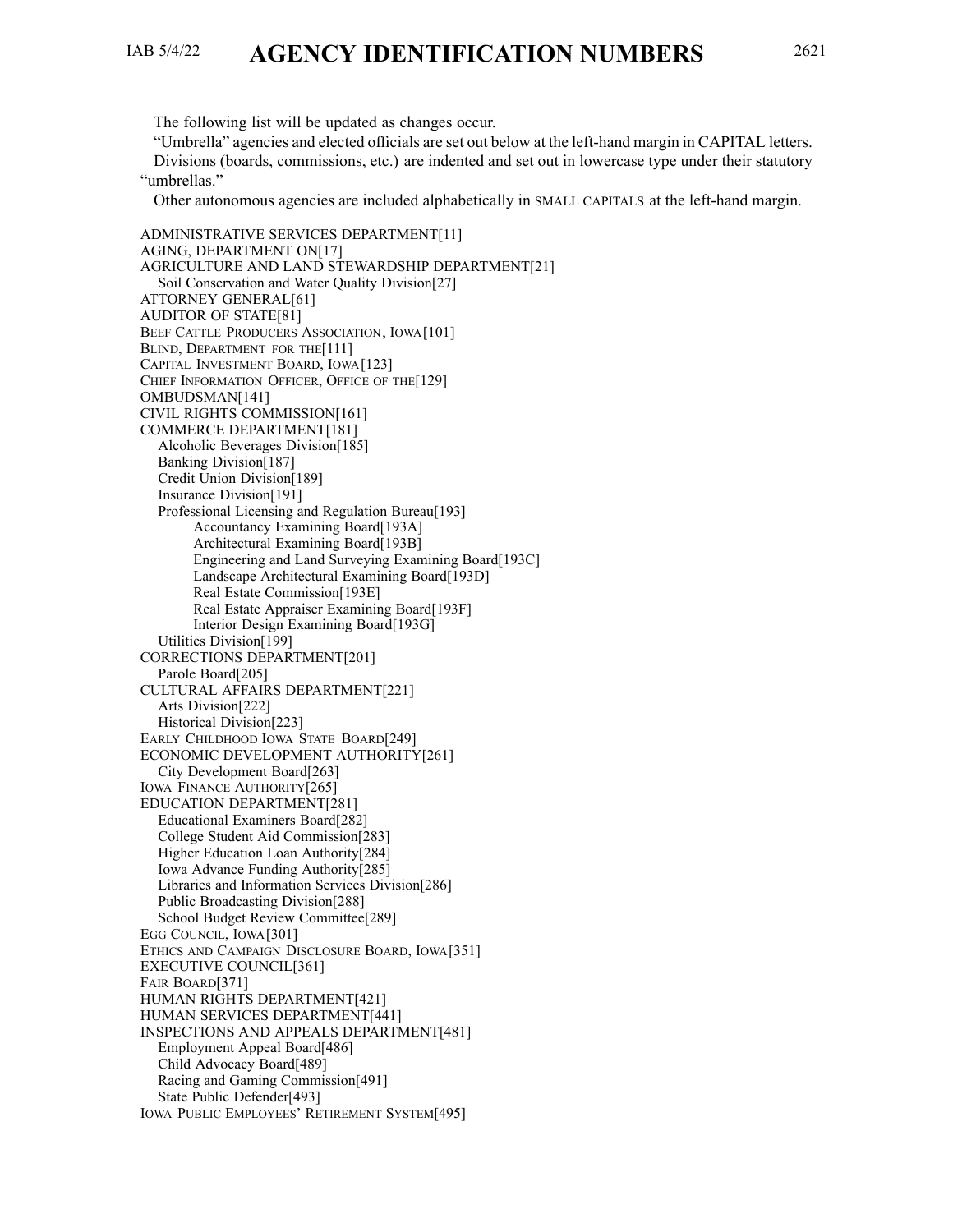IOWA PUBLIC INFORMATION BOARD[497] LAW ENFORCEMENT ACADEMY[501] LIVESTOCK HEALTH ADVISORY COUNCIL[521] LOTTERY AUTHORITY, IOWA[531] MANAGEMENT DEPARTMENT[541] Appeal Board, State[543] City Finance Committee[545] County Finance Committee[547] NATURAL RESOURCES DEPARTMENT[561] Energy and Geological Resources Division[565] Environmental Protection Commission[567] Natural Resource Commission[571] Preserves, State Advisory Board for[575] PETROLEUM UNDERGROUND STORAGE TANK FUND BOARD, IOWA COMPREHENSIVE[591] PROPANE EDUCATION AND RESEARCH COUNCIL, IOWA[599] PUBLIC DEFENSE DEPARTMENT[601] HOMELAND SECURITY AND EMERGENCY MANAGEMENT DEPARTMENT[605] PUBLIC EMPLOYMENT RELATIONS BOARD[621] PUBLIC HEALTH DEPARTMENT[641] Professional Licensure Division[645] Dental Board[650] Medicine Board[653] Nursing Board[655] Pharmacy Board[657] PUBLIC SAFETY DEPARTMENT[661] RECORDS COMMISSION[671] REGENTS BOARD[681] Archaeologist[685] REVENUE DEPARTMENT[701] SECRETARY OF STATE[721] SHEEP AND WOOL PROMOTION BOARD, IOWA[741] TELECOMMUNICATIONS AND TECHNOLOGY COMMISSION, IOWA[751] TRANSPORTATION DEPARTMENT[761] TREASURER OF STATE[781] TURKEY MARKETING COUNCIL, IOWA[787] UNIFORM STATE LAWS COMMISSION[791] VETERANS AFFAIRS, IOWA DEPARTMENT OF[801] VETERINARY MEDICINE BOARD[811] VOLUNTEER SERVICE, IOWA COMMISSION ON[817] VOTER REGISTRATION COMMISSION[821] WORKFORCE DEVELOPMENT DEPARTMENT[871] Labor Services Division[875] Workers' Compensation Division[876] Workforce Development Board and Workforce Development Center Administration Division[877]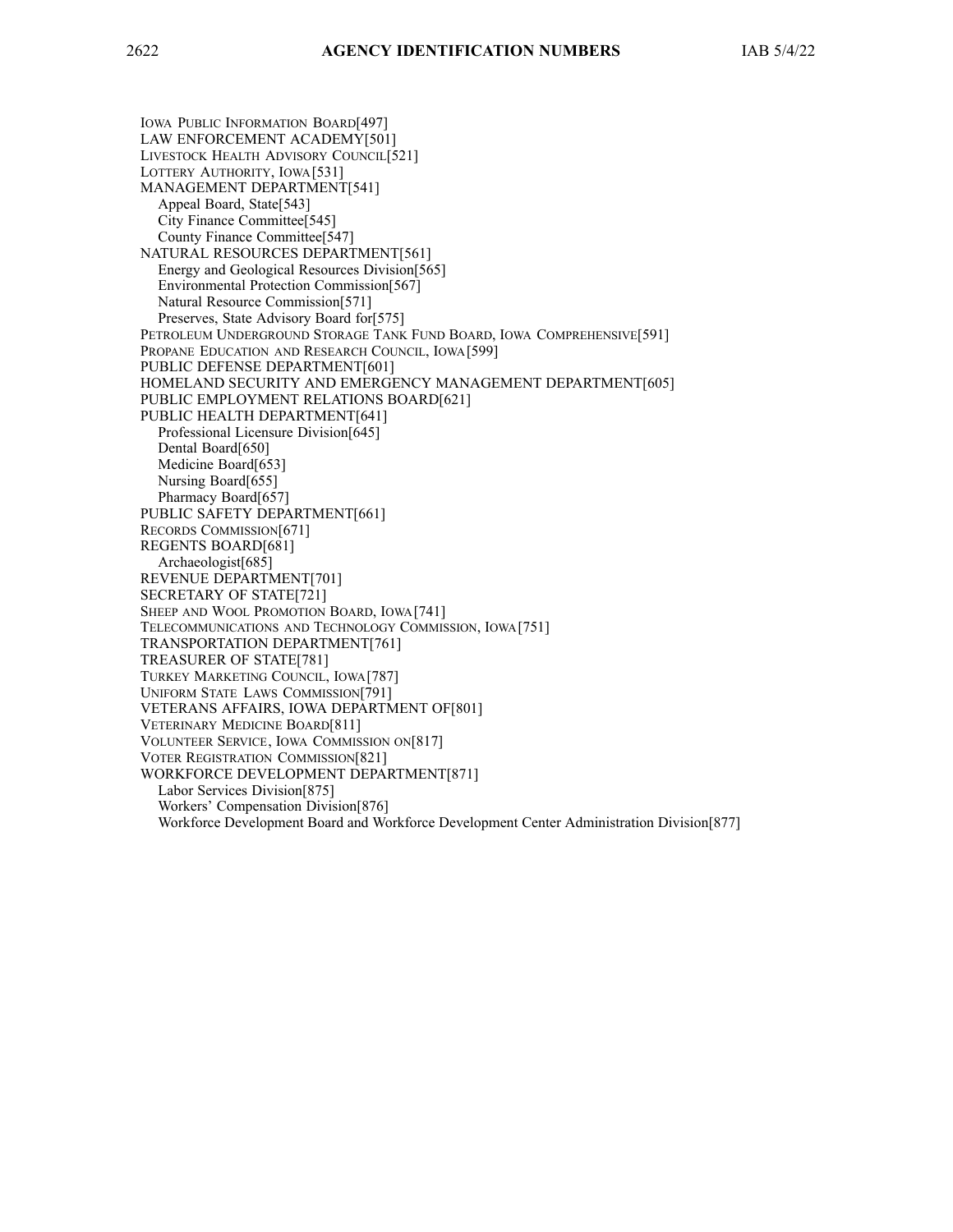# **ARC 6313C**

# **HUMAN SERVICES DEPARTMENT[441]**

#### **Notice of Intended Action**

#### **Proposing rule making related to emergency dental services and providing an opportunity for public comment**

<span id="page-8-0"></span>The Human Services Department hereby proposes to amend Chapter 78, "Amount, Duration and Scope of Medical and Remedial Services," Iowa Administrative Code.

#### *Legal Authority for Rule Making*

This rule making is proposed under the authority provided in Iowa Code section 249A.4.

#### *State or Federal Law Implemented*

This rule making implements, in whole or in part, Iowa Code section 249A.4.

#### *Purpose and Summary*

The Department is proposing this rule making for the dental program to clarify that paymen<sup>t</sup> will be made for emergency services as defined in the federal regulations set forth in 42 CFR 438.114 as amended to April 7, 2022. This proposed rule making also sets an annual benefit maximum for members 21 years of age or older of \$1,000 per state fiscal year for coverage of dental services as set forth in rule 441—78.4(249A). Preventive, diagnostic, emergency, anesthesia, removable dentures, and related services do not count toward the annual benefit amount.

#### *Fiscal Impact*

This rule making aligns rules with waiver and State Plan Amendment policies. Based on analysis by the Iowa Medicaid actuary and incorporated within current capitation rates, it is anticipated this rule making will result in <sup>a</sup> cost savings to the State. This change is already in effect, and savings have been incorporated into the Medicaid budget.

#### *Jobs Impact*

After analysis and review of this rule making, no impact on jobs has been found.

#### *Waivers*

Any person who believes that the application of the discretionary provisions of this rule making would result in hardship or injustice to that person may petition the Department for <sup>a</sup> waiver of the discretionary provisions, if any, pursuan<sup>t</sup> to rule 441—1.8(17A,217).

#### *Public Comment*

Any interested person may submit written comments concerning this proposed rule making. Written comments in response to this rule making must be received by the Department no later than 4:30 p.m. on May 24, 2022. Comments should be directed to:

Nancy Freudenberg Department of Human Services Hoover State Office Building, Fifth Floor 1305 East Walnut Street Des Moines, Iowa 50319-0114 Email: appea[ls@dhs.state.ia.us](mailto:appeals@dhs.state.ia.us)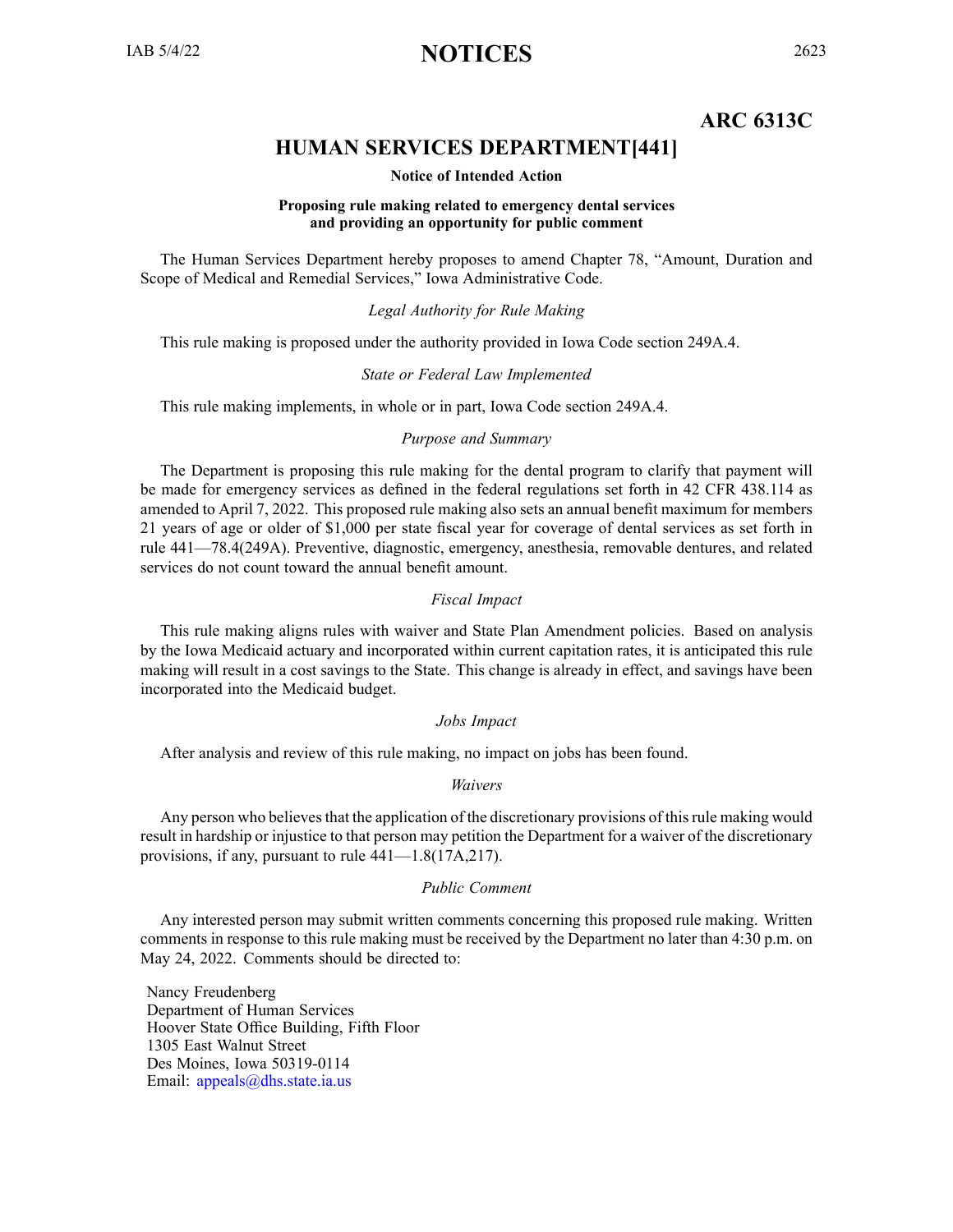#### *Public Hearing*

<span id="page-9-0"></span>No public hearing is scheduled at this time. As provided in Iowa Code section 17A.4(1)"b," an oral presentation regarding this rule making may be demanded by 25 interested persons, <sup>a</sup> governmental subdivision, the Administrative Rules Review Committee, an agency, or an association having 25 or more members.

#### *Review by Administrative Rules Review Committee*

The Administrative Rules Review Committee, <sup>a</sup> bipartisan legislative committee which oversees rule making by executive branch agencies, may, on its own motion or on written reques<sup>t</sup> by any individual or group, review this rule making at its regular [monthly](https://www.legis.iowa.gov/committees/meetings/meetingsListComm?groupID=705&ga=89) meeting or at <sup>a</sup> special meeting. The Committee's meetings are open to the public, and interested persons may be heard as provided in Iowa Code section 17A.8(6).

The following rule-making actions are proposed:

ITEM 1. Adopt the following **new** subrules 78.4(11) and 78.4(12):

**78.4(11)** *Emergency services.* Payment shall be made for emergency services, as defined in and pursuan<sup>t</sup> to the requirements set forth in 42 CFR 438.114, as amended to April 7, 2022.

**78.4(12)** *Annual benefit maximum.*

*a.* Members 21 years of age or older have an annual benefit maximum of \$1,000 per state fiscal year for coverage of dental services set forth in this rule. Payment for services exceeding the \$1,000 annual benefit maximum is the responsibility of the member.

*b.* The following services do not count toward the annual benefit maximum:

(1) Preventive services as set forth in subrule 78.4(1);

(2) Diagnostic services as set forth in subrule 78.4(2);

(3) Fabrication of removable dentures and related services as set forth in paragraphs 78.4(7)*"a"* to *"c"* and 78.4(7)*"f"* to *"l"*;

(4) Anesthesia asset forth in paragraph 78.4(9)*"f,"* when provided in conjunction with oralsurgery codes approved for payment; or

(5) Emergency services as set forth in subrule 78.4(11).

ITEM 2. Adopt the following **new** implementation sentence in **441—Chapter 78**: These rules are intended to implement Iowa Code chapter [249A](https://www.legis.iowa.gov/docs/ico/chapter/249A.pdf).

# **ARC 6315C**

### **REVENUE DEPARTMENT[701]**

#### **Notice of Intended Action**

#### **Proposing rule making related to excise tax rate on motor fuels and providing an opportunity for public comment**

The Revenue Department hereby proposes to amend Chapter 68, "Motor Fuel and Undyed Special Fuel," Iowa Administrative Code.

*Legal Authority for Rule Making*

Thisrule making is proposed under the authority provided in Iowa Code sections 421.14 and 452A.59.

#### *State or Federal Law Implemented*

This rule making implements, in whole or in part, Iowa Code section 452A.3.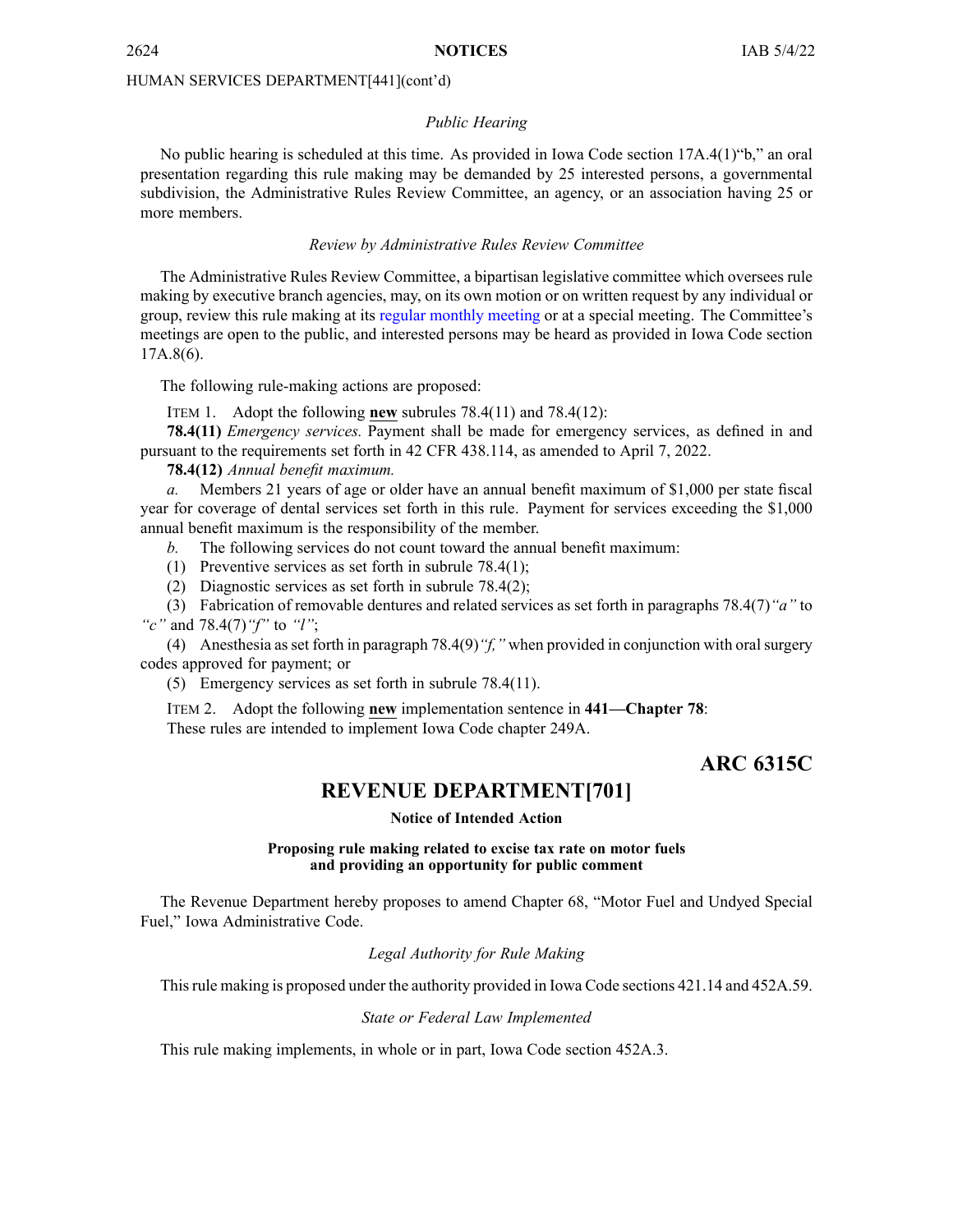IAB 5/4/22 **NOTICES** 2625

#### REVENUE DEPARTMENT[701](cont'd)

#### *Purpose and Summary*

This proposed rule making amends subrule 68.2(1) to adjust the excise tax rate on biodiesel blended fuel rated B-11 or higher from 30.4¢ per gallon (ending June 30, 2022) to 30.1¢ per gallon (beginning July 1, 2022), pursuan<sup>t</sup> to the formula prescribed by Iowa Code section 452A.3. The distribution percentage for biodiesel blended fuel rated B-11 or higher for calendar year 2021 is 57.75 percent, <sup>a</sup> decrease from the 2020 distribution percentage of 61.49 percent. As <sup>a</sup> result, pursuan<sup>t</sup> to Iowa Code section 452A.3(3)"a"(2), in fiscal year 2023, the excise tax rate for biodiesel blended fuel rated B-11 or higher will decrease as noted above. Tax rates for all other fuel types will remain unchanged for fiscal year 2023.

#### *Fiscal Impact*

Under the excise tax rates applicable for fiscal year 2023, as proposed in this rule making and as required by statute, it is estimated that, accounting for refunds, collections will be \$142.43 million, resulting in <sup>a</sup> decrease of \$1.42 million in revenues.

#### *Jobs Impact*

After analysis and review of this rule making, no impact on jobs has been found.

#### *Waivers*

Any person who believes that the application of the discretionary provisions of this rule making would result in hardship or injustice to that person may petition the Department for <sup>a</sup> waiver of the discretionary provisions, if any, pursuan<sup>t</sup> to rule 701—7.28(17A).

#### *Public Comment*

Any interested person may submit written or oral comments concerning this proposed rule making. Written or oral comments in response to this rule making must be received by the Department no later than 4:30 p.m. on May 24, 2022. Comments should be directed to:

Tim Reilly Department of Revenue Hoover State Office Building P.O. Box 10457 Des Moines, Iowa 50306 Phone: 515.782.0535 Email: [tim.reilly@iowa.gov](mailto:tim.reilly@iowa.gov)

#### *Public Hearing*

No public hearing is scheduled at this time. As provided in Iowa Code section 17A.4(1)"b," an oral presentation regarding this rule making may be demanded by 25 interested persons, <sup>a</sup> governmental subdivision, the Administrative Rules Review Committee, an agency, or an association having 25 or more members.

#### *Review by Administrative Rules Review Committee*

The Administrative Rules Review Committee, <sup>a</sup> bipartisan legislative committee which oversees rule making by executive branch agencies, may, on its own motion or on written reques<sup>t</sup> by any individual or group, review this rule making at its regular [monthly](https://www.legis.iowa.gov/committees/meetings/meetingsListComm?groupID=705&ga=89) meeting or at <sup>a</sup> special meeting. The Committee's meetings are open to the public, and interested persons may be heard as provided in Iowa Code section 17A.8(6).

The following rule-making action is proposed: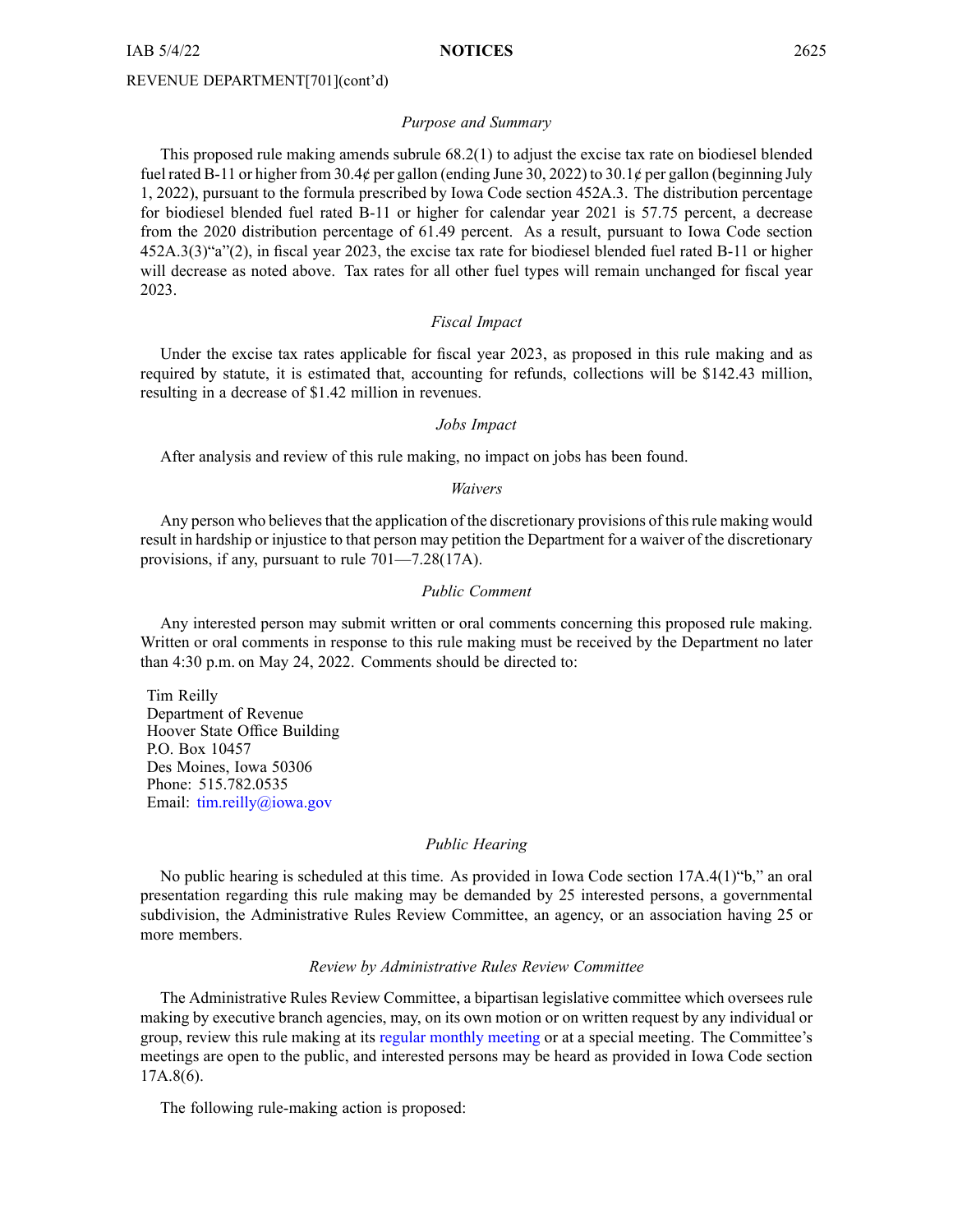# <span id="page-11-0"></span>REVENUE DEPARTMENT[701](cont'd)

Amend subrule 68.2(1) as follows:

**68.2(1)** The following rates of tax apply to the use of fuel in operating motor vehicles and aircraft:

| Gasoline                                   | $30.7\phi$ per gallon (for July 1, 2016, through June 30, 2017)<br>30.5¢ per gallon (for July 1, 2017, through June 30, 2018)<br>$30.7\phi$ per gallon (for July 1, 2018, through June 30, 2019)<br>$30.5\phi$ per gallon (for July 1, 2019, through June 30, 2020)<br>$30¢$ per gallon (beginning July 1, 2020) |
|--------------------------------------------|------------------------------------------------------------------------------------------------------------------------------------------------------------------------------------------------------------------------------------------------------------------------------------------------------------------|
| Ethanol blended gasoline                   | $29¢$ per gallon (for July 1, 2016, through June 30, 2020)                                                                                                                                                                                                                                                       |
| Ethanol blended gasoline E-10 to<br>$E-14$ | $30¢$ per gallon (beginning July 1, 2020)                                                                                                                                                                                                                                                                        |
| E-85 gasoline                              | $29¢$ per gallon (for July 1, 2016, through June 30, 2020)                                                                                                                                                                                                                                                       |
| Ethanol blended gasoline E-15 or<br>higher | $24¢$ per gallon (beginning July 1, 2020)                                                                                                                                                                                                                                                                        |
| Aviation gasoline                          | $8¢$ per gallon (beginning July 1, 1988)                                                                                                                                                                                                                                                                         |
| Diesel fuel other than B-11 or<br>higher   | 22.5¢ per gallon (on and before February 28, 2015)<br>$32.5\ell$ per gallon (beginning March 1, 2015)                                                                                                                                                                                                            |
| Biodiesel blended fuel (B-11 or<br>higher) | 29.5¢ per gallon (for July 1, 2015, through June 30, 2020)<br>$30.1\phi$ per gallon (for July 1, 2020, through June 30, 2021)<br>30.4¢ per gallon (beginning for July 1, 2021, through June<br>30, 2022)<br>$30.1\ell$ per gallon (beginning July 1, 2022)                                                       |
| Aviation jet fuel                          | $3¢$ per gallon (on and before February 28, 2015)<br>$5¢$ per gallon (beginning March 1, 2015)                                                                                                                                                                                                                   |
| L.P.G.                                     | $20¢$ per gallon (on and before February 28, 2015)<br>30¢ per gallon (beginning March 1, 2015)                                                                                                                                                                                                                   |
| C.N.G.                                     | $16¢$ per 100 cu. ft. (on and before June 30, 2014)<br>$21¢$ per gallon (for July 1, 2014, through February 28, 2015)<br>$31¢$ per gallon (beginning March 1, 2015)                                                                                                                                              |
| L.N.G.                                     | 22.5¢ per gallon (on and before February 28, 2015)<br>$32.5\phi$ per gallon (beginning March 1, 2015)                                                                                                                                                                                                            |

**ARC 6311C**

# **TRANSPORTATION DEPARTMENT[761]**

#### **Notice of Intended Action**

#### **Proposing rule making related to annual permits for vehicles transporting overweight loads of fluid milk products and providing an opportunity for public comment**

The Transportation Department hereby proposes to amend Chapter 511, "Special Permits for Operation and Movement of Vehicles and Loads of Excess Size and Weight," Iowa Administrative Code.

# *Legal Authority for Rule Making*

This rule making is proposed under the authority provided in Iowa Code sections 307.12 and 321E.29B.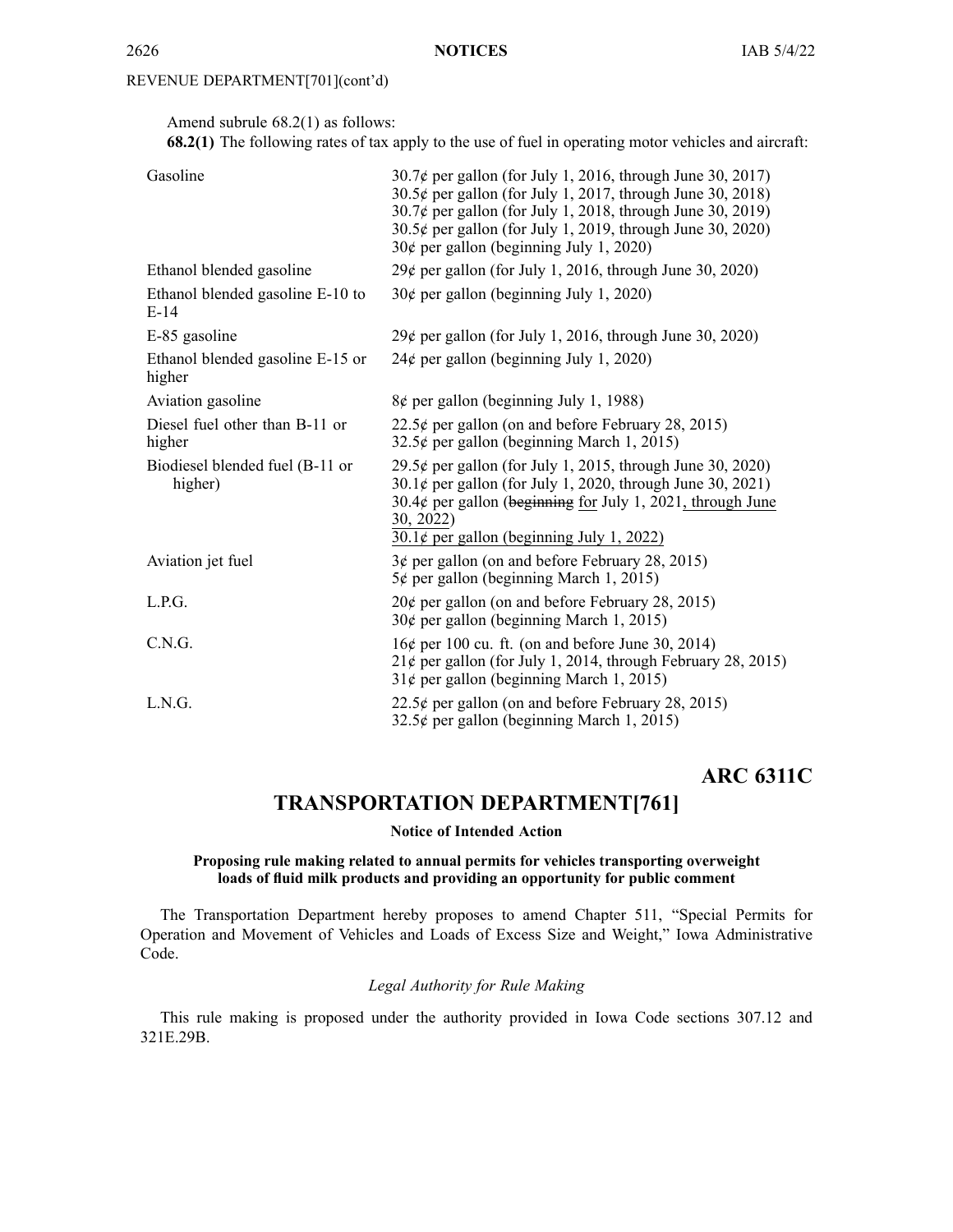#### *State or Federal Law Implemented*

This rule making implements, in whole or in part, Iowa Code sections 321.454, 321.456, 321.457, 321.463, 321E.2, 321E.8, 321E.10, 321E.14 and 321E.29B.

#### *Purpose and Summary*

This proposed rule making updates Chapter 511 to conform the rules with 2021 Iowa Acts, House File 869, sections 1 through 3. This legislation was effective on January 1, 2022.

2021 Iowa Acts, House File 869, established new Iowa Code section 321E.29B, which allows <sup>a</sup> motor carrier to request, and the Department to issue, an annual permit for <sup>a</sup> vehicle transporting overweight loads of fluid milk products on the primary roads and primary road extensions in cities, including on the interstate, as long as the vehicle does not exceed <sup>a</sup> gross weight of 96,000 pounds or the maximum dimensionsspecified in Iowa Code sections 321.454 through 321.457. Federal law 23 U.S.C. Section 127 authorizes states to issue special permits for overweight vehicles carrying fluid milk products, including on the interstate system. Prior to the enactment of Iowa Code section 321E.29B, the Department was not authorized to issue an annual permit that allowed transportation of overweight loads of fluid milk on the interstate system.

#### *Fiscal Impact*

This rule making has no fiscal impact to the State of Iowa beyond any impact anticipated by the legislation.

#### *Jobs Impact*

After analysis and review of this rule making, no impact on jobs has been found.

#### *Waivers*

Any person who believes that the application of the discretionary provisions of this rule making would result in hardship or injustice to that person may petition the Department for <sup>a</sup> waiver of the discretionary provisions, if any, pursuan<sup>t</sup> to 761—Chapter 11.

#### *Public Comment*

Any interested person may submit written comments concerning this proposed rule making or may submit <sup>a</sup> written reques<sup>t</sup> to make an oral presentation at <sup>a</sup> public hearing. Written comments or requests to presen<sup>t</sup> oral comments in response to this rule making must be received by the Department no later than 4:30 p.m. on May 24, 2022. Comments should be directed to:

Tracy George Department of Transportation DOT Rules Administrator, Government and Community Relations 800 Lincoln Way Ames, Iowa 50010 Email: [tracy.george@iowadot.us](mailto:tracy.george@iowadot.us)

#### *Public Hearing*

If requested, <sup>a</sup> public hearing to hear oral presentations will be held on May 26, 2022, via conference call at 10 a.m. Persons who wish to participate in the conference call should contact Tracy George before 4:30 p.m. on May 24, 2022, to facilitate an orderly hearing. A conference call number will be provided to participants prior to the hearing.

Persons who wish to make oral comments at the public hearing may be asked to state their names for the record and to confine their remarks to the subject of this proposed rule making.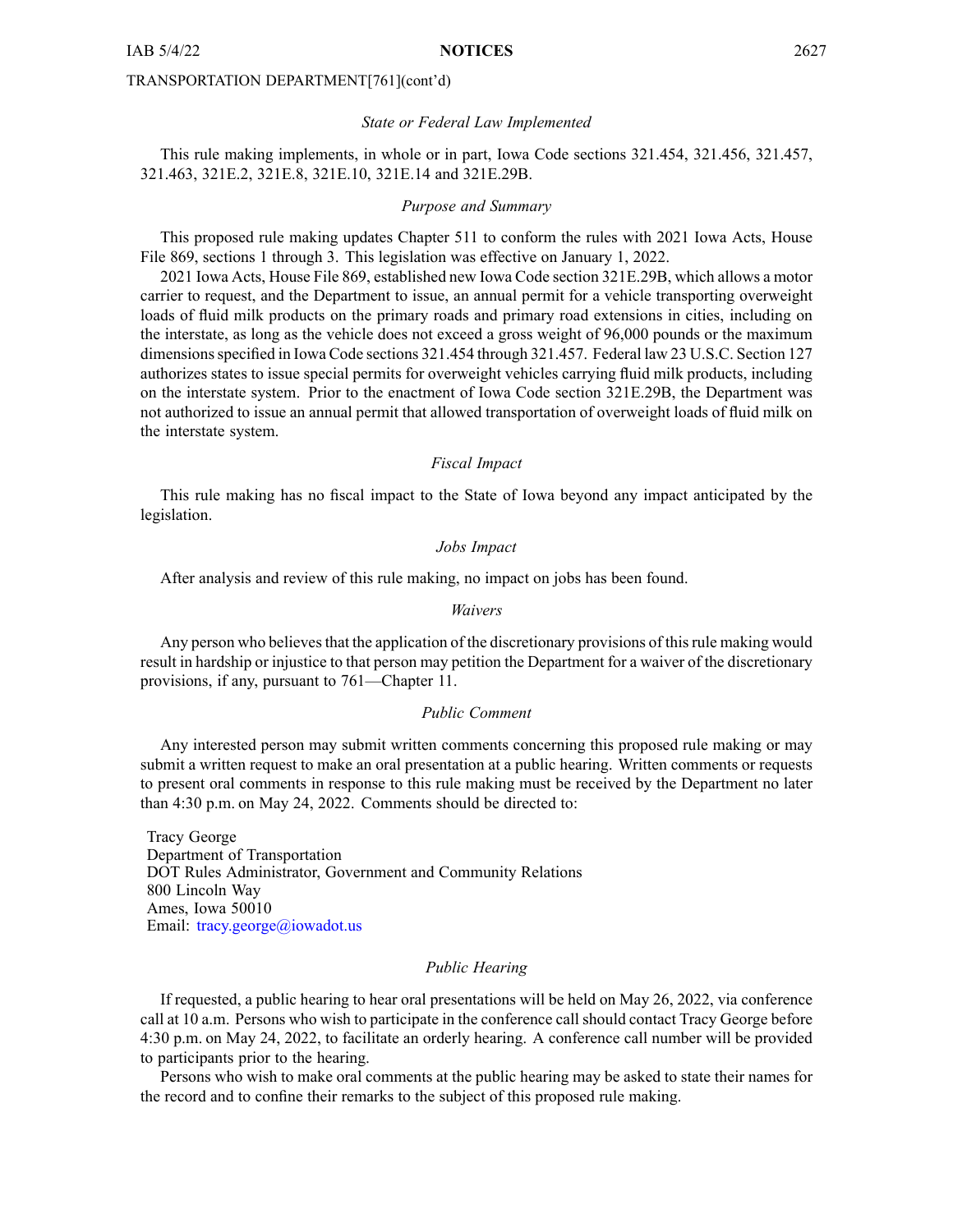Any persons who intend to attend the public hearing and have special requirements, such as those related to hearing or mobility impairments, should contact Tracy George and advise of specific needs. The public hearing will be canceled without further notice if no oral presentation is requested.

#### *Review by Administrative Rules Review Committee*

The Administrative Rules Review Committee, <sup>a</sup> bipartisan legislative committee which oversees rule making by executive branch agencies, may, on its own motion or on written reques<sup>t</sup> by any individual or group, review this rule making at its regular [monthly](https://www.legis.iowa.gov/committees/meetings/meetingsListComm?groupID=705&ga=89) meeting or at <sup>a</sup> special meeting. The Committee's meetings are open to the public, and interested persons may be heard as provided in Iowa Code section 17A.8(6).

The following rule-making actions are proposed:

ITEM 1. Adopt the following **new** definition of "Fluid milk product" in rule **761—511.1(321E)**: *"Fluid milk product"* means the same as defined in Iowa Code section [321E.29B\(3\)](https://www.legis.iowa.gov/docs/ico/section/321E.29B.pdf).

ITEM 2. Amend subrule 511.2(4), introductory paragraph, as follows:

**511.2(4)** Except as provided in rule 761—511.16(321,321E) 761—511.17(321,321E), permits may be issued only for the transporting of <sup>a</sup> single article which exceeds statutory size or weight limits or both, and which cannot reasonably be divided or reduced to statutory size and weight limits. However, permits may be issued for the transporting of property consisting of more than one article when:

ITEM 3. Amend rule 761—511.4(321E), introductory paragraph, as follows:

**761—511.4(321E) Permits.** Permits issued shall be in writing or in electronic format and may be either single-trip, multitrip, annual, annual oversize/overweight, annual raw forest products, compacted rubbish, emergency interstate permit, annual fluid milk products or all-systems permits.

ITEM 4. Amend paragraph **511.4(3)"a"** as follows:

*a.* Annual, annual oversize/overweight, annual raw forest products, compacted rubbish, annual fluid milk products and all-systems permits shall expire one year from the date of issuance.

ITEM 5. Renumber subrules **511.5(12)** to **511.5(15)** as **511.5(13)** to **511.5(16)**.

ITEM 6. Adopt the following **new** subrule 511.5(12):

**511.5(12)** *Annual fluid milk products permit.* A fee of \$400 shall be charged for each annual fluid milk products permit issued pursuan<sup>t</sup> to Iowa Code section [321E.29B](https://www.legis.iowa.gov/docs/ico/section/321E.29B.pdf), payable prior to issuance of the permit.

ITEM 7. Amend paragraph **511.6(1)"a"** as follows:

*a.* Public liability insurance in the amounts of \$100,000 bodily injury each person, \$200,000 bodily injury each occurrence, and \$50,000 property damage with an expiration date to cover the tenure of the annual, annual oversize/overweight, annual raw forest products, all-systems, multitrip, emergency interstate, annual fluid milk products or single-trip permit shall be required. In lieu of filing with the permit-issuing authority, <sup>a</sup> copy of the current certificate of public liability insurance in these amounts shall be carried in the vehicle for which the permit has been issued. Proof of liability insurance may be either in writing or in electronic format.

ITEM 8. Amend rule 761—511.7(321,321E) as follows:

**761—511.7(321,321E) Annual permits.** Annual permits are issued for indivisible vehicles or indivisible loads for travel when the dimensions of the vehicle or load exceed statutory limits but the weight is within statutory limits. Routing is subject to embargoed bridges and roads and posted speed limits. The owner or operator shall select <sup>a</sup> route using the vertical clearance map and road construction and travel restrictions map provided by the department. Route, detour and road embargo information may be found online at [www.511ia.org](http://www.511ia.org) or the department's website for the embargo bridge maps. Annual permits are issued for the following: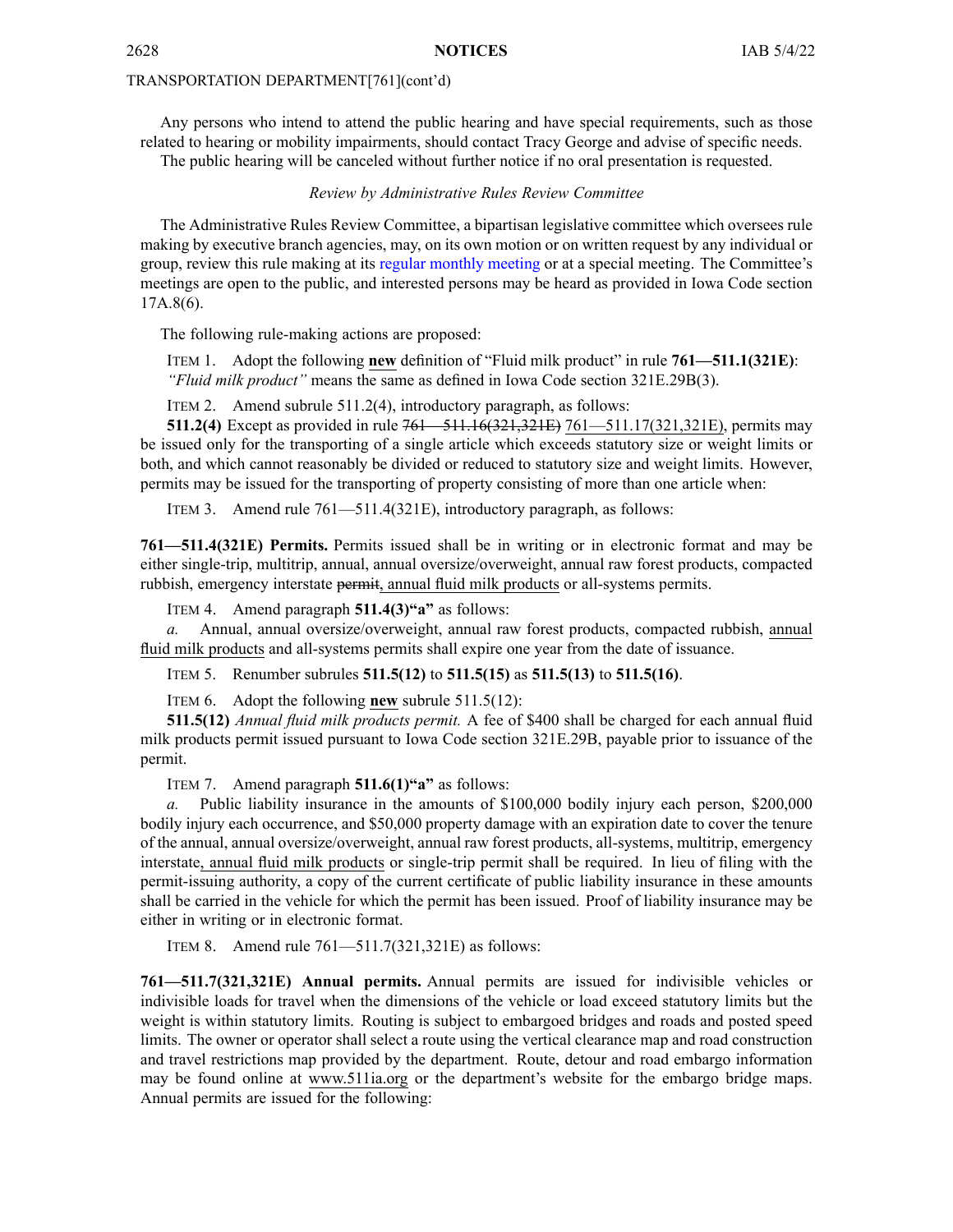**511.7(1)** Vehicles with indivisible loads, including special mobile equipment, mobile homes and factory-built structures, provided the following are not exceeded:

*a.* to *c.* No change.

*d. Weight.* See rule 761—511.15(321,321E) 761—511.16(321,321E).

*e.* No change.

**511.7(2)** Vehicles with indivisible loads, including special mobile equipment, mobile homes and factory-built structures, provided the following are not exceeded:

*a.* to *c.* No change.

*d. Weight.* See rule 761—511.15(321,321E) 761—511.16(321,321E).

*e.* No change.

**511.7(3)** Vehicles with indivisible loads, including special mobile equipment, mobile homes and factory-built structures, provided the following are not exceeded:

*a.* to *c.* No change.

*d. Weight.* See rule 761—511.15(321,321E) 761—511.16(321,321E).

*e.* No change.

**511.7(4)** No change.

**511.7(5)** Truck trailers manufactured or assembled in the state of Iowa provided the following are met:

*a.* to *c.* No change.

*d. Weight.* See rule 761—511.15(321,321E) 761—511.16(321,321E).

*e.* to *g.* No change.

This rule is intended to implement Iowa Code sections [321.454](https://www.legis.iowa.gov/docs/ico/section/321.454.pdf), [321.456](https://www.legis.iowa.gov/docs/ico/section/321.456.pdf), [321.457](https://www.legis.iowa.gov/docs/ico/section/321.457.pdf), [321.463](https://www.legis.iowa.gov/docs/ico/section/321.463.pdf), [321E.2](https://www.legis.iowa.gov/docs/ico/section/321E.2.pdf), [321E.3](https://www.legis.iowa.gov/docs/ico/section/2017/321E.3.pdf), [321E.8](https://www.legis.iowa.gov/docs/ico/section/2017/321E.8.pdf), [321E.10](https://www.legis.iowa.gov/docs/ico/section/321E.10.pdf) and [321E.29A](https://www.legis.iowa.gov/docs/ico/section/321E.29A.pdf).

ITEM 9. Amend paragraph **511.8(1)"d"** as follows:

*d. Weight.* See rule 761—511.15(321,321E) 761—511.16(321,321E).

ITEM 10. Amend rule 761—511.9(321,321E) as follows:

**761—511.9(321,321E) All-systems permits.** All-systems permits are issued by the motor vehicle division for indivisible vehicles or indivisible loads for travel on the primary road system and specified city streets and county roads when the dimensions of the vehicle or load exceed statutory limits but the weight is within statutory limits. Routing is subject to embargoed bridges and roads and posted speed limits. The motor vehicle division will provide <sup>a</sup> list of the authorized city streets and county roads. Permit holders shall consult with local officials when traveling on county roads or city streets for bridge embargo, vertical clearance, detour, and road construction information. These permits are issued for the following:

**511.9(1)** Vehicles with indivisible loads, including special mobile equipment, mobile homes and factory-built structures, provided the following are not exceeded:

*a.* to *c.* No change.

*d. Weight.* See rule 761—511.15(321,321E) 761—511.16(321,321E).

*e.* No change.

**511.9(2)** Vehicles with indivisible loads, including special mobile equipment, mobile homes and factory-built structures, provided the following are not exceeded:

*a.* to *c.* No change.

*d. Weight.* See rule 761—511.15(321,321E) 761—511.16(321,321E).

*e.* No change.

**511.9(3)** Vehicles with indivisible loads, including special mobile equipment, mobile homes and factory-built structures, provided the following are not exceeded:

*a.* to *c.* No change.

*d. Weight.* See rule 761—511.15(321,321E) 761—511.16(321,321E).

*e.* No change.

**511.9(4)** No change.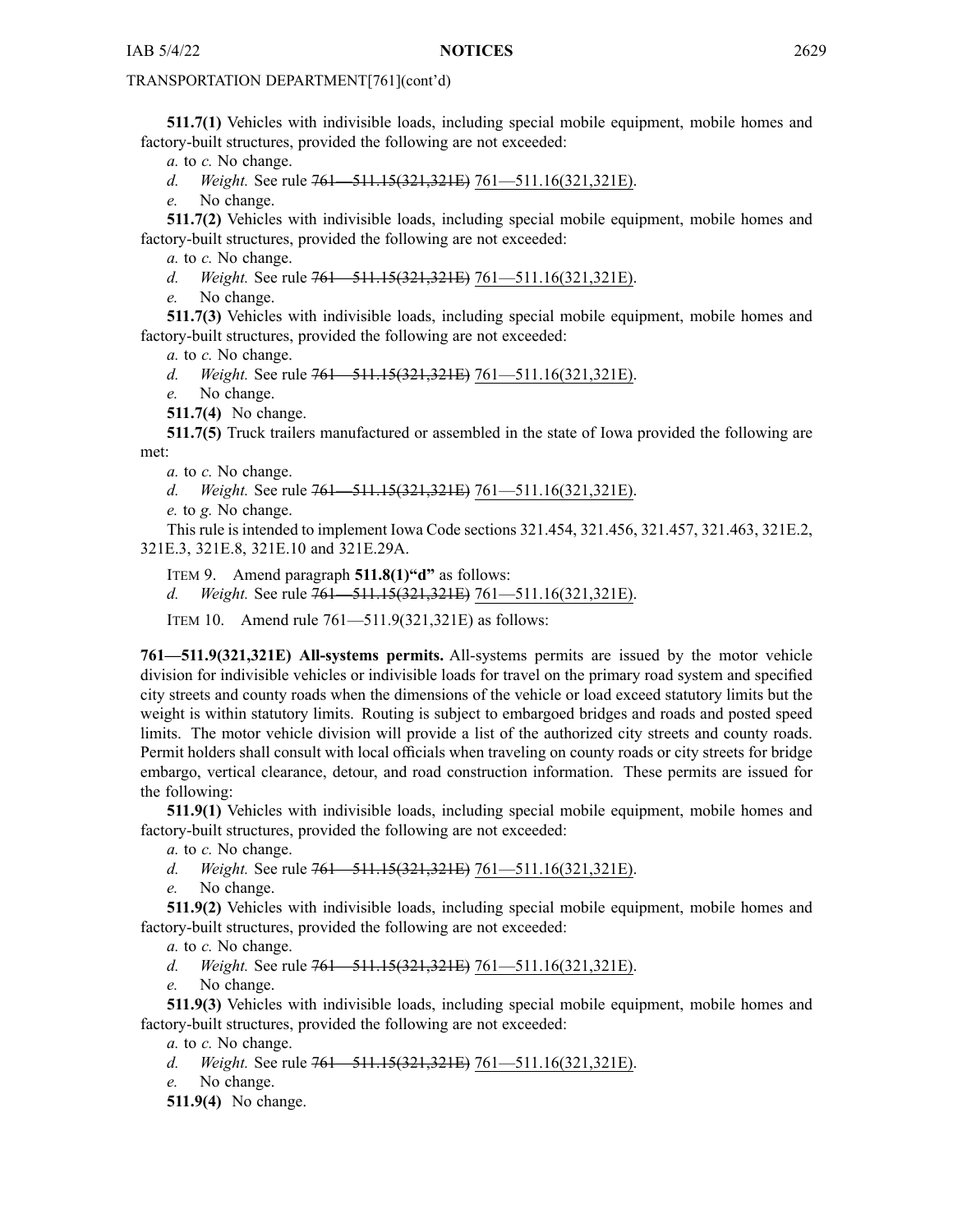**511.9(5)** Truck trailers manufactured or assembled in the state of Iowa provided the following are met:

*a.* to *c.* No change.

*d. Weight.* See rule 761—511.15(321,321E) 761—511.16(321,321E).

*e.* to *g.* No change.

**511.9(6)** and **511.9(7)** No change.

This rule is intended to implement Iowa Code sections [321.454](https://www.legis.iowa.gov/docs/ico/section/321.454.pdf), [321.456](https://www.legis.iowa.gov/docs/ico/section/321.456.pdf), [321.457](https://www.legis.iowa.gov/docs/ico/section/321.457.pdf), [321.463](https://www.legis.iowa.gov/docs/ico/section/321.463.pdf), [321E.2](https://www.legis.iowa.gov/docs/ico/section/321E.2.pdf),

[321E.3](https://www.legis.iowa.gov/docs/ico/section/2017/321E.3.pdf), [321E.8](https://www.legis.iowa.gov/docs/ico/section/2017/321E.8.pdf) and [321E.10](https://www.legis.iowa.gov/docs/ico/section/321E.10.pdf).

ITEM 11. Amend paragraph **511.12(1)"d"** as follows:

*d. Weight.* See rule 761—511.15(321,321E) 761—511.16(321,321E).

ITEM 12. Amend paragraph **511.13(1)"d"** as follows:

*d. Weight.* See rule 761—511.15(321,321E) 761—511.16(321,321E).

ITEM 13. Amend paragraph **511.14(1)"d"** as follows:

*d. Weight.* See rule 761—511.15(321,321E) 761—511.16(321,321E).

ITEM 14. Renumber rules **761—511.15(321,321E)** to **761—511.20(321)** as **761—511.16(321,321E)** to **761—511.21(321)**.

ITEM 15. Adopt the following **new** rule 761—511.15(321,321E):

**761—511.15(321,321E) Annual fluid milk products permits.** Annual permits are issued for indivisible loads of fluid milk products for travel when the weight of the vehicle or load exceeds statutory limits. Routing is subject to embargoed bridges and roads and posted speed limits. The owner or operator shall select <sup>a</sup> route using the vertical clearance map and road construction and travel restrictions map provided by the department. Route, detour, road embargo and bridge embargo for fluid milk products information may be found online at [www.511ia.org](https://www.511ia.org/@-97.89914,42.96908,5?show=iowaAppIncident,winterDriving,towingProhibitedReports,weatherRadar) and the department's website.

**511.15(1)** The following shall not be exceeded:

- *a. Width.* Statutory: 8 feet 6 inches including appurtenances.
- *b. Length.* Statutory: 75 feet 0 inches overall.
- *c. Height.* Statutory: 13 feet 6 inches.
- *d. Weight.* See rule 761—511.16(321,321E).

*e. Distance.* Movement is allowed for unlimited distance on the primary road system, including the interstate, provided the vehicle is transporting fluid milk products to or from <sup>a</sup> milk plant, receiving station, or transfer station; routing through the motor vehicle division is not required.

#### **511.15(2)** Reserved.

This rule is intended to implement Iowa Code sections [321.454](https://www.legis.iowa.gov/docs/ico/section/321.454.pdf), [321.456](https://www.legis.iowa.gov/docs/ico/section/321.456.pdf), [321.457](https://www.legis.iowa.gov/docs/ico/section/321.457.pdf), [321.463](https://www.legis.iowa.gov/docs/ico/section/321.463.pdf), [321E.2](https://www.legis.iowa.gov/docs/ico/section/321E.2.pdf), [321E.3](https://www.legis.iowa.gov/docs/ico/section/321E.3.pdf), [321E.8](https://www.legis.iowa.gov/docs/ico/section/321E.8.pdf), [321E.10](https://www.legis.iowa.gov/docs/ico/section/321E.10.pdf) and [321E.29A](https://www.legis.iowa.gov/docs/ico/section/321E.29A.pdf)

ITEM 16. Amend renumbered rule 761—511.16(321,321E) as follows:

#### **761—511.16(321,321E) Maximum axle weights and maximum gross weights for vehicles and loads moved under permit.**

**511.16(1)** *Annual and all-systems permits.*

*a.* No change.

*b.* See subrule 511.15(6) 511.16(7) for exceptions for special mobile equipment.

**511.16(2)** *Annual oversize/overweight permits or annual raw forest products permits.*

*a.* No change.

*b.* See subrule 511.15(6) 511.16(7) for exceptions for special mobile equipment.

**511.16(3)** *Multitrip permits.*

*a.* No change.

*b.* See subrule 511.15(6) 511.16(7) for exceptions for special mobile equipment.

**511.16(4)** *Single-trip permits.*

*a.* to *c.* No change.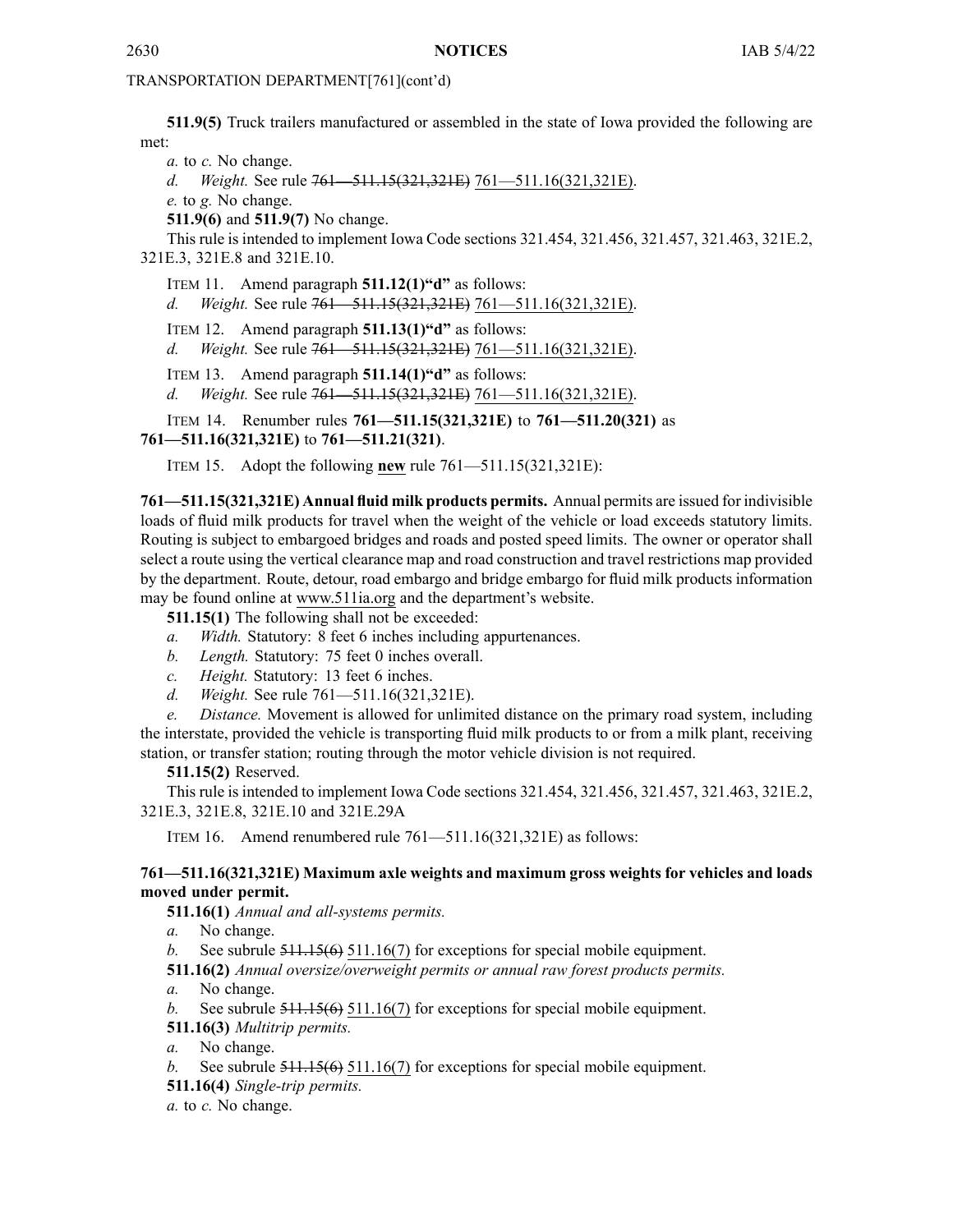<span id="page-16-0"></span>*d.* See subrule 511.15(6) 511.16(7) for exceptions for special mobile equipment.

**511.16(5)** No change.

**511.16(6)** *Annual fluid milk products permits.* For movement under an annual fluid milk products permit, the gross weight on any axle shall not exceed 20,000 pounds with <sup>a</sup> maximum of 96,000 pounds total gross weight.

**511.16(6) 511.16(7)** *Special mobile equipment.* Special mobile equipment may have <sup>a</sup> gross weight of 36,000 pounds on any single axle equipped with minimum size 26.5-inch by 25-inch flotation pneumatic tires and <sup>a</sup> maximum gross weight of 20,000 pounds on any single axle equipped with minimum size 18-inch by 25-inch flotation pneumatic tires, provided that the total gross weight of the vehicle or <sup>a</sup> combination of vehicles does not exceed <sup>a</sup> maximum of 80,000 pounds for movement under an annual or all-systems permit and 126,000 pounds for movement under <sup>a</sup> single-trip, multitrip or annual oversize/overweight permit.

For tire sizes and weights allowed between the maximum and minimum indicated, the following formula shall apply: Axle weight = 20,000 pounds + (tire width - 18)  $\times$  1,882 pounds.

**511.16(7) 511.16(8)** *Permitted tandem axle weights.*

*a.* to *c.* No change.

This rule is intended to implement Iowa Code sections [321.463](https://www.legis.iowa.gov/docs/ico/section/321.463.pdf), [321E.7](https://www.legis.iowa.gov/docs/ico/section/321E.7.pdf), [321E.8](https://www.legis.iowa.gov/docs/ico/section/2017/321E.8.pdf), [321E.9](https://www.legis.iowa.gov/docs/ico/section/321E.9.pdf), [321E.9A](https://www.legis.iowa.gov/docs/ico/section/321E.9A.pdf), [321E.26](https://www.legis.iowa.gov/docs/ico/section/321E.26.pdf), [321E.29B](https://www.legis.iowa.gov/docs/ico/section/321E.29B.pdf) as enacted by 2021 Iowa Acts, House File 382, and [321E.32](https://www.legis.iowa.gov/docs/ico/section/321E.32.pdf).

ITEM 17. Amend renumbered subrule 511.17(2) as follows:

**511.17(2)** At the discretion of the permit-issuing authority, the combined gross weight may exceed the statutory weight, but the axle weights shall be subject to rule  $761 - 511.15(321,321E)$ 761—511.16(321,321E).

ITEM 18. Amend renumbered paragraph **511.21(1)"c"** as follows:

*c.* The department shall exercise due regard for the safety of the traveling public and the protection of the highway surfaces and structures when establishing an economic expor<sup>t</sup> corridor. Factors to be considered include ability of the proposed economic export corridor to safely accommodate combinations of vehicles described in subrule  $511.20(2)$ ,  $511.21(2)$ , taking into account physical configurations and restrictions and traffic demands and capacity, as well as connection to markets that will benefit from the established economic expor<sup>t</sup> corridor.

ITEM 19. Amend renumbered paragraph **511.21(2)"a"** as follows:

*a.* In addition to combinations of vehicles lawful for operation on roads or road segments not designated as an economic expor<sup>t</sup> corridor, the following combinations of vehicles may be operated on an economic export corridor designated under subrule  $511.20(1)$  511.21(1) if the combinations of vehicles meet the requirements in paragraph 511.20(2)*"b"* 511.21(2)*"b"*:

 $(1)$  to  $(3)$  No change.

**ARC 6312C**

# **TRANSPORTATION DEPARTMENT[761]**

**Notice of Intended Action**

#### **Proposing rule making related to transportation network companies and providing an opportunity for public comment**

The Transportation Department hereby proposes to amend Chapter 540, "Transportation Network Companies," Iowa Administrative Code.

#### *Legal Authority for Rule Making*

This rule making is proposed under the authority provided in Iowa Code sections 307.12 and 321N.2.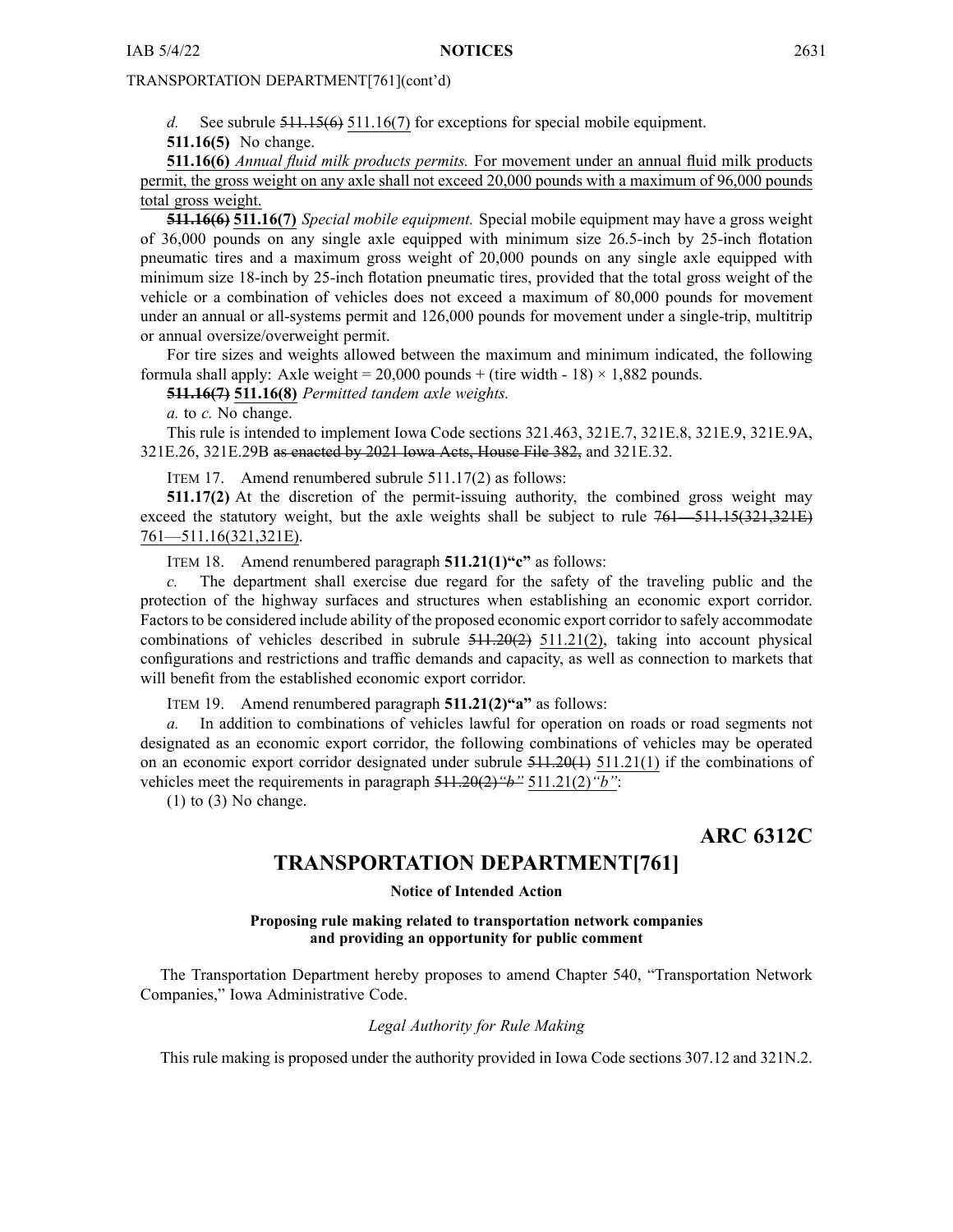2632 **NOTICES** IAB 5/4/22

#### TRANSPORTATION DEPARTMENT[761](cont'd)

#### *State or Federal Law Implemented*

This rule making implements, in whole or in part, Iowa Code chapter 321N.

#### *Purpose and Summary*

This proposed rule making relates to permitting and regulation of transportation network companies (TNCs) and TNC drivers. The proposed amendments align with existing legal authority and Department practice, eliminate outdated or irrelevant requirements or options, and accommodate modern procedures.

Updates are proposed to various rules throughout the chapter to correct the Department's contact and submission information for TNC permits and other required submissions. The proposed amendments adjust the fee paymen<sup>t</sup> methods in subrule 540.4(2) to eliminate outdated language and instead use language that will encompass all acceptable paymen<sup>t</sup> methods.

The subrule addressing supporting documentation for <sup>a</sup> TNC permit is proposed to be amended to clarify that <sup>a</sup> current copy of the TNC's certificate of good standing must be submitted with the application if the TNC is incorporated or organized.

Finally, the proposed rule making adds <sup>a</sup> new rule to implement existing statutory authority regarding review of TNC records by the Department. Pursuant to Iowa Code section 321N.2(5), the Department is authorized to examine TNC records for the purposes of enforcing the requirements of Iowa Code chapter 321N. The proposed rule outlines the types of records that will be requested by the Department and how those records may be submitted.

#### *Fiscal Impact*

This rule making has no fiscal impact to the State of Iowa.

#### *Jobs Impact*

After analysis and review of this rule making, no impact on jobs has been found.

#### *Waivers*

Any person who believes that the application of the discretionary provisions of this rule making would result in hardship or injustice to that person may petition the Department for <sup>a</sup> waiver of the discretionary provisions, if any, pursuan<sup>t</sup> to 761—Chapter 11.

#### *Public Comment*

Any interested person may submit written comments concerning this proposed rule making or may submit written reques<sup>t</sup> to make an oral presentation at <sup>a</sup> public hearing. Written comments or requests to presen<sup>t</sup> oral comments in response to this rule making must be received by the Department no later than 4:30 p.m. on May 24, 2022. Comments should be directed to:

Tracy George Department of Transportation DOT Rules Administrator, Government and Community Relations 800 Lincoln Way Ames, Iowa 50010 Email: [tracy.george@iowadot.us](mailto:tracy.george@iowadot.us)

#### *Public Hearing*

If requested, <sup>a</sup> public hearing to hear oral presentations will be held on May 26, 2022, via conference call at 1 p.m. Persons who wish to participate in the conference call should contact Tracy George before 4:30 p.m. on May 24, 2022, to facilitate an orderly hearing. A conference call number will be provided to participants prior to the hearing.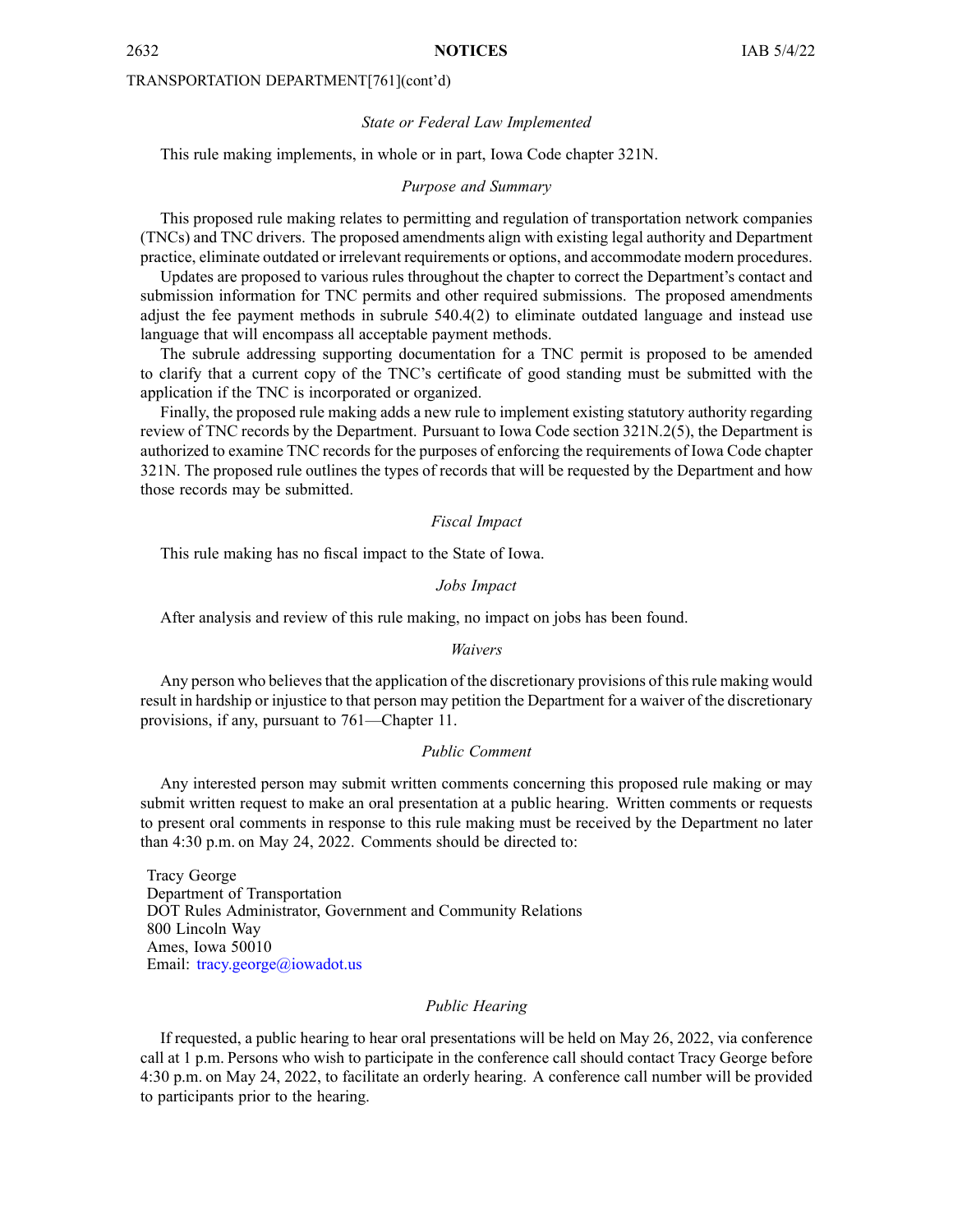Persons who wish to make oral comments at the public hearing may be asked to state their names for the record and to confine their remarks to the subject of this proposed rule making.

Any persons who intend to attend the public hearing and have special requirements, such as those related to hearing or mobility impairments, should contact Tracy George and advise of specific needs. The public hearing will be canceled without further notice if no oral presentation is requested.

#### *Review by Administrative Rules Review Committee*

The Administrative Rules Review Committee, <sup>a</sup> bipartisan legislative committee which oversees rule making by executive branch agencies, may, on its own motion or on written reques<sup>t</sup> by any individual or group, review this rule making at its regular [monthly](https://www.legis.iowa.gov/committees/meetings/meetingsListComm?groupID=705&ga=89) meeting or at <sup>a</sup> special meeting. The Committee's meetings are open to the public, and interested persons may be heard as provided in Iowa Code section 17A.8(6).

The following rule-making actions are proposed:

ITEM 1. Amend rule 761—540.3(321N) as follows:

#### **761—540.3(321N) General information.**

**540.3(1)** *Information and location.* Applications, forms, electronic or otherwise, and information regarding transportation network company permits are available by mail from the Office of Vehicle and Motor Carrier Services Vehicle Division, Iowa Department of Transportation, P.O. Box 10382, Des Moines, Iowa 50306-0382; in person at 6310 SE Convenience Blvd., Ankeny, Iowa; by telephone at  $(515)237-3268$  (515)237-3156; by email at omes $@i$ owadot.us central.vehicle@iowadot.us; by facsimile at (515)237-3225; or on the department's website at [www.iowadot.gov](http://www.iowadot.gov).

**540.3(2)** *Complaints.* Complaints against transportation network companies pertaining to the provisions of Iowa Code chapter [321N](https://www.legis.iowa.gov/docs/ico/chapter/2017/321N.pdf) and this chapter that are within the regulation and jurisdiction of the department shall be submitted in writing to the office of motor vehicle and motor carrier services division via the methods listed in subrule 540.3(1).

ITEM 2. Amend rule 761—540.4(321N) as follows:

#### **761—540.4(321N) Application for transportation network company permit and supporting documents.**

**540.4(1)** *Application.* An application for <sup>a</sup> transportation network company permit shall be made to the office of motor vehicle and motor carrier services on a division in the form designated and manner prescribed by the department<del>, electronic or otherwise, and prescribed for that purpose</del>. The form shall require all of the following:

*a.* to *i.* No change.

*j.* Such other information as may be required by the department.

**540.4(2)** *Application fee.* An application for <sup>a</sup> transportation network company permit shall be accompanied by the fee required by Iowa Code section [321N.2](https://www.legis.iowa.gov/docs/ico/section/2017/321N.2.pdf). The fee shall be made payable to the Iowa Department of Transportation in the form and manner prescribed by eash, check, money order, or other means acceptable to, and offered by, the department.

**540.4(3)** *Supporting documents.* An application for <sup>a</sup> transportation network company permit shall be accompanied by the following:

*a.* to *h.* No change.

*i.* If incorporated or organized, <sup>a</sup> current copy of the transportation network company's certificate of good standing from the transportation network company's state of incorporation or organization.

*j.* and *k.* No change.

ITEM 3. Amend rule  $761 - 540.6(321)$  as follows:

**761—540.6(321N) Amendment to transportation network company permit.** If during the period the permit is valid any information required and presented in the application under paragraph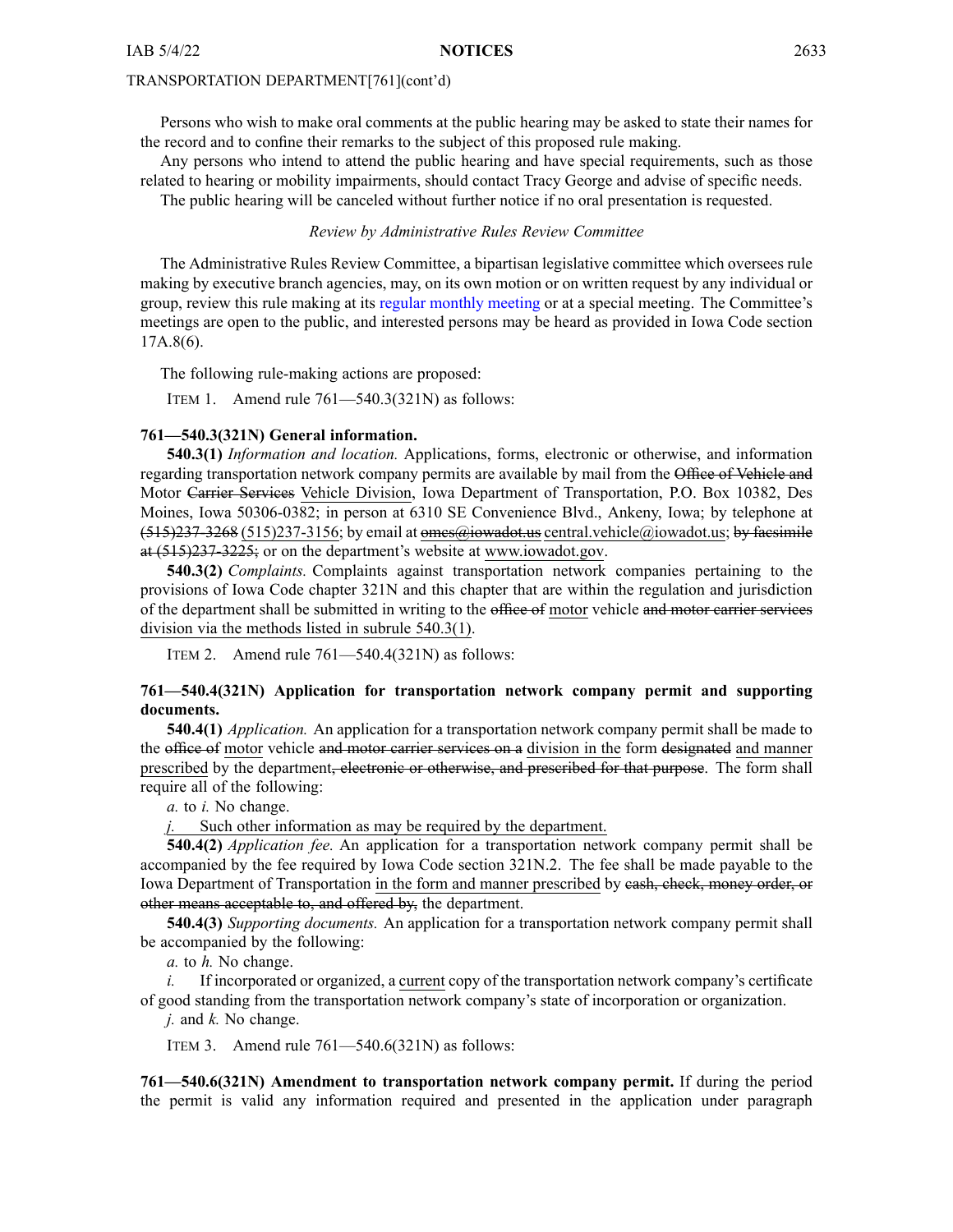540.4(1)*"a,""b,""c,""f,""g"* or *"i"* changes, the transportation network company shall notify the office of motor vehicle and motor carrier services division of the change in writing, within 30 days after the change. Notification shall include the permit number and <sup>a</sup> recitation of the information that has changed and that should be updated in the department's records. Submission of amended information is not <sup>a</sup> reques<sup>t</sup> for <sup>a</sup> new permit or for permit approval and shall not extend the period the permit is valid. Upon determination that the information submitted is complete and correct, the department shall update its records and issue an amended permit, if the department determines it is necessary.

ITEM 4. Amend subrule 540.9(2) as follows:

**540.9(2)** The request shall be submitted in writing, to the director of the office of motor vehicle and motor carrier services, division at the address indicated in subrule 540.3(1), and may be submitted electronically by facsimile, email or other means prescribed by the department. To be timely, the reques<sup>t</sup> must be submitted within 20 days of service of the notice of suspension, revocation, or denial. Failure to contest denial of <sup>a</sup> permit application does not preclude the transportation network company from submitting <sup>a</sup> new application for <sup>a</sup> permit at any time after the denial.

ITEM 5. Adopt the following **new** rule 761—540.11(321N):

#### **761—540.11(321N) Record review.**

**540.11(1)** When the department examines the records of <sup>a</sup> transportation network company as authorized under Iowa Code section [321N.2\(5\)](https://www.legis.iowa.gov/docs/ico/section/321N.2.pdf), the department may reques<sup>t</sup> the transportation network company to provide <sup>a</sup> list of all prearranged rides for <sup>a</sup> seven-day period or all transportation network company drivers in Iowa for <sup>a</sup> specific date. The transportation network company shall provide the required information to the department within two weeks of the request.

**540.11(2)** For the records provided under subrule 540.11(1), the department may identify <sup>a</sup> random sample of rides or drivers, or rides and drivers, for review for the specified period. The transportation network company shall provide additional information for each driver and each rider for each ride as requested by the department.

*a.* Additional information requested for the transportation network company driver shall include the following:

(1) A copy of the driver's license for the transportation network company driver.

(2) A copy of the driver's state-issued vehicle registration, including year, make, model, VIN and license plate number.

(3) A copy of proof of the driver's financial liability coverage. The copy shall include the driver's insurance company name, address, and policy number. In addition, <sup>a</sup> copy of proof of financial liability coverage maintained to comply with Iowa Code sections [321N.4\(2\)](https://www.legis.iowa.gov/docs/ico/section/321N.4.pdf) and [321N.4\(3\)](https://www.legis.iowa.gov/docs/ico/section/321N.4.pdf) that includes coverages and limits may be satisfied by any of the following:

1. Insurance maintained by the transportation network company driver.

- 2. Insurance maintained by the transportation network company.
- 3. A combination of numbered paragraphs 1 and 2.

(4) A copy of or <sup>a</sup> verification that all necessary disclosures were supplied to the driver by the transportation network company, including the lienholder, vehicle owner, insurance and motor vehicle equipment requirements.

(5) A copy of all complaints or negative reports received by the transportation network company from any rider who received a ride from the driver. This includes, but is not limited to, complaints related to drug or alcohol use, vehicle safety, motor vehicle equipment safety, driver behavior, driver ability or operation of the vehicle.

(6) A summary or other documentation that shows how the transportation network company resolved any complaint from <sup>a</sup> rider.

(7) Documentation or verification of the background and sex offender registry check on the driver.

*b.* Additional information for each transportation network company rider shall include the electronic ride receipt provided to the rider.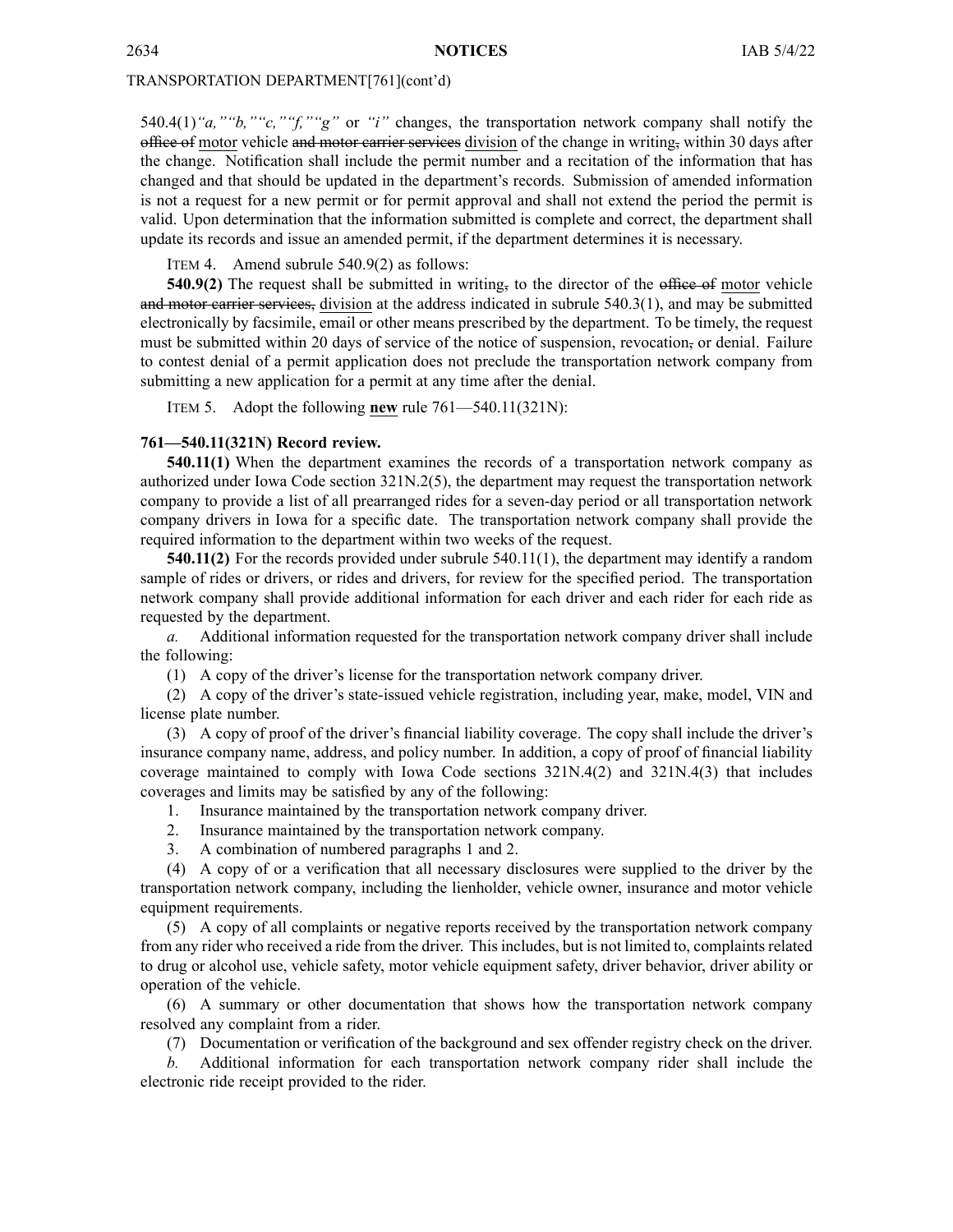<span id="page-20-0"></span>**540.11(3)** Notwithstanding any provision of subrule 540.11(1) to the contrary, the department and the transportation network company may agree to an alternative process or format for the transportation network company to provide the requested records if the records otherwise include the information required in subrule 540.11(2).

# **ARC 6314C WORKFORCE DEVELOPMENT DEPARTMENT[871]**

#### **Notice of Intended Action**

#### **Proposing rule making related to wage-earnings limitation and providing an opportunity for public comment**

The Director of the Workforce Development Department hereby proposes to amend Chapter 24, "Claims," Iowa Administrative Code.

#### *Legal Authority for Rule Making*

This rule making is proposed under the authority provided in Iowa Code section 96.11.

#### *State or Federal Law Implemented*

This rule making implements, in whole or in part, Iowa Code sections 96.1A(37), 96.3, and 96.4.

#### *Purpose and Summary*

This proposed rule making clearly defines how unemployment insurance benefit weeks are impacted when <sup>a</sup> recipient is working par<sup>t</sup> time and reporting wages earned.

#### *Fiscal Impact*

This rule making has no fiscal impact to the State of Iowa.

#### *Jobs Impact*

After analysis and review of this rule making, no impact on jobs has been found.

#### *Waivers*

Any person who believes that the application of the discretionary provisions of this rule making would result in hardship or injustice to that person may petition the Department for <sup>a</sup> waiver of the discretionary provisions, if any.

#### *Public Comment*

Any interested person may submit written comments concerning this proposed rule making. Written comments in response to this rule making must be received by the Department no later than 4:30 p.m. on May 24, 2022. Comments should be directed to:

Jeffrey Koncsol Iowa Workforce Development 1000 East Grand Avenue Des Moines, IA 50319-0209 Email: [jeffrey.koncsol@iwd.iowa.gov](mailto:jeffrey.koncsol@iwd.iowa.gov)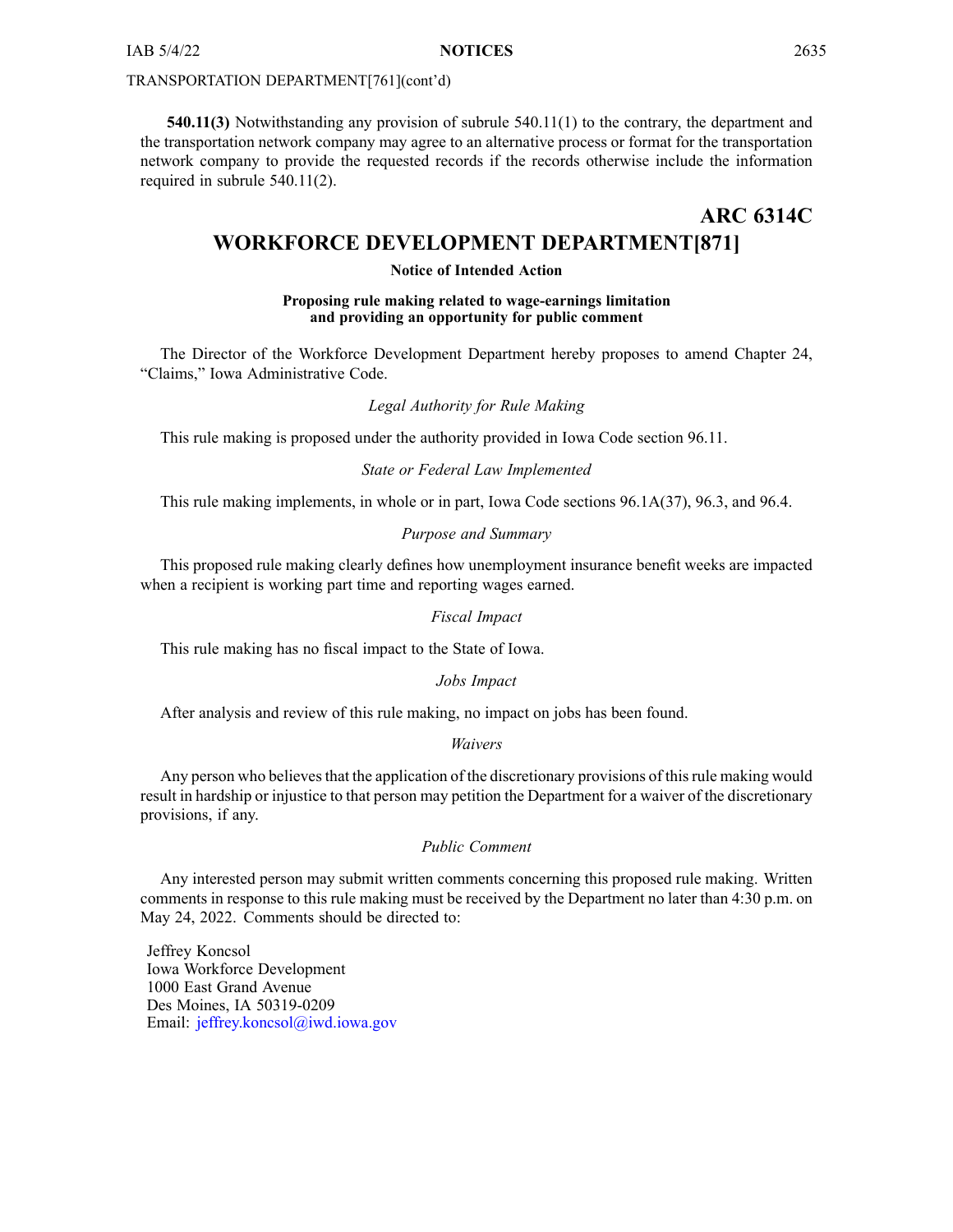#### WORKFORCE DEVELOPMENT DEPARTMENT[871](cont'd)

#### *Public Hearing*

No public hearing is scheduled at this time. As provided in Iowa Code section 17A.4(1)"b," an oral presentation regarding this rule making may be demanded by 25 interested persons, <sup>a</sup> governmental subdivision, the Administrative Rules Review Committee, an agency, or an association having 25 or more members.

#### *Review by Administrative Rules Review Committee*

The Administrative Rules Review Committee, <sup>a</sup> bipartisan legislative committee which oversees rule making by executive branch agencies, may, on its own motion or on written reques<sup>t</sup> by any individual or group, review this rule making at its regular [monthly](https://www.legis.iowa.gov/committees/meetings/meetingsListComm?groupID=705&ga=89) meeting or at <sup>a</sup> special meeting. The Committee's meetings are open to the public, and interested persons may be heard as provided in Iowa Code section 17A.8(6).

The following rule-making action is proposed:

Amend rule 871—24.18(96) as follows:

**871—24.18(96) Wage-earnings limitation.** An individual who is partially unemployed may earn weekly <sup>a</sup> sum equal to the individual's weekly benefit amount plus \$15 before being will be disqualified for excessive earnings if the individual earns <sup>a</sup> sum equal to or greater than the individual's weekly benefit amount plus \$15 during the week. If such individual earns less than the individual's weekly benefit amount plus \$15, the formula for wage deduction shall be <sup>a</sup> sum equal to the individual's weekly benefit amount less that par<sup>t</sup> of wages, payable to the individual with respec<sup>t</sup> to that week and rounded to the lower multiple of one dollar, in excess of one-fourth of the individual's weekly benefit amount. If the UI benefit amount to be paid is not <sup>a</sup> whole number, benefits shall be rounded to the lower multiple of \$1.

This rule is intended to implement Iowa Code sections [96.1A\(37\)](https://www.legis.iowa.gov/docs/ico/section/96.1A.pdf), [96.3](https://www.legis.iowa.gov/docs/ico/section/96.3.pdf), and [96.4](https://www.legis.iowa.gov/docs/ico/section/96.4.pdf) and [96.19\(38\)](https://www.legis.iowa.gov/docs/ico/section/96.19.pdf).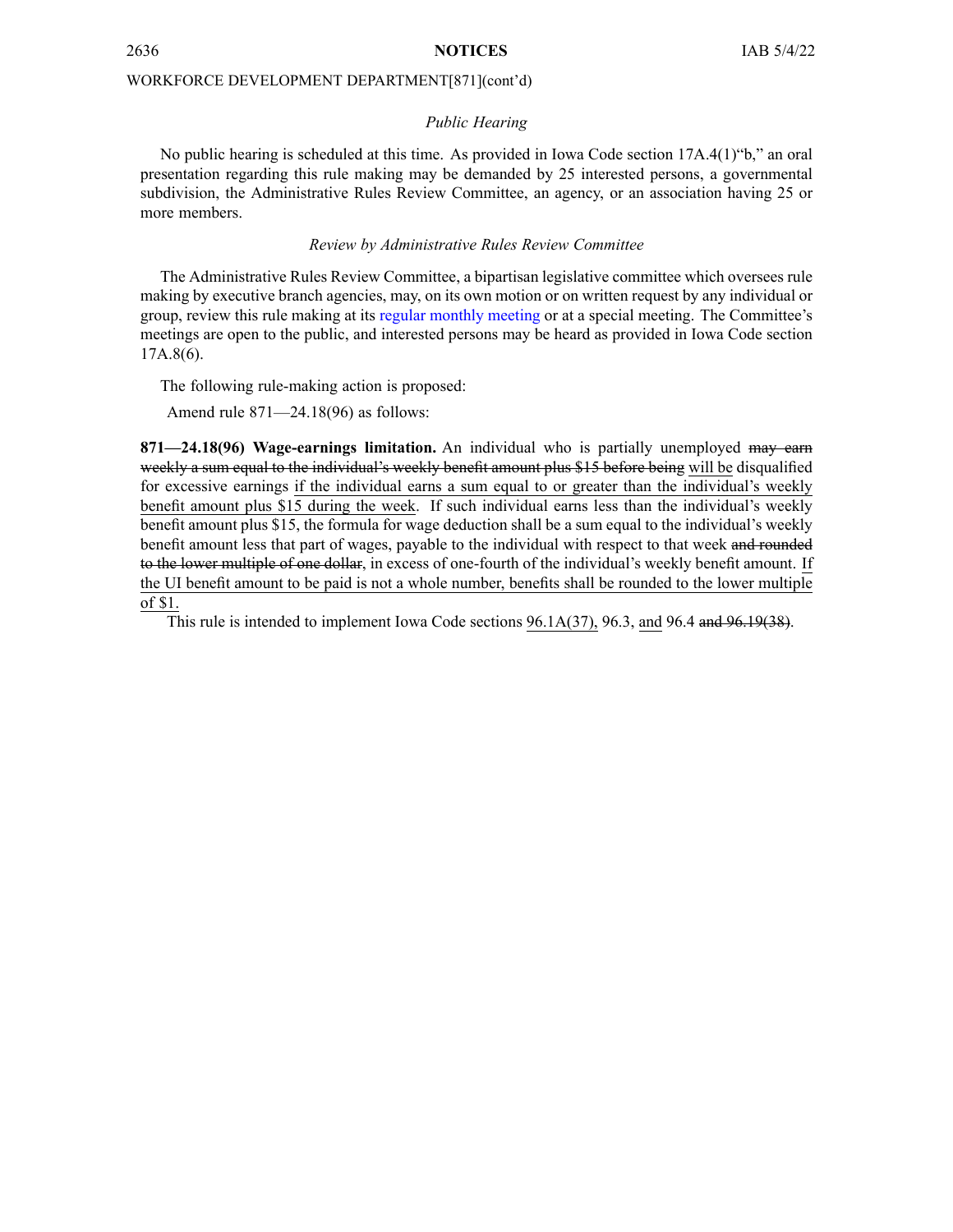# **ARC 6310C**

# **HUMAN SERVICES DEPARTMENT[441]**

#### **Adopted and Filed**

#### **Rule making related to integrated and chronic condition health homes**

<span id="page-22-0"></span>The Human Services Department hereby amends Chapter 77, "Conditions of Participation for Providers of Medical and Remedial Care," Chapter 78, "Amount, Duration and Scope of Medical and Remedial Services," and Chapter 79, "Other Policies Relating to Providers of Medical and Remedial Care," Iowa Administrative Code.

#### *Legal Authority for Rule Making*

This rule making is adopted under the authority provided in Iowa Code section 249A.4.

#### *State or Federal Law Implemented*

This rule making implements, in whole or in part, Iowa Code section 249A.4.

#### *Purpose and Summary*

The Department is updating rules for Integrated Health Homes and for Chronic Condition Health Homes based on the deficiencies identified in the audit completed in 2019 by the Office of Inspector General (OIG) for the Health Home (HH) programs for state fiscal years 2013 through 2016.

The amendments clarify the standards and requirements for the delivery of HH services. The audit recommended the Department improve its monitoring of the HH programs to ensure that HH providers comply with federal and state requirements for maintaining documentation to suppor<sup>t</sup> the services for which the providers billed and received payments. The audit also recommended the Department revise the state plan to define the documentation requirements that HH providers must follow to bill and receive higher in-home health payments for intensive services and educate providers on these requirements. Recommendations were also made that the state plan be revised to define the documentation requirements the HH providers must follow to bill and receive payments for outreach services and also educate providers on these requirements.

State plan amendments have now been submitted and approved. The Department developed an ongoing audit process to be completed by Iowa Medicaid and the managed care organizations that ensure the HH services are appropriately documented. Iowa Medicaid hosted <sup>a</sup> face-to-face training and plans additional opportunities for training providers on core services and documentation. Monthly webinars, biannual face-to-face training and individual technical assistance based on provider needs have been implemented.

#### *Public Comment and Changes to Rule Making*

Notice of Intended Action for this rule making was published in the Iowa Administrative Bulletin on February 23, 2022, as **ARC 6206C**. The Department received 50 comments from five respondents on the proposed rule making. The comments and corresponding responses from the Department are divided by chapter below.

#### **Chapter 77—General Requirements**

**Comment 1:** One respondent commented that the rules say "'Integrated health homes' means <sup>a</sup> provider enrolled to integrate" and that "provider" should be changed to "team of health care professionals." (Subrule 77.47(1), regarding definitions)

**Response 1:** The definition of "team of health care professionals" as stated in the State Plan Amendment (SPA) also includes the lead entity. The SPA defines the term as "a team of health professionals that includes physicians and other professionals, including nurse care managers, care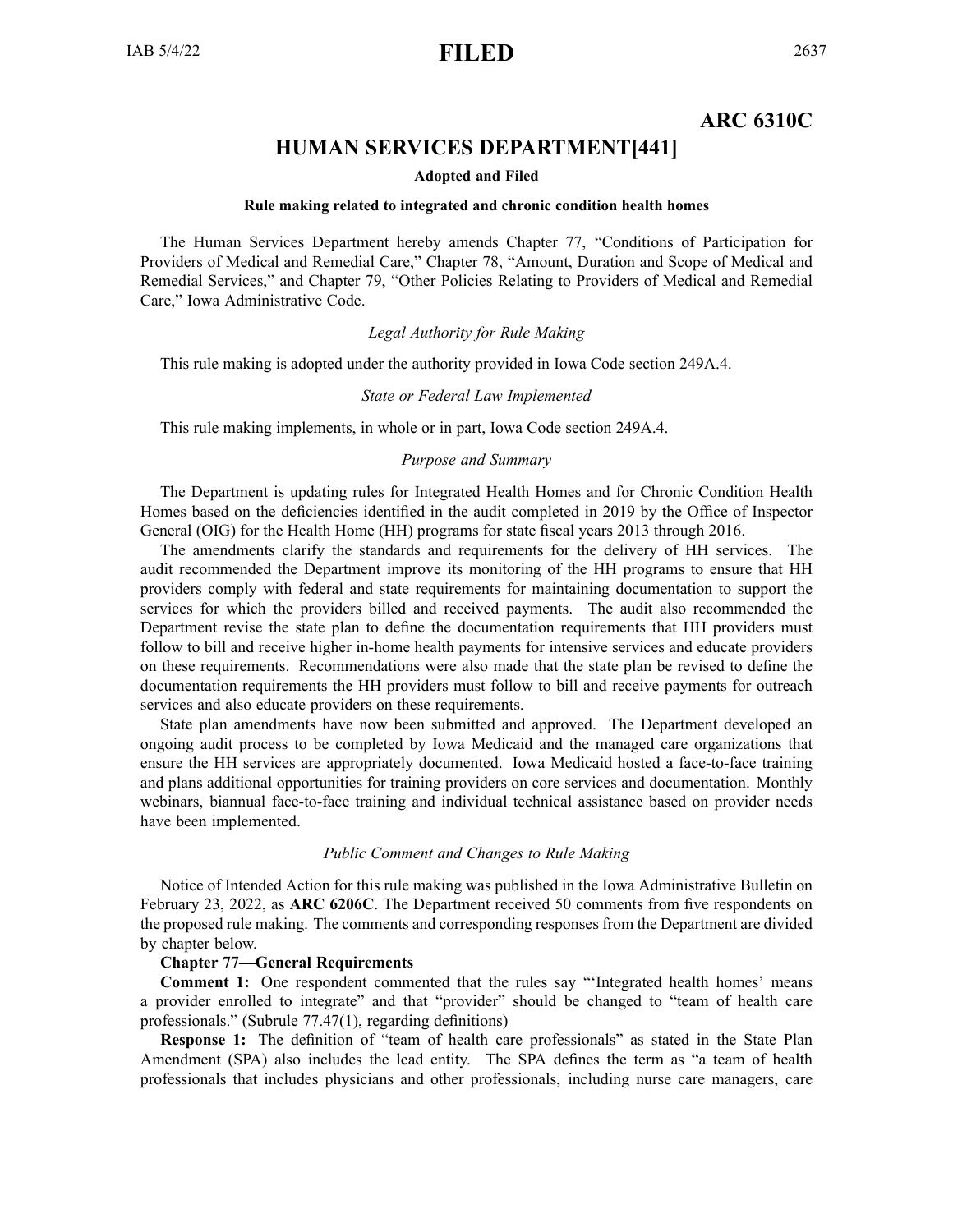coordinators, and peer suppor<sup>t</sup> specialists or family peer suppor<sup>t</sup> specialists." No changes have been made based on this comment.

**Comment 2:** One respondent commented that "a provider" should be changed to "an interdisciplinary team member" in the definition of "integrated health homes." (Subrule 77.47(1), regarding definitions)

**Response 2:** The definition of "team of health care professionals" as stated in the SPA also includes the lead entity. The SPA defines the term as "a team of health professionals that includes physicians and other professionals, including nurse care managers, care coordinators, and peer suppor<sup>t</sup> specialists or family peer suppor<sup>t</sup> specialists." No changes have been made based on this comment.

**Comment 3:** One respondent commented that the self-assessment requirement should be changed from "An integrated health home must complete <sup>a</sup> self-assessment when enrolling as <sup>a</sup> new health home and annually thereafter" to "An integrated health home must complete <sup>a</sup> self-assessment when enrolling as <sup>a</sup> new health home," as the self-assessment is technically not par<sup>t</sup> of the SPA and has created <sup>a</sup> more restrictive environment. (Subrule 77.47(3), regarding integrated HH provider qualifications)

**Response 3:** This is not <sup>a</sup> new requirement. Completion of the initial and annual self-assessments has been <sup>a</sup> requirement since implementation of the HH program in 2013. This subrule is implementing established policy and is consistent with other program oversight activities; therefore, no changes have been made based on this comment.

**Comment 4:** One respondent commented that previous provider definitions have allowed Iowa-accredited providers of mental health services, not only Commission on Accreditation of Rehabilitation Facilities (CARF)-accredited providers, to deliver integrated HH services. (Subrule 77.47(3), regarding integrated HH provider qualifications)

**Response 4:** The Department recognizes that providers accredited in accordance with 441—Chapter 24 to deliver services to individuals with mental illness are also qualified to deliver integrated HH services. The Department has revised paragraph 77.47(3)"a" by adding the following subparagraph:

"(8) Provider accredited under 441—Chapter 24 to deliver services to persons with mental illness." **Comment 5:** One respondent commented on subparagraph  $77.47(5)$ "b"(1) to say that "nurse" needed to be deleted or "care coordinator" added, or the sentence changed to read "The health home is responsible for assisting members with…" or "The health home must ensure that the nurse care manager is responsible for assisting members with…" (Subrule 77.47(5), regarding HH general requirements)

**Response 5:** The Department agrees with the comment and has revised subparagraph 77.47(5)"b"(1) to add the words "oversight of the service, including." The subparagraph now reads as follows:

"(1) The health home must ensure that the nurse care manager is responsible for oversight of the service, including assisting members with medication adherence, appointments, referral scheduling, tracking follow-up results from referrals, understanding health insurance coverage, reminders, transition of care, wellness education, health suppor<sup>t</sup> or lifestyle modification, and behavior changes."

**Comment 6:** One respondent commented that subparagraphs  $77.47(3)$ "f"(1) and (2) and paragraph 77.47(4)"b" were inconsistent with role titles. (Subrules 77.47(3), regarding integrated HH provider qualifications, and 77.47(4), regarding lead entity qualifications)

**Response 6:** The Department agrees with the comment and has revised the catchwords of subparagraph 77.47(4)"b"(2) by replacing "nurse care coordinators" with "nurse care managers." The Department has also revised the catchwords of subparagraph  $77.47(2)$ "g" $(2)$  by replacing "dedicated" care manager" with "nurse care manager."

**Comment** 7: One respondent commented on subparagraph 77.47(5)"a"(2) to say that "other social determinants of health" should be deleted from "The health home must complete status reports to document the member's housing, legal status, employment status, education, custody, and other social determinants of health, as applicable." (Subrule 77.47(5), regarding HH general requirements)

**Response 7:** Whole person care includes social health and environmental health. Federal guidance states that the social needs of the member need to be addressed through the delivery of HH service. This is not <sup>a</sup> new guideline for HH service providers and is <sup>a</sup> best practice in the delivery of whole person care. No changes have been made based on this comment.

**Comment 8:** One respondent commented on subparagraph  $77.47(5)$ "a"(6) to say that "annually" should be removed from "The health home must initially and annually provide letters of suppor<sup>t</sup> from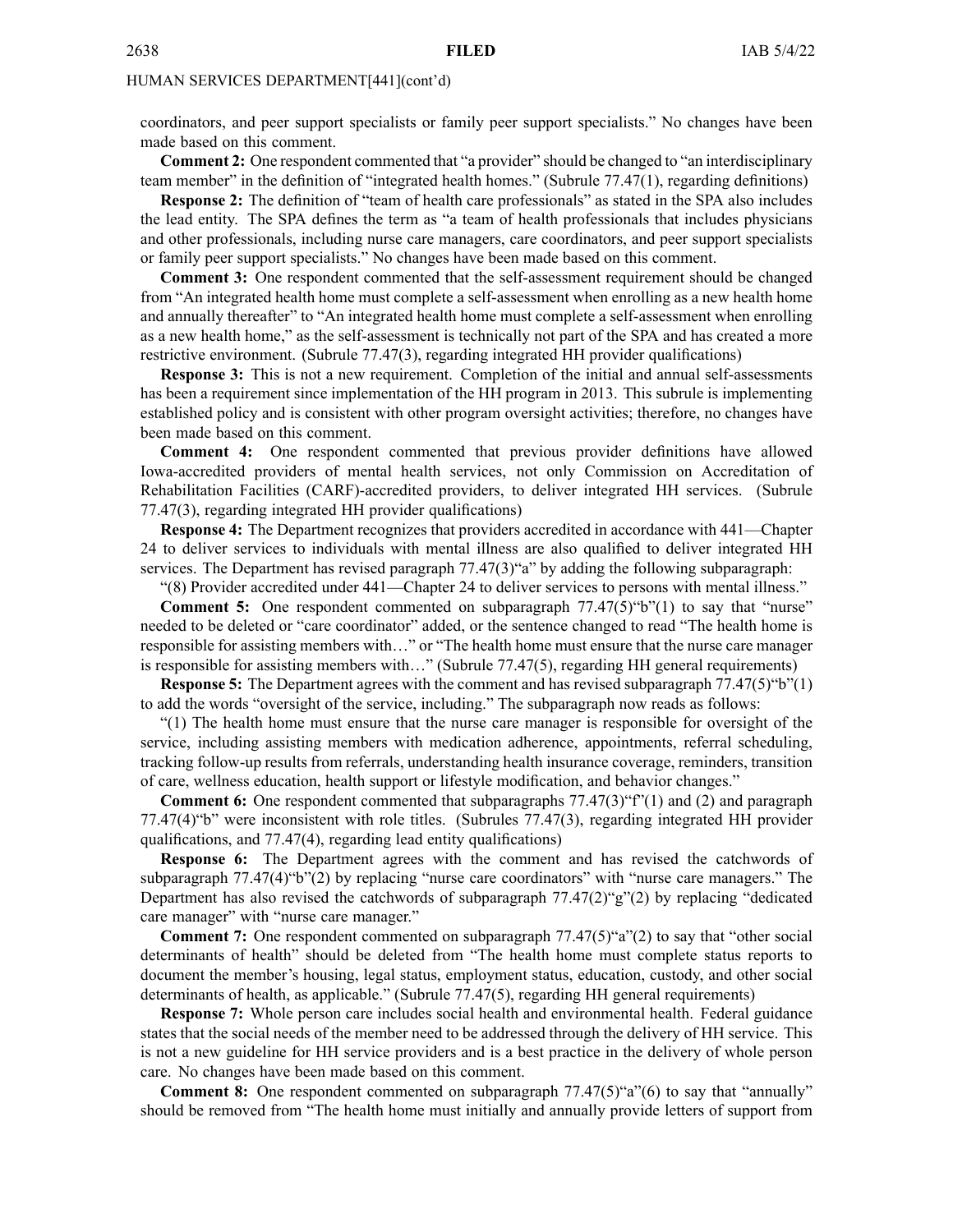at least one area hospital and two area primary care practices." (Subrule 77.47(5), regarding HH general requirements)

**Response 8:** The Department agrees with this comment and has revised subparagraph 77.47(5)"a"(6) to require the HH to submit the letters of suppor<sup>t</sup> initially at the time of enrollment and then again during the federally required reenrollment period. The subparagraph has been revised to read as follows:

"(6) The health home must, at the time of enrollment and reenrollment, provide letters ofsupport from at least one area hospital and two area primary care practices that agree to collaborate with the health home on care coordination and hospital and emergency department notification."

**Comment 9:** One respondent commented on subparagraph 77.47(5)"a"(8) to say that "fragmentation" should be removed from "The health home must be responsible for preventing fragmentation or duplication of services provided to members." (Subrule 77.47(5), regarding HH general requirements)

**Response 9:** The Department acknowledges that the specific word "fragmentation" is not included in the SPA; however, the intent of whole person care is to avoid fragmentation by ensuring continuity of care for the member. Therefore, no changes have been made based on this comment.

**Comment 10:** One respondent commented that subrule 77.47(5) is inconsistent with paragraph 78.53(2)"e."

**Response 10:** The Department agrees with the comment and hasrevised subparagraph 77.47(5)"b"(5) to read as follows:

"(5) The health home must communicate with the member, authorized representative, and the member's family and caregivers in <sup>a</sup> culturally appropriate manner for the purposes of assessment of care decisions, including the identification of authorized representatives."

**Comment 11:** One respondent commented on paragraph 77.47(5)"c" to sugges<sup>t</sup> that the word "must" be replaced with "encourage" in "The health home must use email, text messaging, patient portals and other technology to communicate with members." (Subrule 77.47(5), regarding HH general requirements)

**Response 11:** The Department agrees with the comment and that the member may choose the member's preferred method of communication and has revised the second sentence of paragraph  $77.47(5)$ "c" to read as follows:

"The health home must use email, text messaging, patient portals and other technology to communicate with members based on the member's preferred method of communication."

**Comment 12:** One respondent commented that subparagraphs 77.47(5)"d"(4) and (5) need to be clarified, since "meetings" is inconsistent with the SPA. (Subrule 77.47(5), regarding HH general requirements)

**Response 12:** The Department disagrees with the comment. The intent of the use of the word "meetings" is to be inclusive of in-person, virtual, or telephonic meetings. No changes have been made based on this comment.

**Comment 13:** One respondent commented on subparagraph 77.47(5)"d"(5) to say that "with lead entities and the department" is inconsistent with the SPA and not included in the SPA language and, as such, would appear to add an additional requirement upon the HH. (Subrule 77.47(5), regarding HH general requirements)

**Response 13:** The Department disagrees with this comment. This language is not new and has remained consistent within the SPA since the implementation of the program. The SPA states, "Agree to participate in or convene ad hoc or scheduled meetings to plan and discuss implementation of goals and objectives for practice transformation with ongoing consideration of the unique practice needs for adult members with SMI and child members with SED and their families." No changes have been made based on this comment.

**Comment 14:** One respondent commented on subparagraph 77.47(5)"d"(5) to say that "adult members with <sup>a</sup> serious emotional disturbance" needs to be changed to "adult members with <sup>a</sup> serious mental illness" in the phrase "practice transformation, with ongoing consideration of the unique practice needs for adult members with <sup>a</sup> serious emotional disturbance and child members with <sup>a</sup>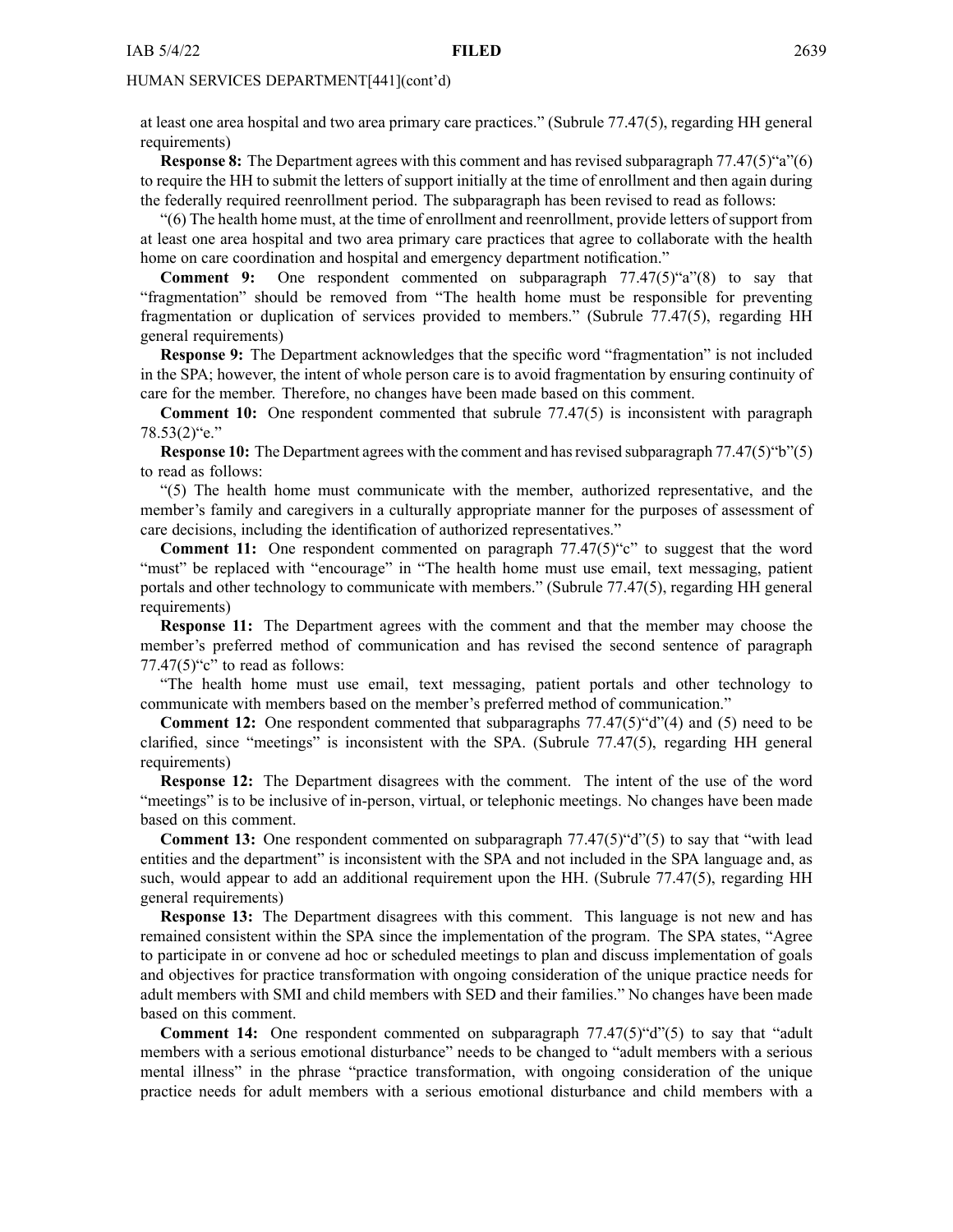serious emotional disturbance and those members' families." (Subrule 77.47(5), regarding HH general requirements)

**Response 14:** The Department agrees with this comment and has revised subparagraph  $77.47(5)$ "d" $(5)$  to read as follows:

"(5) The health home must participate in or convene ad hoc or scheduled meetings with lead entities and the department to plan and discuss implementation of goals and objectives for practice transformation, with ongoing consideration of the unique practice needs for adult members with <sup>a</sup> serious mental illness and child members with <sup>a</sup> serious emotional disturbance and those members' families"

**Comment 15:** One respondent recommended that HH providers have access to the data in real time to make necessary adjustments regarding the sentence "The health home must participate in ongoing process improvement on clinical indicators and overall cost-effectiveness." (Subrule 77.47(5), regarding HH general requirements)

**Response 15:** As <sup>a</sup> condition of participation in the HH program, HHs are required to have electronic medical health records that are meaningfully used. When this standard is met and the HH has an operational electronic medical health record, the HH will have access to more real-time data to use as par<sup>t</sup> of its quality improvement program. No changes have been made based on this comment.

#### **Chapter 78—Definitions, Covered Services, and Patient-Centered Care Plan**

**Comment 1:** One respondent recommended all references to "patient-centered" should be changed to "person-centered" for consistency and clarity. (Subrule 78.53, regarding HH services)

**Response 1:** The Department agrees with the comment and has revised subrules 78.53(1) and 78.53(2) and paragraph 78.53(5)"c" to change all references to "patient-centered" to "person-centered." Paragraph 78.53(5)"d" was not updated, since another change superseded that portion of the rule that contained the "patient-centered" wording.

**Comment 2:** One respondent stated that "'78.53 (1) Definitions (2) Covered services (5) c. PCSP and patient-centered care plan (5) d. Core Services' should be revised since they are not all-inclusive and fail to include the option for <sup>a</sup> referral by the family, authorized caregivers and legal guardians or representatives, etc." (Subrule 78.53(4), regarding member identification and enrollment)

**Response 2:** The Department agrees with the comment and has revised paragraph 78.53(4)"a" to read as follows:

"*a.* Eligible members are identified through <sup>a</sup> referral from the department, lead entity, primary care provider, hospital, other providers, the member, or the member's authorized representative."

**Comment 3:** One respondent stated, "How the member presented to the health home, including the referral. Delete this section as this is not <sup>a</sup> requirement of eligibility, so why is there <sup>a</sup> documentation requirement?" (Subrule 78.53(5), regarding HH documentation)

**Response 3:** The requirement is included because the source of referrals for HH services assists the HH with understanding the population at <sup>a</sup> community level and identifies any need for targeted outreach. No changes have been made based on this comment.

**Comment 4:** One respondent stated, "Identified needs and plan to assess for eligibility. Delete this section as this is requiring documentation on how the health home plans to determine if the member is eligible. Eligibility is dictated by the mental health professional assessment of functional impairment and as such is outside of the purview and control of the health home." (Paragraph 78.53(5)"a," regarding HH documentation)

**Response 4:** The HH is responsible for verifying member eligibility for HH services. When the HH does not have the documentation to substantiate that <sup>a</sup> member is eligible for HH services, the HH will document in the member's service record that the HH will verify the member's eligibility by obtaining the required documentation that substantiates the member has <sup>a</sup> qualifying diagnosis that makes the member eligible for HH services. No changes have been made based on this comment.

**Comment 5:** One respondent stated, "Documentation that the member is eligible for health home services. If <sup>a</sup> member is not eligible, the health home must document the plan to suppor<sup>t</sup> the member. Delete — <sup>a</sup> documentation requirement for <sup>a</sup> health home for <sup>a</sup> plan of services for an individual that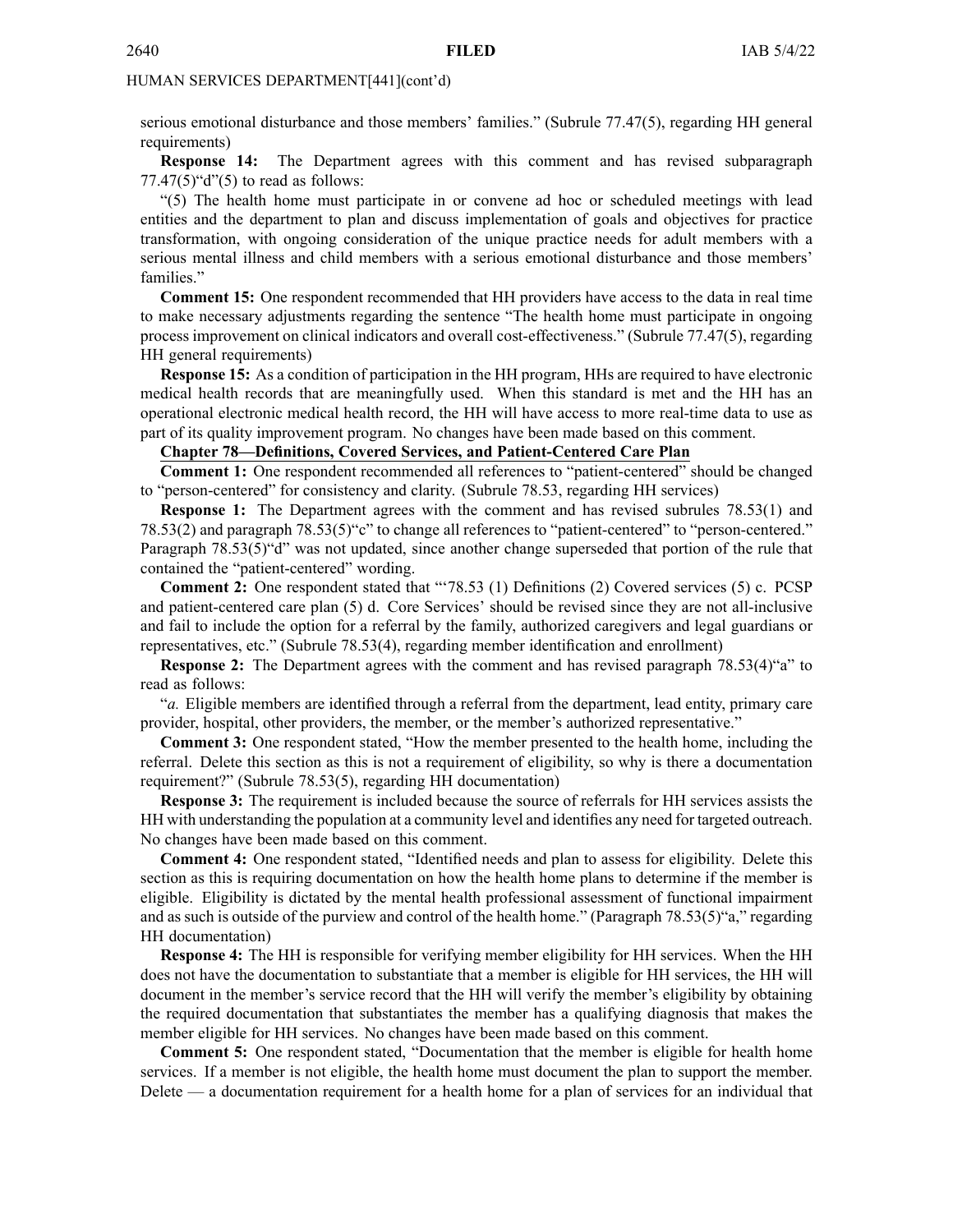is not eligible for the health home services should not be <sup>a</sup> requirement placed upon the health home." (Subrule 78.53(5), regarding HH documentation)

**Response 5:** If the member being referred for HH services is not clinically eligible for the HH services, the HH will make appropriate referrals to other community services for which the member may be eligible. No changes have been made based on this comment.

**Comment 6:** One respondent stated, "Plan to complete the comprehensive assessment. Delete there is already an entire section (b. Comprehensive Assessment) devoted to this, so this is duplicative and appears as <sup>a</sup> task in futility requiring <sup>a</sup> health home to document how they are going to fulfill <sup>a</sup> required task." (Subrule 78.53(5), regarding HH documentation)

**Response 6:** To ensure that the member receives comprehensive coordinated care, the HH will document the plan to obtain appropriate historical records from providers and the member at the time of intake. The team should identify the information needed and the professionals from whom they will need to obtain the information to complete the comprehensive assessment and the social history for the eligible member. No changes have been made based on this comment.

**Comment 7:** One respondent stated, "Documentation of eligibility and member's agreemen<sup>t</sup> to continue participation in the program, obtained on an annual basis. Delete or clarify. Isn't it implied if <sup>a</sup> member meets with the health home and goes through the extensive steps to revise and update their annual care or service plan, that the member intends to continue to participate in the program?" (Subrule 78.53(5), regarding HH documentation)

**Response 7:** The Department agrees with this comment. The completed annual assessment demonstrates that the member agrees to continue participation. The Department has revised subparagraph 78.53(5)"a"(9) by removing "and member's agreemen<sup>t</sup> to continue participation in the program, obtained on an annual basis," to read as follows:

"(9) Documentation of continued eligibility, reviewed annually and maintained in the member's service record."

**Comment 8:** One respondent stated, "This section needs clarified. This is limiting and lacks flexibility to provide immediate services or one-time needs: 'Core services. Documentation must reflect monthly provision of one of the six core health home services as outlined in subrule 78.53(2), based on the member's identified needs in the member's patient-centered care plan or person-centered service plan.'" (Subrule 78.53(5), regarding HH documentation)

**Response 8:** The Department agrees with this comment and has revised paragraph 78.53(5) "d" by deleting "based on the member's identified needs in the member's patient-centered care plan or person-centered service plan." The paragraph now reads as follows:

"*d. Core services.* Documentation must reflect monthly provision of one of the six core health home services as outlined in subrule 78.53(2)."

**Comment 9:** Regarding a reference to paragraph  $78.53(5)$ "e" in subparagraph  $78.53(6)$ "a"(3), one respondent stated, "78.53(5)'e' applies to ICM [Integrated Care Management] services and does not apply to non-ICM members." (Subrule 78.53(6), regarding payment)

**Response 9:** The Department agrees with this comment and has revised subparagraph 78.53(6)"a"(3) to remove the reference to paragraph 78.53(5)"e" for clarification. The subparagraph now reads as follows:

"(3) The health home maintains the documentation outlined in subrule 78.53(5)."

#### **Chapter 79—Services**

**Comment 1:** One respondent stated, "Need to add 'if relevant' at the end of each of the services identified in points 1 through 10 so as not to imply documentation required for services that may not be applicable to the respective members." (Subparagraph 79.3(2)"d"(40), regarding HH services)

**Response 1:** The Department agrees with the comment as it applies to one of the items and has revised subparagraph 79.3(2)"d"(40) by adding "if relevant" to numbered paragraph "5," which now reads as follows:

"5. Comprehensive transitional care plan, including appropriate follow-up, if relevant."

#### **Summary**

Based on these comments, changes from the Notice were made to the following rule subparts: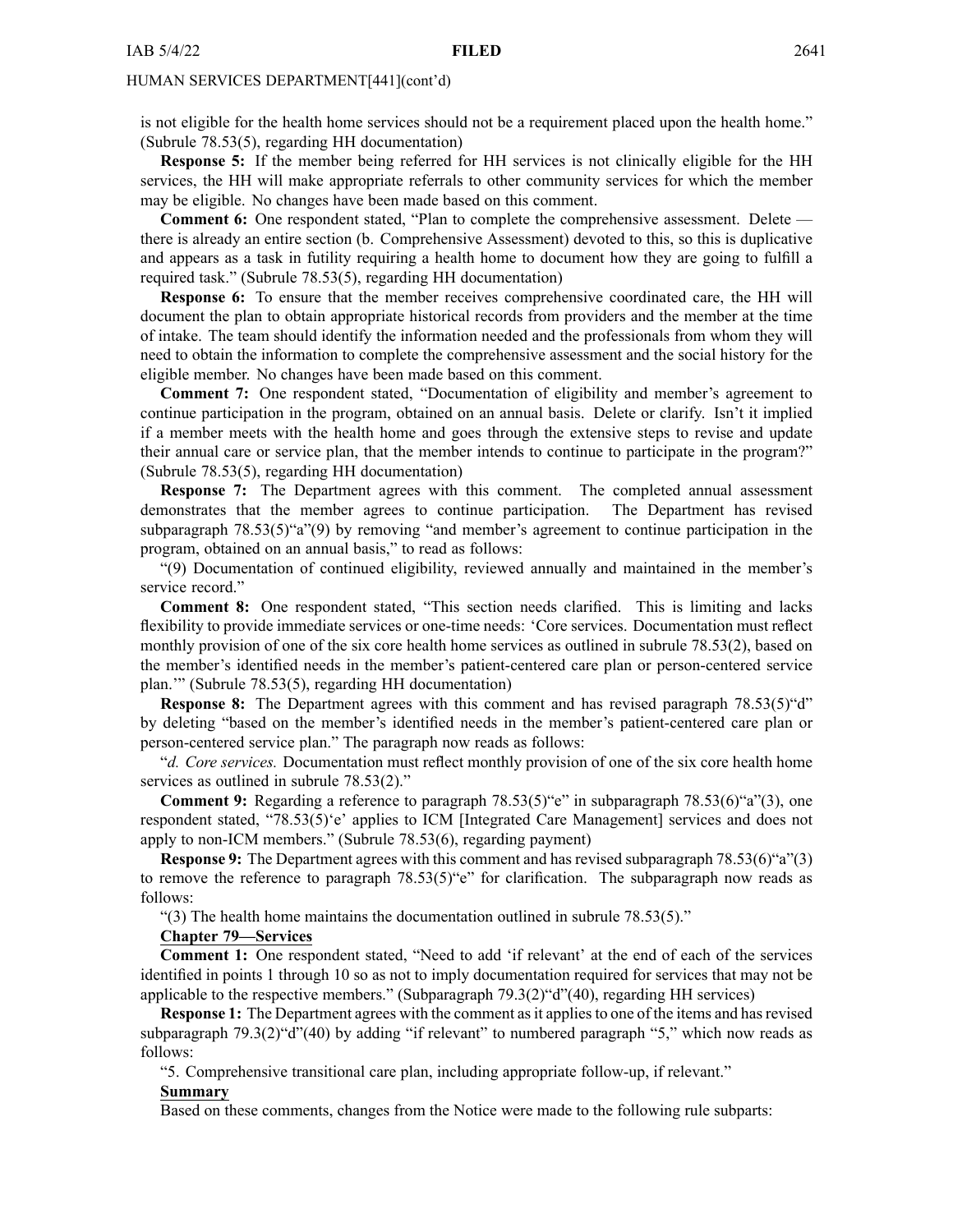- ● $77.47(2)$ "g"(2)
- ●77.47(3)"a"(8)
- ● $77.47(4)$ "b" $(2)$
- ● $77.47(5)$ "a" $(6)$
- ● $77.47(5)$ "b" $(1)$
- ● $77.47(5)$ "b" $(5)$
- ●77.47(5)"c"
- ●77.47(5)"d"(5)
- ●78.53(1)
- ●78.53(2)
- ●78.53(4)"a"
- ●78.53(5)"a"(9)
- ●78.53(5)"c"
- ●78.53(5)"d"
- ●78.53(6)"a"(3)
- ●79.3(2)"d"(40)

#### *Adoption of Rule Making*

This rule making was adopted by the Council on Human Services on April 14, 2022.

#### *Fiscal Impact*

This rule making has no fiscal impact to the State of Iowa.

#### *Jobs Impact*

After analysis and review of this rule making, no impact on jobs has been found.

#### *Waivers*

Any person who believes that the application of the discretionary provisions of this rule making would result in hardship or injustice to that person may petition the Department for <sup>a</sup> waiver of the discretionary provisions, if any, pursuan<sup>t</sup> to rule 441—1.8(17A,217).

#### *Review by Administrative Rules Review Committee*

The Administrative Rules Review Committee, <sup>a</sup> bipartisan legislative committee which oversees rule making by executive branch agencies, may, on its own motion or on written reques<sup>t</sup> by any individual or group, review this rule making at its regular [monthly](https://www.legis.iowa.gov/committees/meetings/meetingsListComm?groupID=705&ga=89) meeting or at <sup>a</sup> special meeting. The Committee's meetings are open to the public, and interested persons may be heard as provided in Iowa Code section 17A.8(6).

### *Effective Date*

This rule making will become effective on July 1, 2022.

The following rule-making actions are adopted:

ITEM 1. Adopt the following **new** implementation sentence in rule **441—77.1(249A)**: This rule is intended to implement Iowa Code section [249A.4](https://www.legis.iowa.gov/docs/ico/section/249A.4.pdf).

ITEM 2. Adopt the following **new** implementation sentence in rule **441—77.2(249A)**: This rule is intended to implement Iowa Code section [249A.4](https://www.legis.iowa.gov/docs/ico/section/249A.4.pdf).

ITEM 3. Adopt the following **new** implementation sentence in rule **441—77.4(249A)**: This rule is intended to implement Iowa Code section [249A.4](https://www.legis.iowa.gov/docs/ico/section/249A.4.pdf).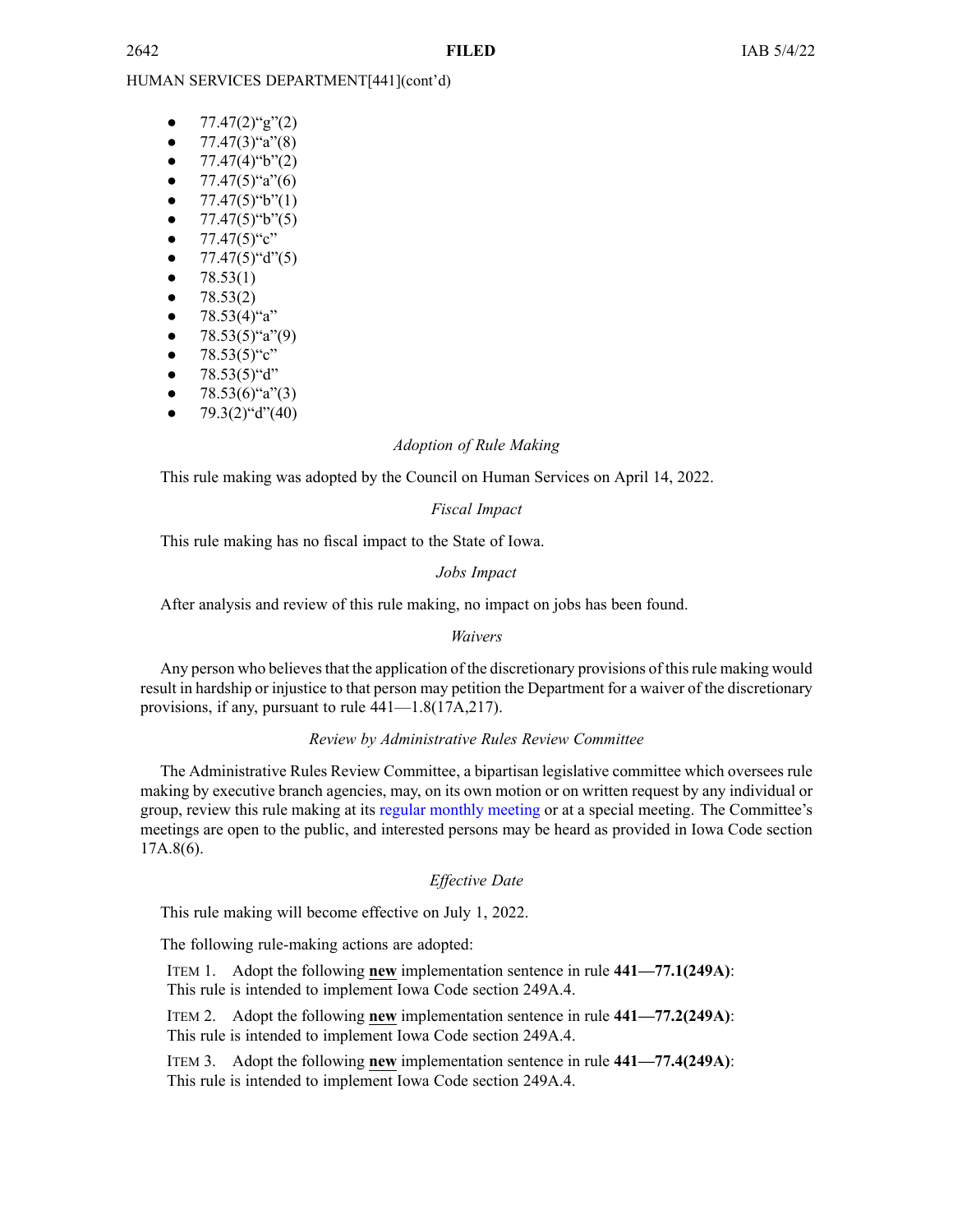ITEM 4. Adopt the following **new** implementation sentence in rule **441—77.5(249A)**: This rule is intended to implement Iowa Code section [249A.4](https://www.legis.iowa.gov/docs/ico/section/249A.4.pdf).

ITEM 5. Adopt the following **new** implementation sentence in rule **441—77.6(249A)**: This rule is intended to implement Iowa Code section [249A.4](https://www.legis.iowa.gov/docs/ico/section/249A.4.pdf).

ITEM 6. Adopt the following **new** implementation sentence in rule **441—77.7(249A)**: This rule is intended to implement Iowa Code section [249A.4](https://www.legis.iowa.gov/docs/ico/section/249A.4.pdf).

ITEM 7. Adopt the following **new** implementation sentence in rule **441—77.8(249A)**: This rule is intended to implement Iowa Code section [249A.4](https://www.legis.iowa.gov/docs/ico/section/249A.4.pdf).

ITEM 8. Adopt the following **new** implementation sentence in rule **441—77.9(249A)**: This rule is intended to implement Iowa Code section [249A.4](https://www.legis.iowa.gov/docs/ico/section/249A.4.pdf).

ITEM 9. Adopt the following **new** implementation sentence in rule **441—77.10(249A)**: This rule is intended to implement Iowa Code section [249A.4](https://www.legis.iowa.gov/docs/ico/section/249A.4.pdf).

ITEM 10. Adopt the following **new** implementation sentence in rule **441—77.11(249A)**: This rule is intended to implement Iowa Code section [249A.4](https://www.legis.iowa.gov/docs/ico/section/249A.4.pdf).

ITEM 11. Amend rule **441—77.12(249A)**, implementation sentence, as follows: This rule is intended to implement Iowa Code section [249A.4](https://www.legis.iowa.gov/docs/ico/section/249A.4.pdf) and 2010 Iowa Acts, chapter 1192, section 31.

ITEM 12. Adopt the following **new** implementation sentence in rule **441—77.21(249A)**: This rule is intended to implement Iowa Code section [249A.4](https://www.legis.iowa.gov/docs/ico/section/249A.4.pdf).

ITEM 13. Adopt the following **new** implementation sentence in rule **441—77.24(249A)**: This rule is intended to implement Iowa Code section [249A.4](https://www.legis.iowa.gov/docs/ico/section/249A.4.pdf).

ITEM 14. Adopt the following **new** implementation sentence in rule **441—77.29(249A)**: This rule is intended to implement Iowa Code section [249A.4](https://www.legis.iowa.gov/docs/ico/section/249A.4.pdf).

ITEM 15. Rescind rule 441—77.47(249A) and adopt the following **new** rule in lieu thereof:

**441—77.47(249A) Health home services providers.** Subject to the requirements of thisrule, <sup>a</sup> provider may participate in the medical assistance program as <sup>a</sup> provider of health home services.

**77.47(1)** *Definitions.*

*"Chronic condition"* means, for purposes of this rule, one of the conditions outlined in 441—subparagraph 78.53(3)*"a"*(1).

*"Chronic condition health home"* means <sup>a</sup> provider enrolled to deliver personalized, coordinated care for members with one chronic condition and at risk of developing another.

*"Functional impairment"* means the loss of functional capacity that (1) is episodic, recurrent, or continuous; (2) substantially interferes with or limits the achievement of or maintenance of one or more developmentally appropriate social, behavioral, cognitive, communicative, or adaptive skills; and (3) substantially interferes with or limits the individual's functional capacity with family, employment, school, or community. "Functional impairment" does not include difficulties resulting from temporary and expected responses to stressful events in <sup>a</sup> person's environment. The level of functional impairment must be identified by the assessment completed by <sup>a</sup> mental health professional as defined in rule 441—24.1(225C).

*"Health home"* means <sup>a</sup> chronic condition health home or an integrated health home.

*"Integrated health home"* means <sup>a</sup> provider enrolled to integrate medical, social, and behavioral health care needs for adults with <sup>a</sup> serious mental illness and children with <sup>a</sup> serious emotional disturbance.

*"Lead entity"* means <sup>a</sup> managed care organization that supports and oversees the chronic condition health home and the integrated health home network.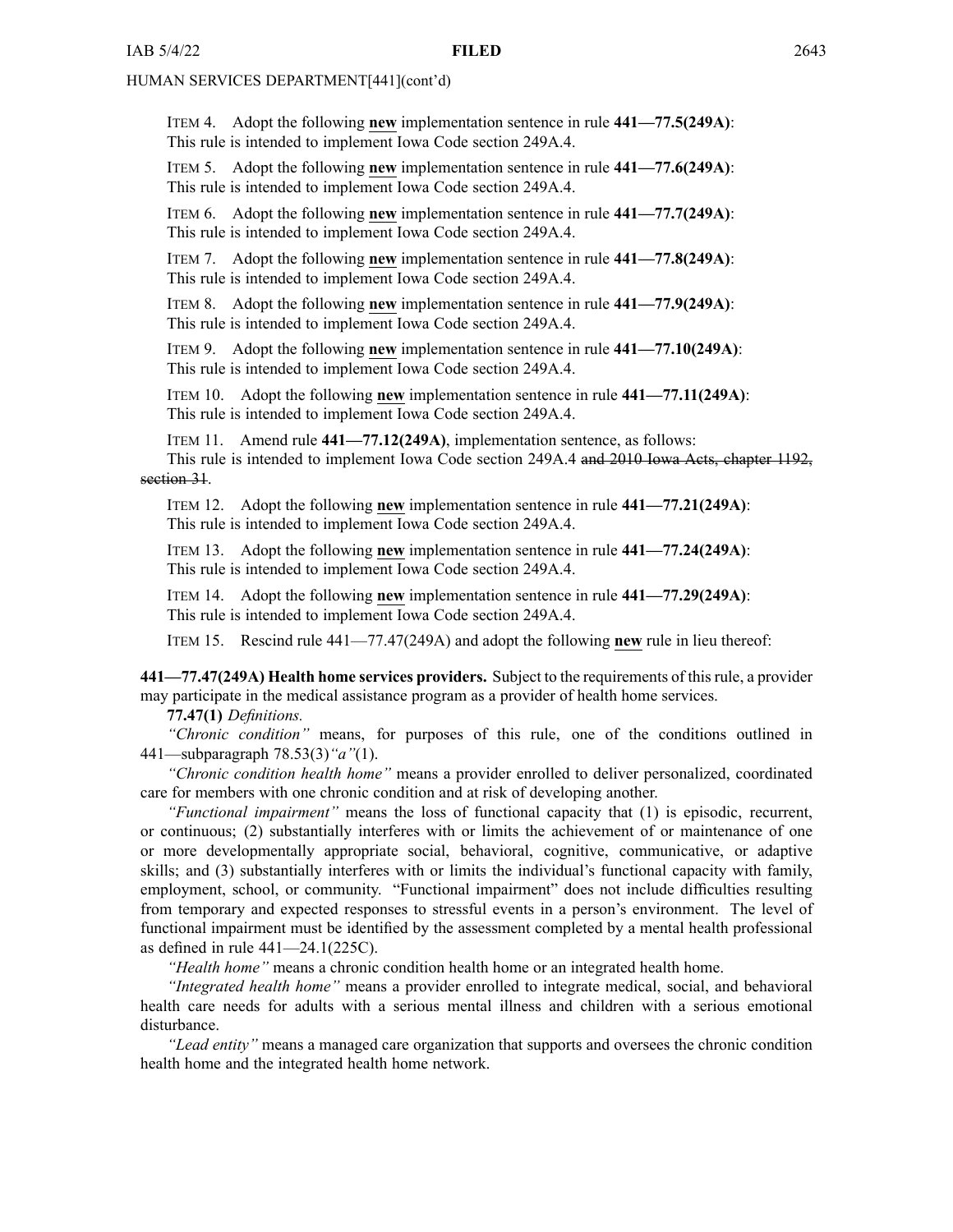*"Managed care organization"* means an entity that (1) is under contract with the department to provide services to Medicaid recipients and (2) meets the definition of "health maintenance organization" as defined in Iowa Code section [514B.1](https://www.legis.iowa.gov/docs/ico/section/514B.1.pdf).

*"Serious emotional disturbance"* means the same as defined in rule 441—83.121(249A).

*"Serious mental illness"* means, for an adult, <sup>a</sup> persistent or chronic mental health, behavioral, or emotional disorder that (1) is specified within the most current Diagnostic and Statistical Manual of Mental Disorders published by the American Psychiatric Association or its most recent International Classification of Diseases, and (2) causes serious functional impairment and substantially interferes with or limits one or more major life activities, including functioning in the family, school, employment or community. "Serious mental illness" may co-occur with substance use disorder, developmental disabilities, neurodevelopmental disabilities or intellectual disabilities, but those diagnoses may not be the clinical focus for health home services.

**77.47(2)** *Chronic condition health home provider qualifications.*

*a.* A chronic condition health home must be one of the following:

- (1) Physician(s).
- (2) Clinical practice or clinical group practice.
- (3) Rural health clinic.
- (4) Community health center.
- (5) Community mental health center accredited under 441—Chapter 24.
- (6) Federally qualified health clinic.

*b.* A chronic condition health home may include multiple sites when those sites are identified as <sup>a</sup> single organization or medical group that shares policies, procedures, and electronic systems across all of the single organization's or medical group's practice sites.

*c.* A chronic condition health home must achieve accreditation, recognition, or certification as <sup>a</sup> patient-centered medical home (PCMH) through <sup>a</sup> national accreditation or certification entity recognized by the department within the first year of operation and maintain the accreditation, recognition, or certification for the duration of enrollment as <sup>a</sup> health home. A chronic condition health home that fails to achieve accreditation, recognition, or certification within the first year of enrollment will have the chronic condition health home enrollment terminated unless granted an extension by the department.

*d.* A chronic condition health home must complete <sup>a</sup> self-assessment when enrolling as <sup>a</sup> new health home and annually thereafter.

*e.* A chronic condition health home must meet the requirements, qualifications, and standards outlined in the chronic condition health home state plan amendment.

*f.* A chronic condition health home must participate in monthly, quarterly, and annual outcomes data collection and reporting.

*g.* At <sup>a</sup> minimum, <sup>a</sup> chronic condition health home must fill the following roles:

(1) Designated practitioner. The chronic condition health home must have at least one physician with an active Iowa license and credentialed with at least one managed care organization. If <sup>a</sup> chronic condition health home has multiple sites, <sup>a</sup> specific site may have <sup>a</sup> nurse practitioner or physician assistant, so long as the chronic condition health home has as least one physician.

(2) Nurse care manager. The chronic condition health home must have at least one nurse care manager who is <sup>a</sup> registered nurse or has <sup>a</sup> bachelor of science in nursing with an active Iowa nursing license in accordance with rule 655—3.3(17A,147,152,272C).

(3) Health coach. The chronic condition health home must have at least one trained health coach.

**77.47(3)** *Integrated health home provider qualifications.*

- *a.* An integrated health home must be one of the following:
- (1) Community mental health center accredited under 441—Chapter 24.
- (2) Licensed mental health service provider.
- (3) Licensed residential group care setting.
- (4) Licensed psychiatric medical institution for children (PMIC).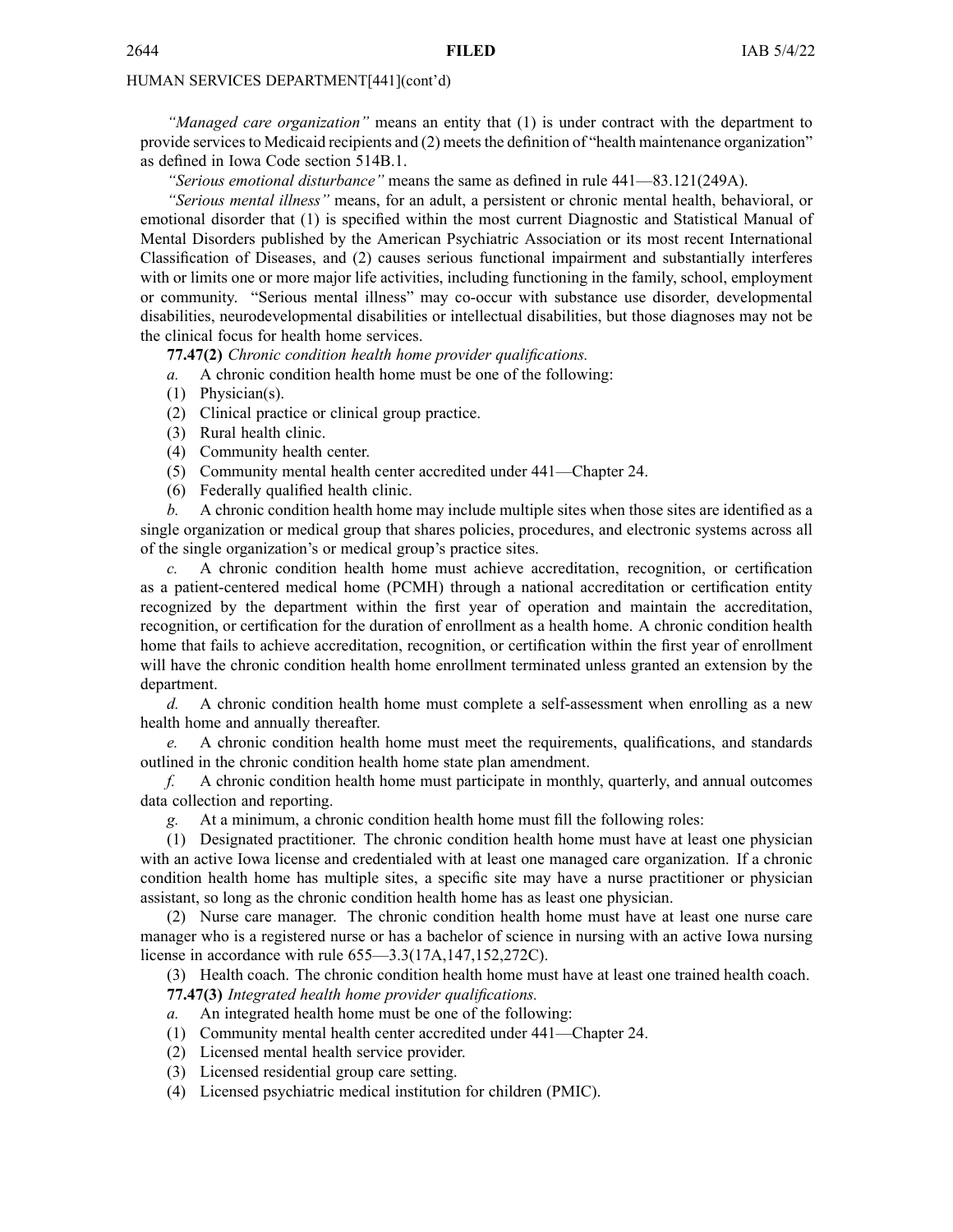(5) Provider accredited by the Commission on Accreditation of Rehabilitation Facilities (CARF) to provide behavioral health services.

(6) Provider accredited by the Council on Accreditation for behavioral health or child, youth and family services.

(7) Provider accredited by the Joint Commission for behavioral health care services.

(8) Provider accredited under 441—Chapter 24 to deliver services to persons with mental illness.

*b.* An integrated health home may include multiple sites when those sites are identified as <sup>a</sup> single organization or medical group that shares policies, procedures, and electronic systems across all of the single organization's or medical group's practice sites.

*c.* An integrated health home must complete <sup>a</sup> self-assessment when enrolling as <sup>a</sup> new health home and annually thereafter.

*d.* An integrated health home must meet the requirements, qualifications, and standards outlined in the integrated health home state plan amendment.

*e.* An integrated health home must participate in monthly, quarterly, and annual outcomes data collection and reporting.

*f.* At <sup>a</sup> minimum, an integrated health home must fill the following roles:

(1) If serving adults:

1. Nurse care manager. The integrated health home must have <sup>a</sup> nurse care manager who is <sup>a</sup> registered nurse or has <sup>a</sup> bachelor of science in nursing with an active Iowa nursing license in accordance with rule  $655 - 3.3(17A, 147, 152, 272C)$ .

2. Care coordinator. The integrated health home must have <sup>a</sup> care coordinator who has <sup>a</sup> bachelor of science in social work or <sup>a</sup> bachelor of science or bachelor of arts degree in <sup>a</sup> related field.

3. Trained peer suppor<sup>t</sup> specialist. The integrated health home must have <sup>a</sup> peer suppor<sup>t</sup> specialist who has completed <sup>a</sup> department-recognized training program and passed the competency examination within six months of hire.

(2) If serving children:

1. Nurse care manager. The integrated health home must have <sup>a</sup> nurse care manager who is <sup>a</sup> registered nurse or has <sup>a</sup> bachelor of science in nursing with an active Iowa nursing license in accordance with rule  $655 - 3.3(17A, 147, 152, 272C)$ .

2. Care coordinator. The integrated health home must have <sup>a</sup> care coordinator who has <sup>a</sup> bachelor of science in social work or <sup>a</sup> bachelor of science or bachelor of arts degree in <sup>a</sup> related field.

3. Family peer suppor<sup>t</sup> specialist. The integrated health home must have <sup>a</sup> family peer suppor<sup>t</sup> specialist who has completed <sup>a</sup> department-recognized training program and passed the competency examination within six months of hire.

**77.47(4)** *Lead entity qualifications.*

*a.* A lead entity must meet the following requirements:

(1) The lead entity must be licensed and in good standing in the state of Iowa as <sup>a</sup> health maintenance organization in accordance with 191—Chapter 40.

(2) The lead entity must have <sup>a</sup> statewide integrated network of providers to serve members with serious mental illness and serious emotional disturbance.

(3) The lead entity must complete <sup>a</sup> self-assessment at the time of enrollment and annually thereafter.

(4) The lead entity must meet requirements, qualifications, and standards outlined in the state plan.

(5) The lead entity must participate in monthly, quarterly, and annual outcomes data collection and reporting.

*b.* At <sup>a</sup> minimum, <sup>a</sup> lead entity must fill the following roles:

(1) Physician. The lead entity must have at least one physician to suppor<sup>t</sup> the health home in meeting provider standards. The physician must have an active Iowa license to practice medicine in accordance with 653—Chapter 9 and be credentialed with at least one managed care organization.

(2) Nurse care managers. The lead entity must have nurse care managers to suppor<sup>t</sup> the health home in meeting provider standards. A nurse care manager must be <sup>a</sup> registered nurse or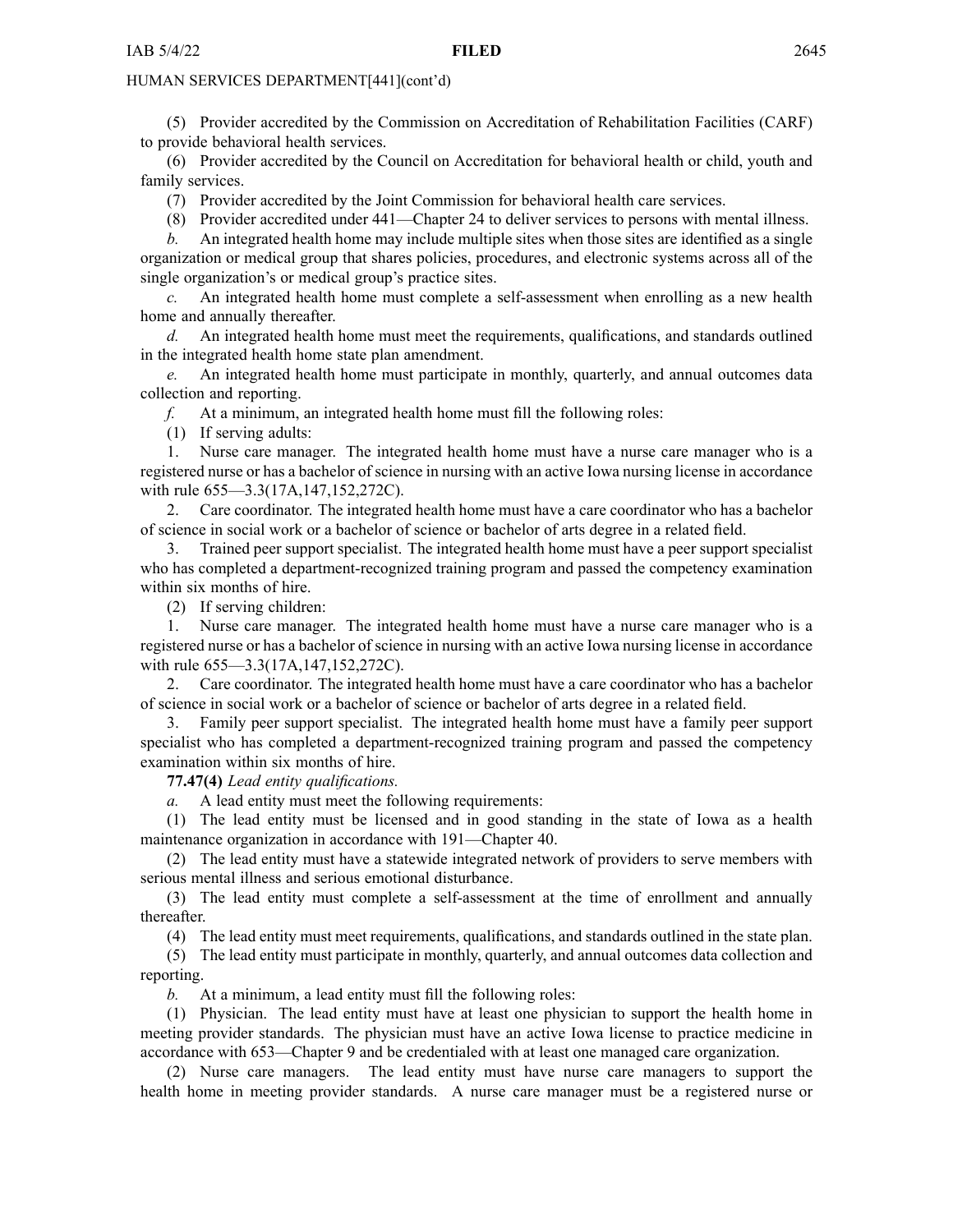have <sup>a</sup> bachelor of science in nursing with an active Iowa nursing license in accordance with rule 655—3.3(17A,147,152,272C).

(3) Social workers. The lead entity must have <sup>a</sup> care coordinator with <sup>a</sup> bachelor of science or bachelor of arts degree in social work or <sup>a</sup> related field, including sociology, counseling, psychology, or human services, to suppor<sup>t</sup> the health home in meeting the provider standards and delivering health home services.

(4) Behavioral health professionals. The lead entity must have <sup>a</sup> psychiatrist to suppor<sup>t</sup> the health home in meeting provider standards and to deliver health home services. The psychiatrist must have an active Iowa license to practice medicine in accordance with 653—Chapter 9 and be credentialed with at least one managed care organization.

**77.47(5)** *Health home general requirements.*

*a. Whole person orientation.* The health home is responsible for providing whole person care.

(1) The health home must provide or take responsibility for appropriately arranging care with other qualified professionals for all the member's health care needs. This includes care for all stages of life, including acute care, chronic care, preventive services, long-term care, and end-of-life care.

(2) The health home must complete status reports to document the member's housing, legal status, employment status, education, custody, and other social determinants of health, as applicable.

(3) The health home must implement <sup>a</sup> formal screening tool to assess behavioral health, including mental health and substance abuse treatment needs, along with physical health care needs.

(4) The health home must work with the lead entity or Iowa Medicaid to develop capacity to receive members redirected from emergency departments, engage in planning transitions in care with area hospitals, and follow up on hospital discharges, including psychiatric medical institutions for children.

(5) The health home must provide bidirectional and integrated primary care and behavioral health services through use of <sup>a</sup> contract, memoranda of agreement, or other written agreements approved by the department.

(6) The health home must, at the time of enrollment and reenrollment, provide letters of suppor<sup>t</sup> from at least one area hospital and two area primary care practices that agree to collaborate with the health home on care coordination and hospital and emergency department notification.

(7) The health home must advocate in the community on behalf of health home members, as needed.

(8) The health home must be responsible for preventing fragmentation or duplication of services provided to members.

*b. Coordinated integrated care.* The health home must provide coordinated integrated care.

(1) The health home must ensure that the nurse care manager is responsible for oversight of the service, including assisting members with medication adherence, appointments, referral scheduling, tracking follow-up results from referrals, understanding health insurance coverage, reminders, transition of care, wellness education, health suppor<sup>t</sup> or lifestyle modification, and behavior changes.

(2) The health home must utilize member-level information, member profiles, and care coordination plans for high-risk individuals.

(3) The health home must incorporate tools and evidence-based guidelines designed for identifying care opportunities across the age and diagnostic continuum, integrating clinical practices, and coordinating care with other providers.

(4) The health home must conduct interventions as indicated based on the member's level of risk.

(5) The health home must communicate with the member, authorized representative, and the member's family and caregivers in <sup>a</sup> culturally appropriate manner for the purposes of assessment of care decisions, including the identification of authorized representatives.

(6) The health home must monitor, arrange, and evaluate appropriate evidence-based and evidence-informed preventive services.

(7) The health home must coordinate or provide access to the following services:

1. Mental health.

- 2. Oral health.
- 3. Long-term care.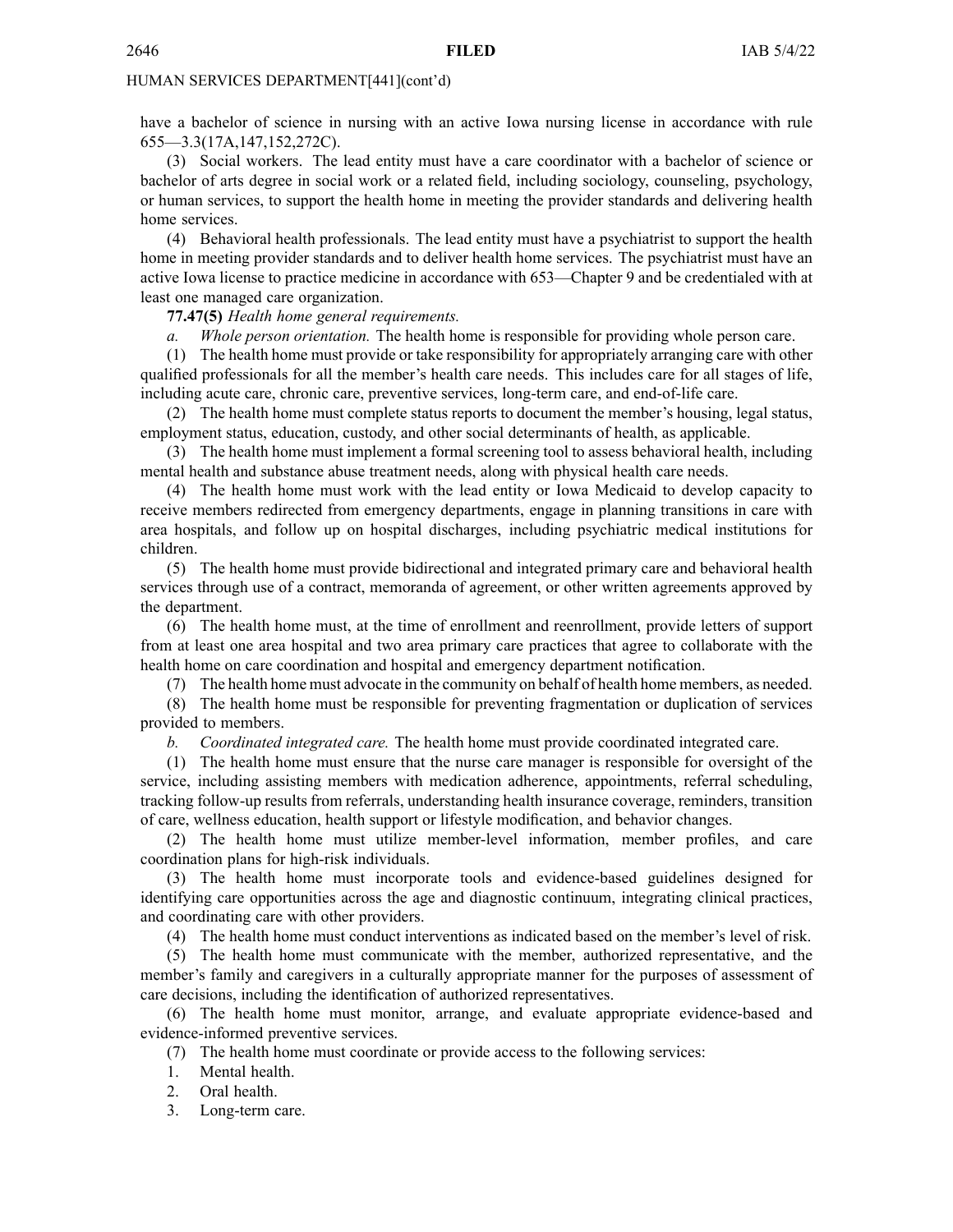4. Chronic disease management.

5. Recovery services and social health services available in the community.

6. Behavior modification interventions aimed at supporting health management, including but not limited to obesity counseling, tobacco cessation, and health coaching.

7. Comprehensive transitional care from inpatient to other settings, including appropriate follow-up.

8. Crisis services.

(8) The health home must assess social, educational, housing, transportation, and vocational needs that may contribute to disease and presen<sup>t</sup> as barriers to self-management.

(9) The health home must coordinate with community-based case managers, case managers, and service coordinators for members who receive service coordination activities.

(10) The health home must maintain <sup>a</sup> system and written standards and protocols for tracking member referrals.

*c. Enhanced access.* The health home must provide enhanced access for members and member caregivers, including access to health home services 24 hours per day, seven days per week. The health home must use email, text messaging, patient portals and other technology to communicate with members based on the member's preferred method of communication.

*d. Emphasis on quality and safety.* The health home must emphasize quality and safety in the delivery of health home services.

(1) The health home must have an ongoing quality improvement plan to address gaps and identify opportunities for improvement.

(2) The health home must participate in ongoing process improvement on clinical indicators and overall cost-effectiveness.

(3) The health home must demonstrate continuing development of fundamental health home functionality through an assessment process applied by the department.

(4) The health home must have strong, engaged organizational leadership that is personally committed to and capable of:

1. Leading the health home through the transformation process and sustaining transformed practice, and

2. Participating in learning activities including in-person sessions, webinars, and regularly scheduled meetings.

(5) The health home must participate in or convene ad hoc or scheduled meetings with lead entities and the department to plan and discuss implementation of goals and objectives for practice transformation, with ongoing consideration of the unique practice needs for adult members with <sup>a</sup> serious mental illness and child members with <sup>a</sup> serious emotional disturbance and those members' families.

(6) The health home must participate in Centers for Medicare and Medicaid Services (CMS)- and department-required evaluation activities.

(7) The health home must submit information as requested by the department.

(8) The health home must maintain compliance with all of the terms and conditions of the integrated health home or chronic condition health home provider agreement.

(9) The health home must use an interoperable patient registry and certified electronic health record within <sup>a</sup> timeline approved by the lead entity or the department to input clinical information, track and measure care of members, automate care reminders, and produce exception reports for care planning.

(10) The health home must complete web-based member enrollment, disenrollment, members' consent to release of information, and health risk questionnaires for all members.

(11) The health home must use <sup>a</sup> certified electronic health record to suppor<sup>t</sup> clinical decision-making within the practice workflow and establish <sup>a</sup> plan to meaningfully use health information in accordance with the federal law.

(12) The health home must implement state-required disease managemen<sup>t</sup> programs based on population-specific disease burdens. The health home may choose to identify and operate additional disease managemen<sup>t</sup> programs at any time.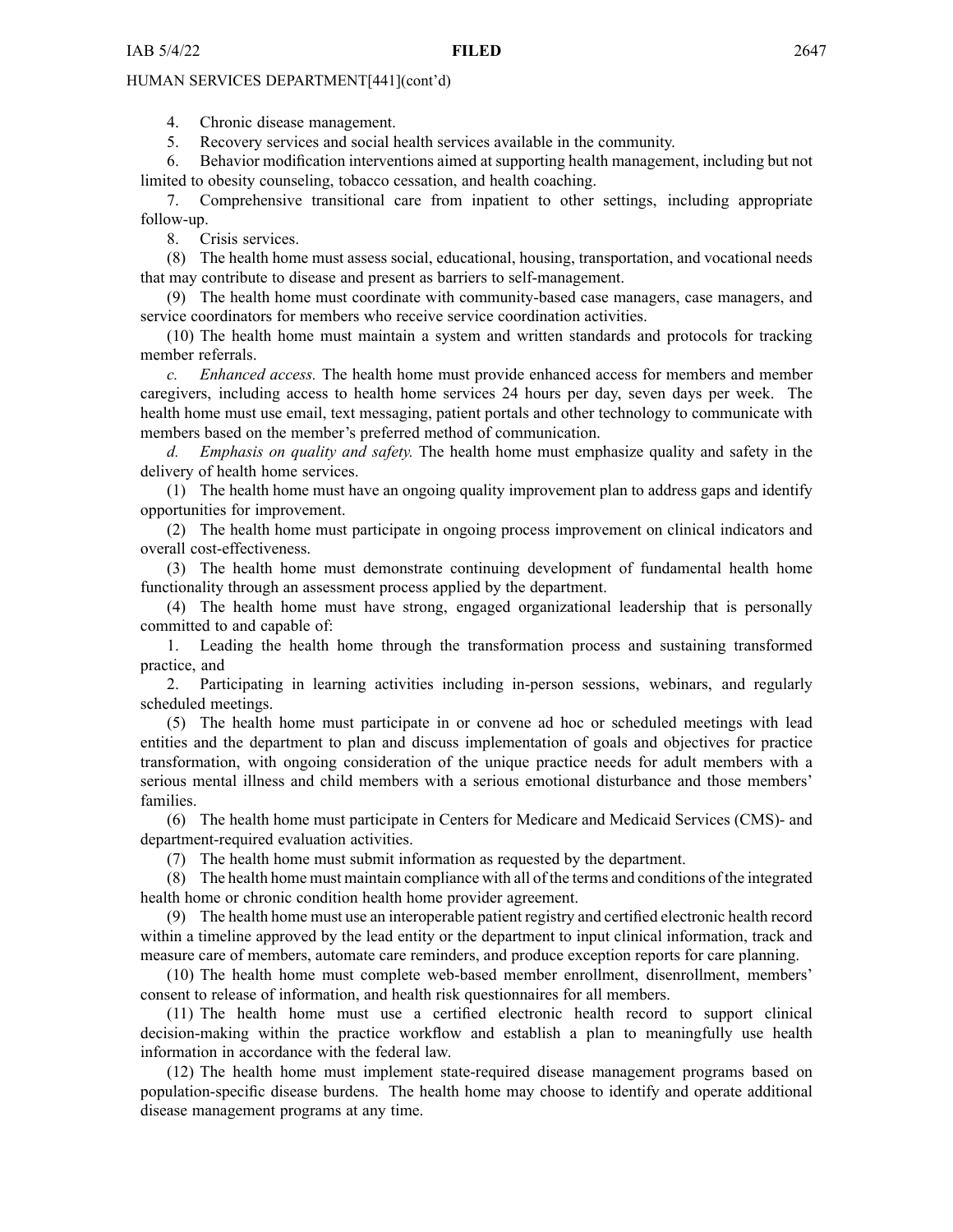*e. Case management.* The integrated health home must provide case managemen<sup>t</sup> services as defined in and required by 441—Chapter 90 to eligible members in an integrated health home. Requirements in 441—Chapter 90 are the minimum criteria for intensive care managemen<sup>t</sup> for members enrolled in the 1915(i) Habilitation Program or the 1915(c) Children's Mental Health Waiver.

*f. Policies and procedures.* The health home must have policies and processes in place to ensure compliance with federal and state requirements, including but not limited to statutes, rules and regulations, and sub-regulatory guidance. The health home must maintain documentation of its policies and processes and make those policies and processes readily available to any state or federal officials upon request.

*g. Report on quality measures.* A health home must collect and repor<sup>t</sup> quality data to the lead entity and the department as specified by the department.

*h. Health home termination.* If the health home intends to stop providing health home services, the health home must provide notice of termination <sup>a</sup> minimum of 60 days prior to the date of termination by submitting Form 470-5465, Provider Request to Terminate Enrollment, to the department. The health home must notify members of termination 60 days prior to the termination date and provide for <sup>a</sup> seamless transition of enrollees to other health home providers.

This rule is intended to implement Iowa Code section [249A.4](https://www.legis.iowa.gov/docs/ico/section/249A.4.pdf).

ITEM 16. Adopt the following **new** implementation sentence in rule **441—77.51(249A)**: This rule is intended to implement Iowa Code section [249A.4](https://www.legis.iowa.gov/docs/ico/section/249A.4.pdf).

ITEM 17. Adopt the following **new** implementation sentence in rule **441—77.52(249A)**: This rule is intended to implement Iowa Code section [249A.4](https://www.legis.iowa.gov/docs/ico/section/249A.4.pdf).

ITEM 18. Amend rule **441—78.12(249A)**, implementation sentence, as follows:

This rule is intended to implement Iowa Code section [249A.4](https://www.legis.iowa.gov/docs/ico/section/249A.4.pdf) and 2010 Iowa Acts, chapter 1192, section 31.

ITEM 19. Adopt the following **new** implementation sentence in rule **441—78.13(249A)**: This rule is intended to implement Iowa Code section [249A.4](https://www.legis.iowa.gov/docs/ico/section/249A.4.pdf).

ITEM 20. Amend subrule **78.27(1)**, definitions of "Care coordinator" and "Integrated health home," as follows:

*"Care coordinator"* means the professional who assists members in care coordination as described in paragraph 78.53(1)*"b."* 78.53(2)*"b."*

*"Integrated health home services"* means the provision of services to enrolled members as described in subrule  $78.53(1)$   $78.53(2)$ .

ITEM 21. Amend rule **441—78.47(249A)**, implementation sentence, as follows:

This rule is intended to implement Iowa Code section [249A.4](https://www.legis.iowa.gov/docs/ico/section/249A.4.pdf) and 2000 Iowa Acts, chapter 1228, section 9.

ITEM 22. Amend rule **441—78.52(249A)**, implementation sentence, as follows:

This rule is intended to implement Iowa Code section [249A.4](https://www.legis.iowa.gov/docs/ico/section/249A.4.pdf) and 2005 Iowa Acts, chapter 167, section 13, and chapter 117, section 3.

ITEM 23. Rescind rule 441—78.53(249A) and adopt the following **new** rule in lieu thereof:

#### **441—78.53(249A) Health home services.**

**78.53(1)** *Definitions.*

*"Chronic condition"* means, for purposes of this rule, one of the conditions outlined in subparagraph 78.53(3)*"a"*(1).

*"Chronic condition health home"* means <sup>a</sup> health home that meets the criteria in 441—subrule 77.47(2).

*"Health home"* means <sup>a</sup> chronic condition health home or an integrated health home.

*"Integrated health home"* means <sup>a</sup> health home that meets the criteria in 441—subrule 77.47(3).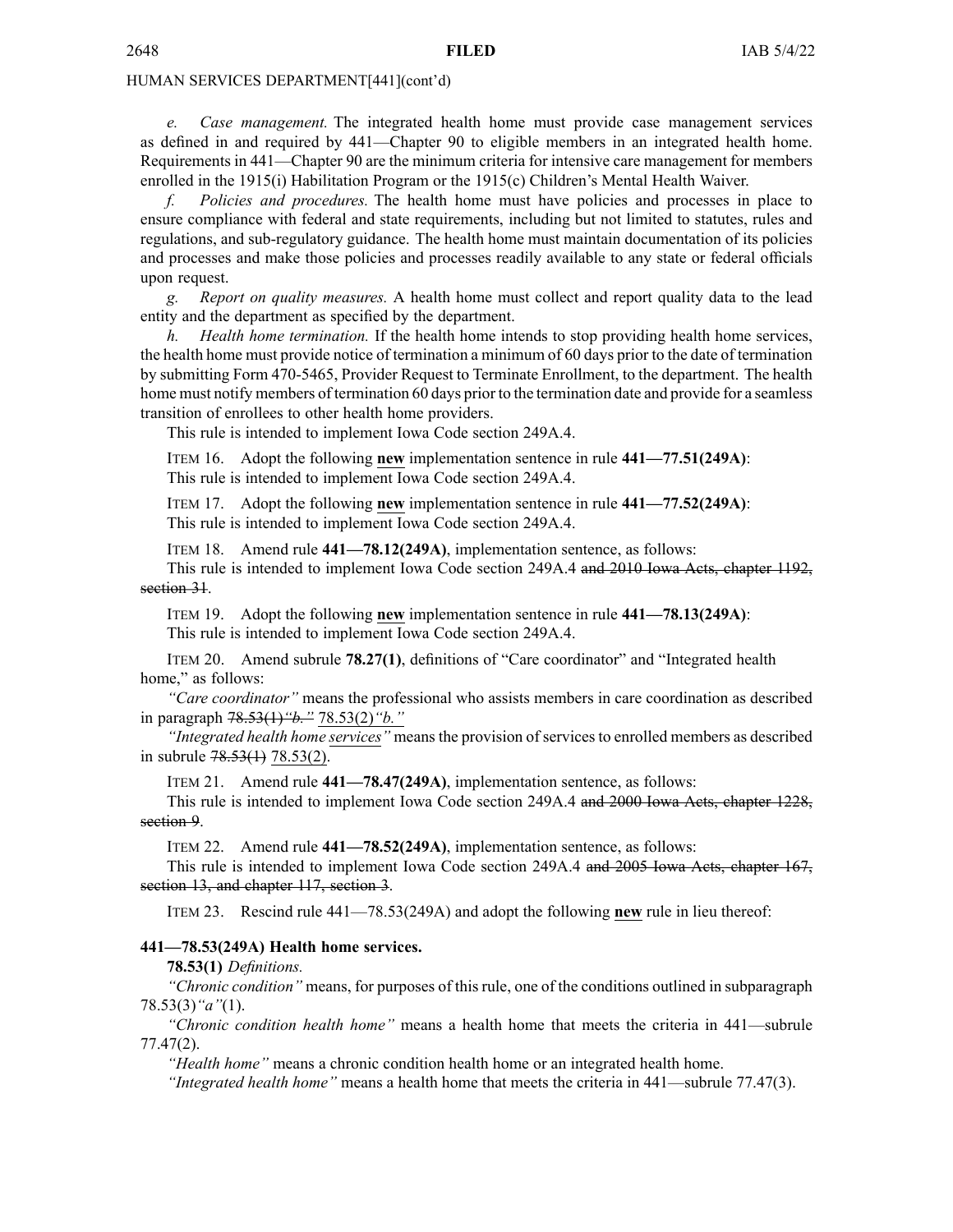*"Person-centered care plan"* means <sup>a</sup> care plan created through the person-centered planning process, directed by the member or the member's guardian or representative, for <sup>a</sup> member receiving non-intensive care managemen<sup>t</sup> or chronic condition health home services, to identify the member's strengths, capabilities, preferences, needs, goals, and desired outcomes.

*"Person-centered service plan"* or *"service plan"* means <sup>a</sup> service plan (1) created through the person-centered planning process in accordance with subrule 78.27(4), rule 441—83.127(249A) and 441—paragraph 90.4(1)*"b"*; (2) directed by the member or the member's guardian or representative; (3) for <sup>a</sup> member receiving intensive care managemen<sup>t</sup> services; and (4) for the purposes of identifying the member's strengths, capabilities, preferences, needs, and desired outcomes.

**78.53(2)** *Covered services.* A health home provides team-based, whole person, person-centered, coordinated care for all aspects of the member's life and for transitions of care that the member may experience. A health home provides the following core services:

*a. Comprehensive care management.* Comprehensive care managemen<sup>t</sup> is the initial and ongoing assessment and care managemen<sup>t</sup> services aimed at the integration of primary, behavioral and specialty health care, and community support services, using a comprehensive person-centered care plan or service plan that addresses all clinical and nonclinical needs and promotes wellness and managemen<sup>t</sup> of chronic conditions in pursuit of optimal health outcomes.

*b. Care coordination.* Care coordination includes assisting members with medication adherence, appointments, referral scheduling, understanding health insurance coverage, reminders, transition of care, wellness education, health support, lifestyle modification, and behavior changes. The health home must work with providers to coordinate, direct, and ensure results are communicated back to the health home.

*c. Health promotion.* Health promotion includes the education and engagemen<sup>t</sup> of <sup>a</sup> member in making decisions that promote health management, improved disease outcomes, disease prevention, safety, and an overall healthy lifestyle.

*d. Comprehensive transitional care.* Comprehensive transitional care is the facilitation of services for the member that provides suppor<sup>t</sup> when the member is transitioning between levels of care (nursing facility, hospital, rehabilitation facility, community-based group home, family, self-care, or another health home).

*e. Individual and family support.* Individual and family suppor<sup>t</sup> services include communication with the member and the member's family and caregivers to maintain and promote quality of life, with particular focus on community living options. Support will be provided in <sup>a</sup> culturally appropriate manner.

*f. Referral to community and social suppor<sup>t</sup> services.* Referral to community and social suppor<sup>t</sup> services includes coordinating or providing recovery services and social health services available in the community, including resources for understanding eligibility for various health care programs, disability benefits, and identifying housing programs.

**78.53(3)** *Member eligibility for health home services.*

*a. Chronic condition health home member eligibility criteria.*

(1) To be eligible for chronic condition health home services, the member must have one of the following chronic conditions and be at risk of having <sup>a</sup> second chronic condition:

1. A mental health disorder.

- 2. A substance use disorder.
- 3. Asthma.
- 4. Diabetes.
- 5. Heart disease.
- 6. Being overweight, as evidenced by:
- $\bullet$ Having <sup>a</sup> body mass index (BMI) over 25 for an adult, or
- ●Weighing over the 85th percentile for the pediatric population.
- 7. Hypertension.
- 8. Chronic obstructive pulmonary disease.
- 9. Chronic pain.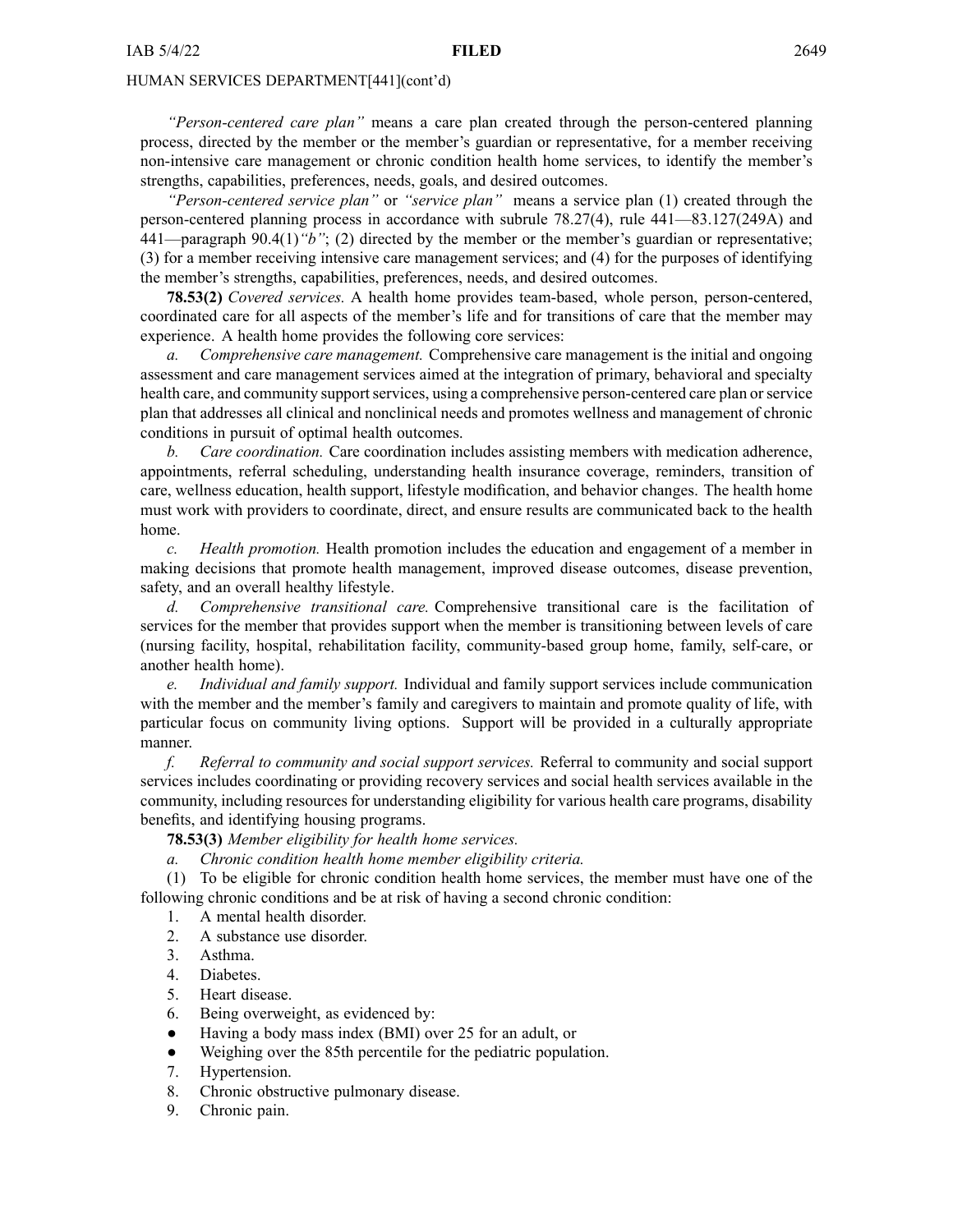(2) "At risk" means <sup>a</sup> documented family history of <sup>a</sup> verified heritable condition described above, <sup>a</sup> diagnosed medical condition with an established comorbidity to <sup>a</sup> condition described above, or <sup>a</sup> verified environmental exposure to an agen<sup>t</sup> or condition known to be the cause of <sup>a</sup> condition from the conditions described above.

*b. Integrated health home eligible member criteria.* To be eligible for integrated health home services, the member must have <sup>a</sup> serious mental illness or serious emotional disturbance, as such terms are defined in 441—subrule 77.47(1).

#### **78.53(4)** *Member identification and enrollment.*

*a.* Eligible members are identified through <sup>a</sup> referral from the department, lead entity, primary care provider, hospital, other providers, the member, or the member's authorized representative.

The health home confirms eligibility for health home services by obtaining assessment documentation from the member's licensed mental health professional or the patient tiering assignment tool (PTAT).

*c.* The health home must explain to the member, in <sup>a</sup> format easily understood by the member, how the team works together with the member at the center to improve the member's care, as well as all team member roles and responsibilities.

*d.* The health home must advise members of their ability and the process to op<sup>t</sup> out of health home services at any time.

*e.* Eligible members must agree to participate in the health home program, and the health home must document the member's agreemen<sup>t</sup> in the member'srecord before submitting an enrollment request. A member cannot be in more than one health home at the same time.

*f.* The health home must assess the member's continued eligibility for health home services on an annual basis to ensure the member remains eligible to participate in the program.

**78.53(5)** *Health home documentation.* A health home must maintain adequate supporting documentation in readily reviewable form to ensure all state and federal requirements related to health home services have been met. All health home services must be documented in accordance with rule 441—79.3(249A). At <sup>a</sup> minimum, the health home must document the following:

*a. Eligibility.* Eligibility documentation includes but is not limited to the following:

- (1) How the member presented to the health home, including the referral.
- (2) Identified needs and plan to assess for eligibility.

(3) Documentation that the member is eligible for health home services. If <sup>a</sup> member is not eligible, the health home must document the plan to suppor<sup>t</sup> the member.

- (4) Qualifying diagnosis that makes the member eligible for health home services.
- (5) Member agreemen<sup>t</sup> and understanding of the program.
- (6) Enrollment request.
- (7) Enrollment with the health home.
- (8) Plan to complete the comprehensive assessment.

(9) Documentation of continued eligibility, reviewed annually and maintained in the member's service record.

*b. Comprehensive assessment.* The comprehensive assessment must include all aspects of <sup>a</sup> member's life and satisfy the following requirements:

(1) The comprehensive assessment must be completed within 30 days of enrollment, and at least every 365 days, or more frequently when the member's needs or circumstances change significantly or at the reques<sup>t</sup> of the member or member's support.

(2) The comprehensive assessment for members enrolled to receive non-intensive care managemen<sup>t</sup> or enrolled in the chronic condition health home must include:

1. Assessment of the member's current and historical information provided by the member, the lead entity, and other health care providers that suppor<sup>t</sup> the member;

2. Assessment of physical and behavioral health needs, medication reconciliation, functional limitations, and appropriate screenings;

3. Assessment of the member's social environment so that the plan of care incorporates areas of needs, strengths, preferences, and risk factors; and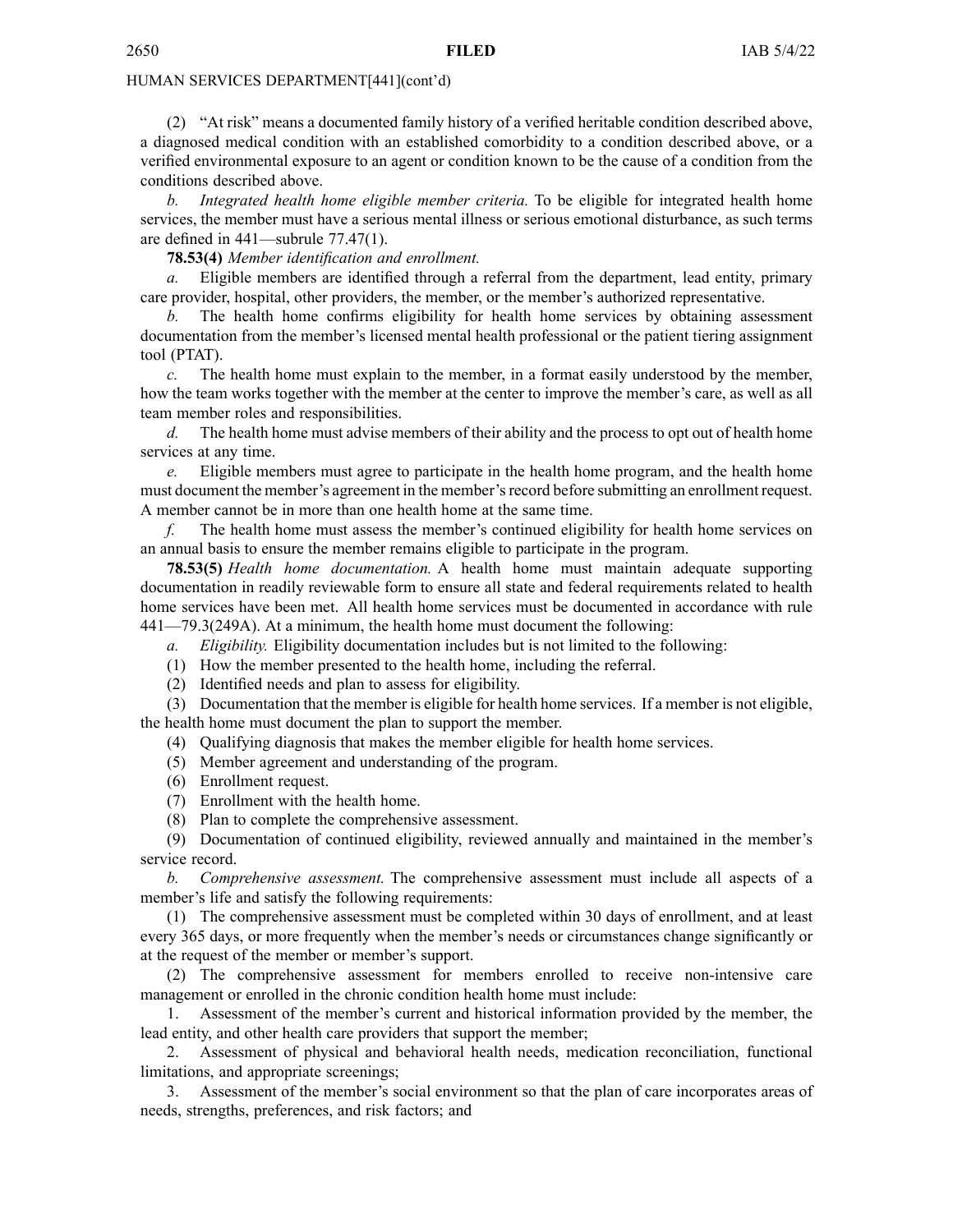4. Assessment of the member's readiness for self-management using screenings and assessments with standardized tools.

(3) The comprehensive assessment for members enrolled to receive intensive care managemen<sup>t</sup> must be in <sup>a</sup> format designated by the department and must include:

1. The member's relevant history, including the findings from the independent evaluation of eligibility, medical records, an objective evaluation of functional ability, and any other records or information needed to complete the comprehensive assessment.

2. The member's physical, cognitive, and behavioral health care and suppor<sup>t</sup> needs; strengths and preferences; available service and housing options; and, if unpaid caregivers will be relied upon to implement any elements of the person-centered service plan, <sup>a</sup> caregiver assessment.

3. Documentation that no state plan HCBS is provided that would otherwise be available to the member through other Medicaid services or other federally funded programs.

4. For members receiving state plan HCBS and HCBS approved under 441—Chapter 83, documentation that HCBS provided through the state plan and waiver are not duplicative.

*c. Person-centered service plan and person-centered care plan.*

(1) For members receiving non-intensive care managemen<sup>t</sup> or enrolled in the chronic condition health home, documentation must include <sup>a</sup> person-centered care plan that meets the requirements as defined in subrule 78.53(1) and the health home state plan amendment.

(2) For members receiving intensive care management, documentation must include <sup>a</sup> service plan that meets the requirements of rule  $441-78.27(249)$  or  $441-83.127(249)$  and  $441$ -paragraph 90.4(1)*"b."*

(3) Documentation must reflect an update of the plan no less often than every 365 days and when significant changes occur in the member's suppor<sup>t</sup> needs, situation, condition, or circumstances.

*d. Core services.* Documentation must reflect monthly provision of one of the six core health home services as outlined in subrule 78.53(2).

*e. Intensive health home services.* A health home must provide documentation to justify provision of more intensive health home services, including documentation that the member is enrolled to receive services through the HCBS habilitation or HCBS children's mental health waiver programs.

*f. Continuity of care.*

(1) The health home must maintain <sup>a</sup> continuity of care document in each enrolled member'srecord and provide this document to the department, the lead entity, and the member's treating providers upon request.

(2) The continuity of care document must include, at <sup>a</sup> minimum, all aspects of the member's medical and behavioral health needs, treatment plan, and medication list.

*g. Disenrollment.* Members are able to op<sup>t</sup> out of health home services at any time. The health home must document <sup>a</sup> member's reques<sup>t</sup> to disenroll from health home services, the reason for disenrollment, how the member's needs will be supported after disenrollment, and that the health home has advised the member of the ability to re-enroll if circumstances change.

**78.53(6)** *Payment.*

*a.* Payment will be made for health home services when:

(1) The member is eligible for Medicaid and enrolled in the health home for the month of service, and

(2) The health home provides at least one of the six core health home services described in subrule 78.53(2) during the month, and

(3) The health home maintains the documentation outlined in subrule 78.53(5).

*b.* A unit of service is one member month.

The health home must report the informational-only code in addition to the billing procedure code and modifier for one or more of the core services provided to the member during the month on the claim for payment.

This rule is intended to implement Iowa Code section [249A.4](https://www.legis.iowa.gov/docs/ico/section/249A.4.pdf).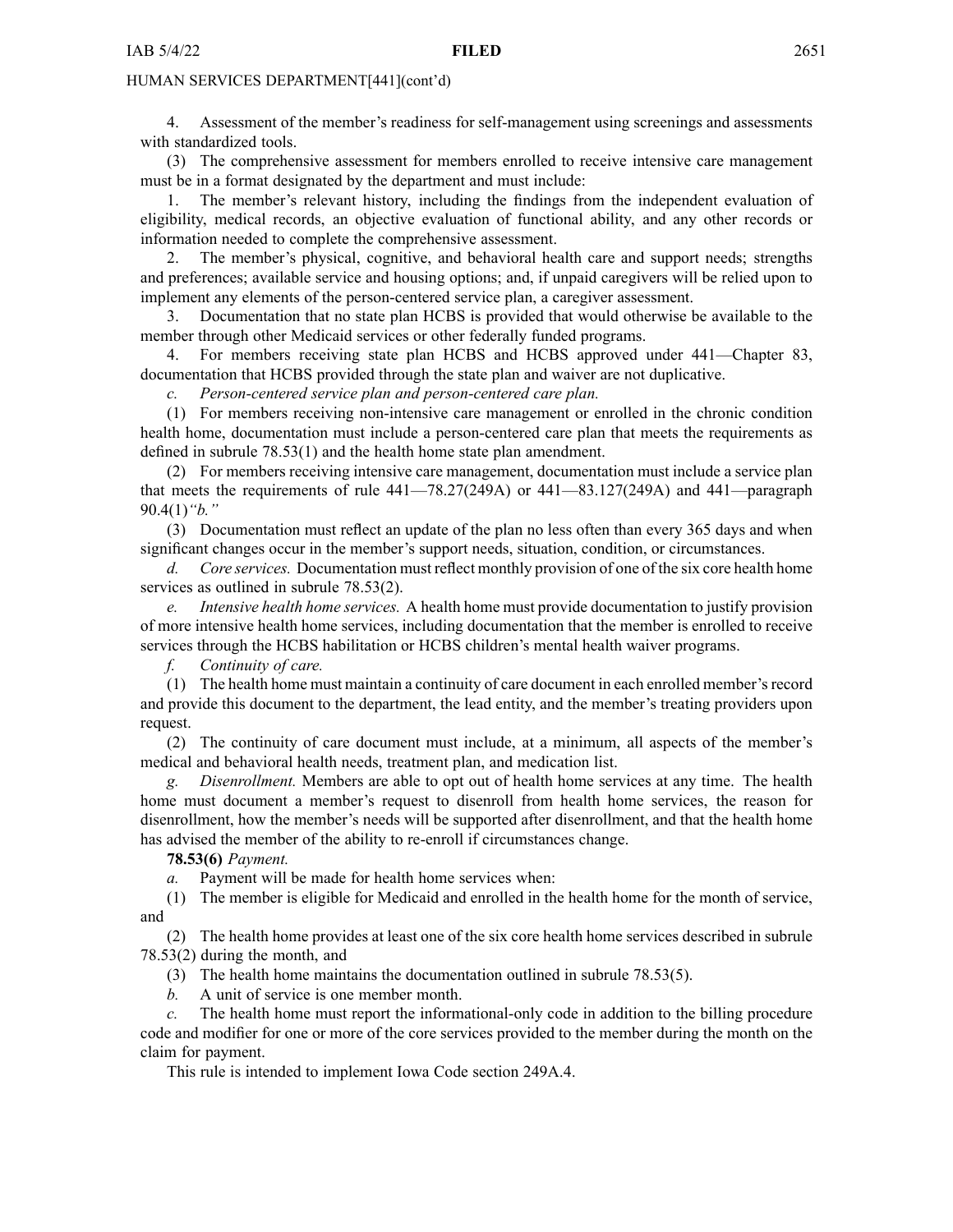<span id="page-37-0"></span>ITEM 24. Amend rule **441—78.54(249A)**, implementation sentence, as follows: This rule is intended to implement Iowa Code section [249A.4](https://www.legis.iowa.gov/docs/ico/section/249A.4.pdf) and 2012 Iowa Acts, Senate File 2158.

ITEM 25. Amend rule **441—78.55(249A)**, implementation sentence, as follows:

This rule is intended to implement Iowa Code section [249A.4](https://www.legis.iowa.gov/docs/ico/section/249A.4.pdf) and 2015 Iowa Acts, Senate File 505, division V, section 12(23).

ITEM 26. Adopt the following **new** implementation sentence in rule **441—78.56(249A)**: This rule is intended to implement Iowa Code section [249A.4](https://www.legis.iowa.gov/docs/ico/section/249A.4.pdf).

ITEM 27. Amend subparagraph **79.3(2)"d"(40)** as follows:

(40) Health home services:

1. Member's eligibility.

2. Comprehensive assessment.

1. 3. Comprehensive care managemen<sup>t</sup> plan for members receiving chronic condition health home services, or comprehensive person-centered care plan or service plan for members receiving integrated health home services.

2. 4. Care coordination and health promotion plan.

3. 5. Comprehensive transitional care plan, including appropriate follow-up, from inpatient to other settings if relevant.

6. Continuity of care document.

4. 7. Documentation of member and family suppor<sup>t</sup> (including authorized representatives).

5. 8. Documentation of referral to community and social suppor<sup>t</sup> services, if relevant.

Service notes or narratives.

10. Other documentation as applicable, including as outlined in 441—subrule 78.53(5).

ITEM 28. Adopt the following **new** implementation sentence in rule **441—79.7(249A)**: This rule is intended to implement Iowa Code section [249A.4](https://www.legis.iowa.gov/docs/ico/section/249A.4.pdf).

ITEM 29. Amend rule **441—79.9(249A)**, implementation sentence, as follows:

This rule is intended to implement Iowa Code section [249A.4](https://www.legis.iowa.gov/docs/ico/section/249A.4.pdf) and 2014 Iowa Acts, Senate File 2320.

ITEM 30. Amend paragraph **79.14(2)"c"** as follows:

With the application form Form 470-5273, or as a supplement to a previously submitted application, providers of health home services shall must submit Form 470-5100, Health Home Provider Agreement, or Form 470-5160, Integrated Health Home Provider Agreement.

[Filed 4/14/22, effective 7/1/22]

[Published 5/4/22]

EDITOR'<sup>S</sup> NOTE: For replacement pages for IAC, see IAC Supplement 5/4/22.

**ARC 6309C**

# **HUMAN SERVICES DEPARTMENT[441]**

#### **Adopted and Filed**

#### **Rule making related to child care assistance (CCA) programs**

The Human Services Department hereby amends Chapter 170, "Child Care Services," Iowa Administrative Code.

#### *Legal Authority for Rule Making*

This rule making is adopted under the authority provided in Iowa Code section 234.6.

#### *State or Federal Law Implemented*

This rule making implements, in whole or in part, Iowa Code sections 234.6 and 237A.14.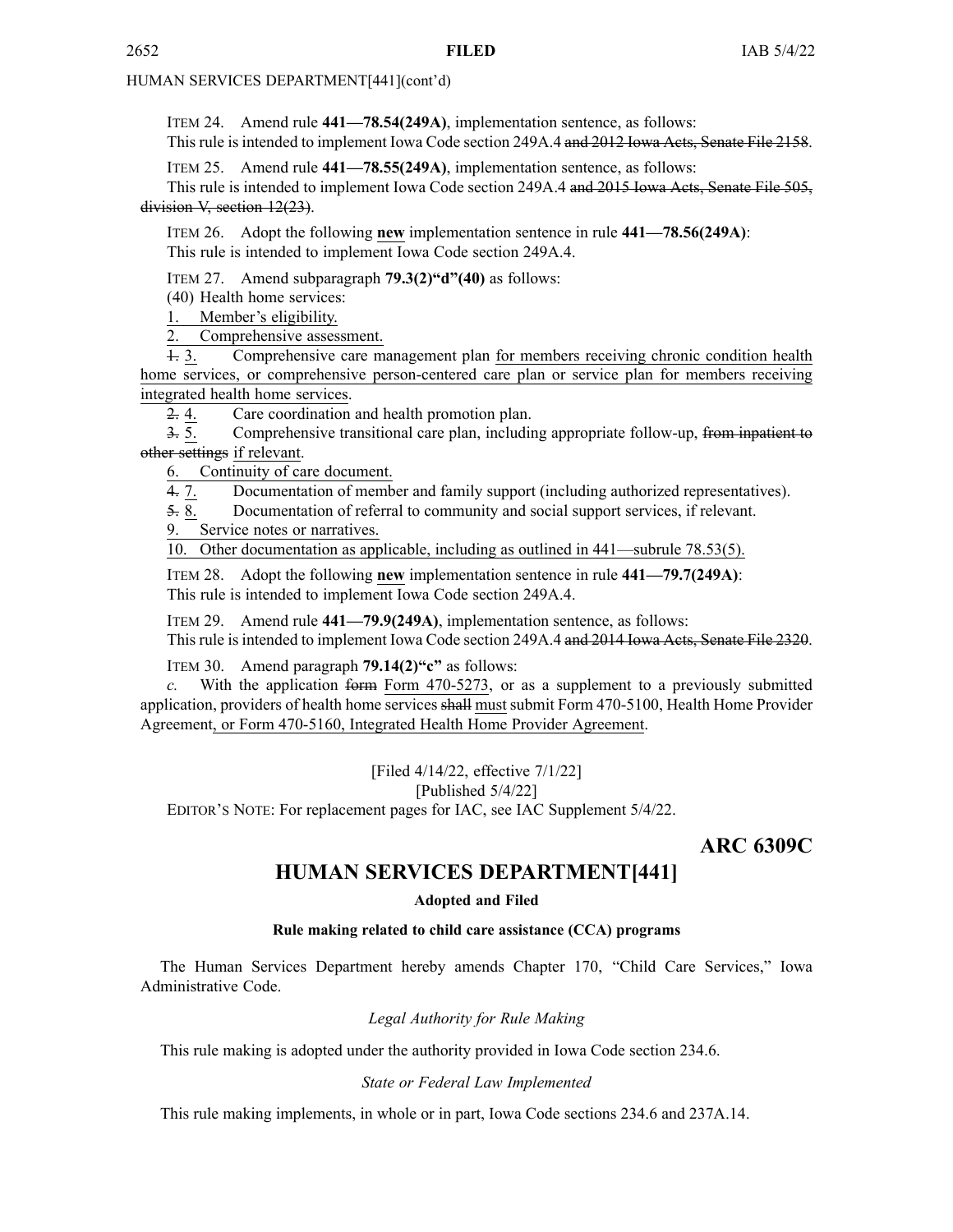#### *Purpose and Summary*

This rule making implements the new child care assistance (CCA) graduated eligibility phase-out program provided for in Iowa Code section 237A.14. This new program provides CCA for families with income above 225 percen<sup>t</sup> of the federal poverty level (FPL) (current CCA Plus program) and up to 250 percen<sup>t</sup> of the FPL. For families with special-needs children, the income level limit is 275 percen<sup>t</sup> of the FPL.

This rule making revises the CCA family fee chart to update the annual FPL changes.

#### *Public Comment and Changes to Rule Making*

Notice of Intended Action for this rule making was published in the Iowa Administrative Bulletin on February 23, 2022, as **ARC 6209C**. No public comments were received. No changes from the Notice have been made.

#### *Adoption of Rule Making*

This rule making was adopted by the Council on Human Services on April 14, 2022.

#### *Fiscal Impact*

As <sup>a</sup> result of the new program, it is estimated that seven children will be added each month beginning July 1, 2022. The average cost per child for CCA Plus is estimated at \$414 for state fiscal year (SFY) 2023. The resulting average number of children per month for each year as calculated in <sup>a</sup> regression chart and the annual costs are as follows. SFY 2023: 45.5 average number served  $\times$  \$414  $\times$  $12 = $226,044$ ; SFY 2024: 129.5 average number served  $\times $414 \times 12 = $643,356$ . There is currently an estimated federal Child Care and Development Fund balance of \$67.2 million at the end of SFY 2022. Based on current Department-estimated revenues and expenditures for child care, the cost for implementing the changes would be funded through SFY 2026 without increasing State general funds. This estimate is subject to change depending on the cost of additional child care policy changes that could be enacted.

#### *Jobs Impact*

After analysis and review of this rule making, no impact on jobs has been found.

#### *Waivers*

Any person who believes that the application of the discretionary provisions of this rule making would result in hardship or injustice to that person may petition the Department for <sup>a</sup> waiver of the discretionary provisions, if any, pursuan<sup>t</sup> to rule 441—1.8(17A,217).

#### *Review by Administrative Rules Review Committee*

The Administrative Rules Review Committee, <sup>a</sup> bipartisan legislative committee which oversees rule making by executive branch agencies, may, on its own motion or on written reques<sup>t</sup> by any individual or group, review this rule making at its regular [monthly](https://www.legis.iowa.gov/committees/meetings/meetingsListComm?groupID=705&ga=89) meeting or at <sup>a</sup> special meeting. The Committee's meetings are open to the public, and interested persons may be heard as provided in Iowa Code section 17A.8(6).

#### *Effective Date*

This rule making will become effective on July 1, 2022.

The following rule-making actions are adopted:

ITEM 1. Amend paragraph **170.2(1)"a"** as follows:

*a. Income limits.*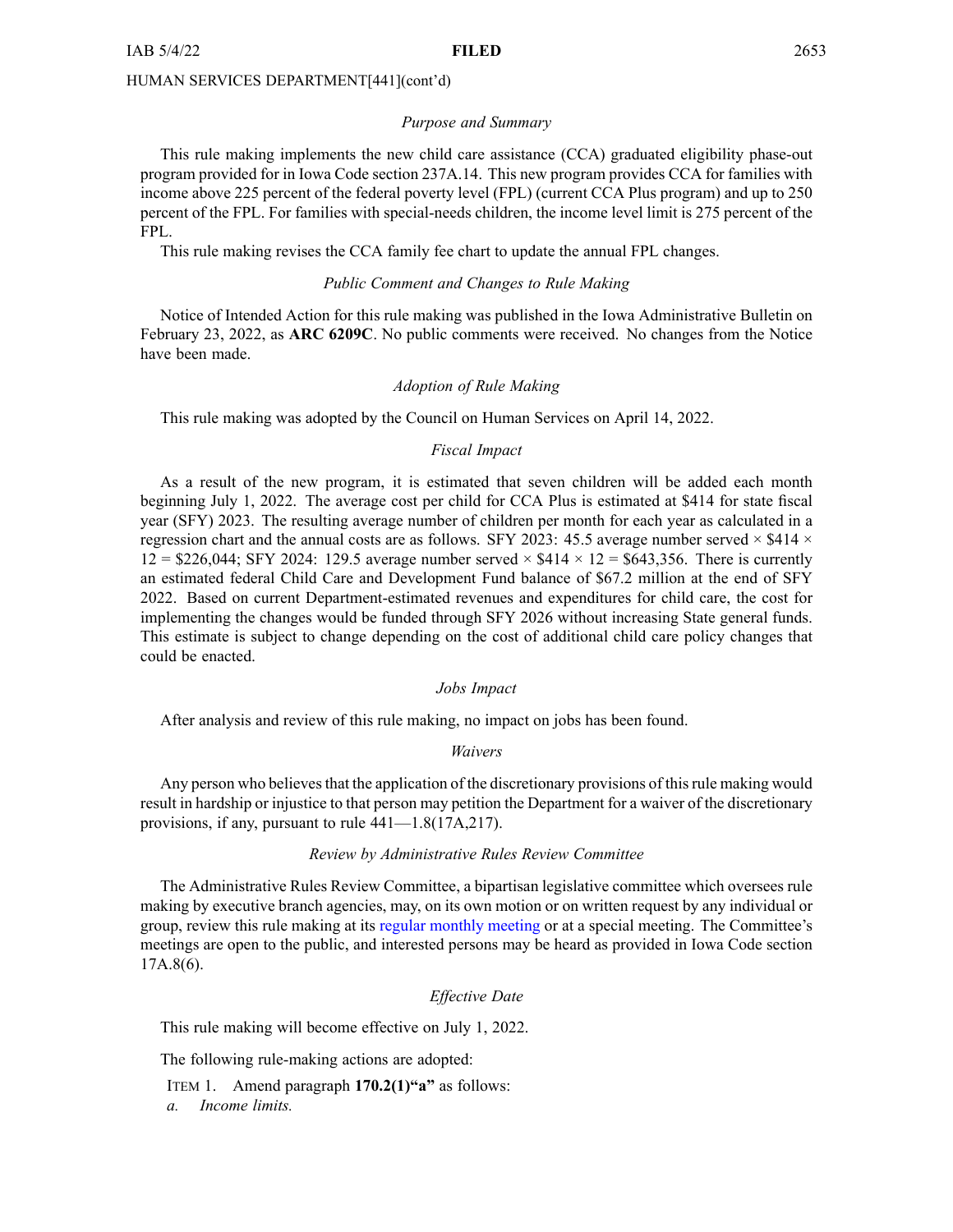(1) For initial eligibility, an applicant family's nonexemp<sup>t</sup> gross monthly income as established in paragraph 170.2(1)*"c"* cannot exceed the amounts in this subparagraph.

1. 145 percen<sup>t</sup> of the federal poverty level applicable to the family size for children needing basic care; or

2. 200 percen<sup>t</sup> of the federal poverty level applicable to the family size for children needing special-needs care; or

3. 85 percen<sup>t</sup> of Iowa's median family income, if that figure islower than the standard in numbered paragraph "1" or "2."

(2) For ongoing eligibility, at the time of <sup>a</sup> family's annual eligibility redetermination as described in subrule 170.3(5), if the family's nonexemp<sup>t</sup> gross monthly income as established in paragraph 170.2(1)*"c"* cannot exceeds the amounts in subparagraph 170.2(1)*"a"*(1), the family may continue to be eligible as long as the family's nonexemp<sup>t</sup> gross monthly income does not exceed the amounts in this subparagraph.

1. 225 percen<sup>t</sup> of the federal poverty level applicable to the family size for children needing basic care or special-needs care; or

2. 85 percen<sup>t</sup> of Iowa's median family income, if that figure islower than the standard in numbered paragraph "1."

(3) For ongoing eligibility, at the time of <sup>a</sup> family's annual eligibility redetermination as described in subrule 170.3(5), if the family's nonexemp<sup>t</sup> gross monthly income as established in paragraph 170.2(1)*"c"* exceeds the amounts in subparagraphs 170.2(1)*"a"*(1) and 170.2(1)*"a"*(2), the family may continue to be eligible as long as the family's nonexemp<sup>t</sup> gross monthly income does not exceed the amounts in this subparagraph.

1. 250 percen<sup>t</sup> of the federal poverty level applicable to the family size for children needing basic care; or

2. 275 percen<sup>t</sup> of the federal poverty level applicable to the family size for children needing special-needs care.

ITEM 2. Amend subrule 170.4(2) as follows:

**170.4(2)** *Fees.* Fees for services received shall be charged to clients according to the schedules in this subrule, excep<sup>t</sup> that fees shall not be charged to clients receiving services without regard to income. The For families whose eligibility is established in subparagraphs 170.2(1)*"a"*(1) and 170.2(1)*"a"*(2), the fee is <sup>a</sup> per-unit charge that is applied to the child in the family who receives the largest number of units of service. The fee shall be charged for only one child in the family, regardless of how many children receive assistance. For families whose eligibility is established in subparagraph 170.2(1)*"a"*(3), the fee is <sup>a</sup> percentage of the cost of child care for each child in the family who receives service.

*a. Sliding fee schedule.*

(1) The For families whose eligibility is established in subparagraphs 170.2(1)*"a"*(1) and 170.2(1)*"a"*(2), the fee schedule shown in the following table is effective for eligibility determinations made on or after July 1, 2021 2022: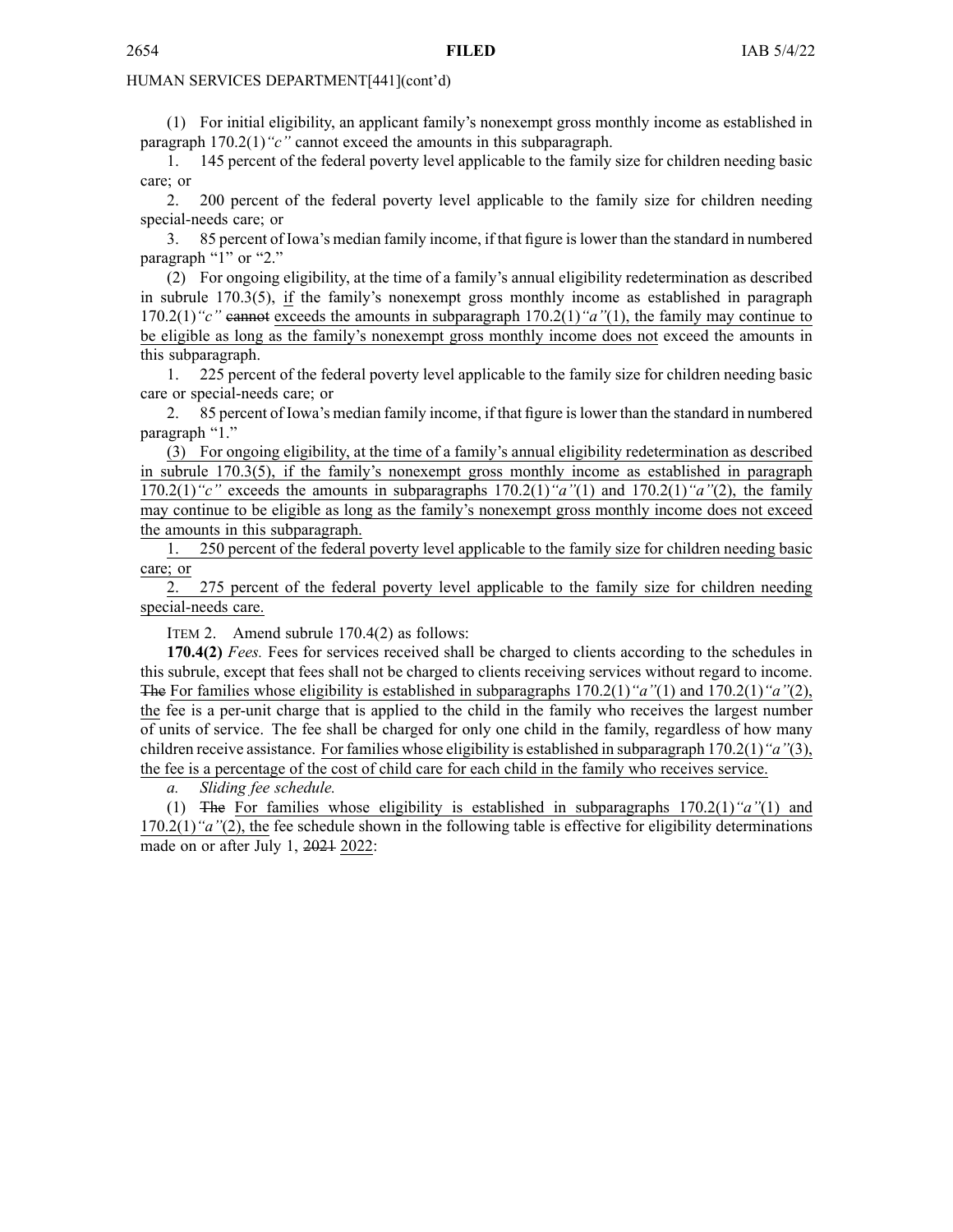| Monthly Income According to Family Size |                    |                    |                    |                    |                    |                    |                    |                    |                    |                    |                    | Unit Fee Based on<br>Number of Children<br>in Care |                    |              |                |              |
|-----------------------------------------|--------------------|--------------------|--------------------|--------------------|--------------------|--------------------|--------------------|--------------------|--------------------|--------------------|--------------------|----------------------------------------------------|--------------------|--------------|----------------|--------------|
| Level                                   | $\mathbf{1}$       | $\overline{2}$     | 3                  | 4                  | 5                  | 6                  | $\overline{7}$     | 8                  | 9                  | 10                 | 11                 | 12                                                 | $13+$              | $\mathbf{1}$ | $\overline{2}$ | 3 or<br>more |
| A                                       | \$1,020<br>\$1,076 | \$1,379<br>\$1,450 | \$1,739<br>\$1,824 | \$2,099<br>\$2,197 | \$2,458<br>\$2,571 | \$2,817<br>\$2,945 | \$3,177<br>\$3,318 | \$3,536<br>\$3,692 | \$3,895<br>\$4,066 | \$4,255<br>\$4,439 | \$4,614<br>\$4,813 | \$4,973<br>\$5,187                                 | \$5,333<br>\$5,560 | \$0.00       | \$0.00         | \$0.00       |
| B                                       | \$1,074<br>\$1,133 | \$1,452<br>\$1,526 | \$1,830<br>\$1,920 | \$2,209<br>\$2,313 | \$2,587<br>\$2,706 | \$2,965<br>\$3,100 | \$3,344<br>\$3,493 | \$3,722<br>\$3,886 | \$4,100<br>\$4,280 | \$4,479<br>\$4,673 | \$4,857<br>\$5,066 | \$5,235<br>\$5,460                                 | \$5,614<br>\$5,853 | \$0.20       | \$0.45         | \$0.70       |
| $\mathbf{C}$                            | \$1,104<br>\$1,165 | \$1,493<br>\$1,569 | \$1,881<br>\$1,974 | \$2,271<br>\$2,378 | \$2,659<br>\$2,782 | \$3,048<br>\$3,187 | \$3,438<br>\$3,591 | \$3,826<br>\$3,995 | \$4,215<br>\$4,400 | \$4,604<br>\$4,804 | \$4,993<br>\$5,208 | \$5,382<br>\$5,613                                 | \$5,771<br>\$6,017 | \$0.45       | \$0.70         | \$0.95       |
| D                                       | \$1,134<br>\$1,196 | \$1,533<br>\$1,611 | \$1,932<br>\$2,028 | \$2,333<br>\$2,443 | \$2,732<br>\$2,858 | \$3,131<br>\$3,274 | \$3,531<br>\$3,689 | \$3,930<br>\$4,104 | \$4,330<br>\$4,520 | \$4,730<br>\$4,935 | \$5,129<br>\$5,350 | \$5,528<br>\$5,766                                 | \$5,928<br>\$6,181 | \$0.70       | \$0.95         | \$1.20       |
| E                                       | \$1,166<br>\$1,230 | \$1,576<br>\$1,657 | \$1,987<br>\$2,084 | \$2,398<br>\$2,511 | \$2,808<br>\$2,938 | \$3,219<br>\$3,365 | \$3,630<br>\$3,792 | \$4,040<br>\$4,219 | \$4,451<br>\$4,646 | \$4,862<br>\$5,073 | \$5,273<br>\$5,499 | \$5,683<br>\$5,927                                 | \$6,094<br>\$6,354 | \$0.95       | \$1.20         | \$1.45       |
| $\mathbf F$                             | \$1,198<br>\$1,263 | \$1,619<br>\$1,702 | \$2,041<br>\$2,141 | \$2,463<br>\$2,579 | \$2,885<br>\$3,018 | \$3,306<br>\$3,457 | \$3,729<br>\$3,895 | \$4,151<br>\$4,333 | \$4,572<br>\$4,773 | \$4,995<br>\$5,211 | \$5,416<br>\$5,649 | \$5,838<br>\$6,089                                 | \$6,260<br>\$6,527 | \$1.20       | \$1.45         | \$1.70       |
| G                                       | \$1,231<br>\$1,299 | \$1,665<br>\$1,749 | \$2,098<br>\$2,201 | \$2,532<br>\$2,652 | \$2,966<br>\$3,102 | \$3,399<br>\$3,554 | \$3,833<br>\$4,004 | \$4,267<br>\$4,455 | \$4,700<br>\$4,906 | \$5,135<br>\$5,357 | \$5,568<br>\$5,807 | \$6,001<br>\$6,259                                 | \$6,436<br>\$6,710 | \$1.45       | \$1.70         | \$1.95       |
| H                                       | \$1,265<br>\$1,334 | \$1,710<br>\$1,797 | \$2,155<br>\$2,261 | \$2,601<br>\$2,724 | \$3,046<br>\$3,187 | \$3,492<br>\$3,651 | \$3,938<br>\$4,113 | \$4,383<br>\$4,576 | \$4,828<br>\$5,040 | \$5,274<br>\$5,503 | \$5,720<br>\$5,966 | \$6,165<br>\$6,430                                 | \$6,611<br>\$6,892 | \$1.70       | \$1.95         | \$2.20       |
| Ι                                       | \$1,300<br>\$1,372 | \$1,758<br>\$1,847 | \$2,215<br>\$2,324 | \$2,674<br>\$2,800 | \$3,132<br>\$3,276 | \$3,589<br>\$3,753 | \$4,048<br>\$4,228 | \$4,506<br>\$4,704 | \$4,963<br>\$5,181 | \$5,422<br>\$5,657 | \$5,880<br>\$6,133 | \$6,337<br>\$6,610                                 | \$6,796<br>\$7,085 | \$1.95       | \$2.20         | \$2.45       |
| J                                       | \$1,336<br>\$1,409 | \$1,806<br>\$1,898 | \$2,276<br>\$2,388 | \$2,747<br>\$2,876 | \$3,217<br>\$3,365 | \$3,687<br>\$3,855 | \$4,158<br>\$4,344 | \$4,628<br>\$4,832 | \$5,098<br>\$5,322 | \$5,570<br>\$5,811 | \$6,040<br>\$6,300 | \$6,510<br>\$6,790                                 | \$6,981<br>\$7,278 | \$2.20       | \$2.45         | \$2.70       |
| K                                       | \$1,373<br>\$1,448 | \$1,856<br>\$1,951 | \$2,339<br>\$2,454 | \$2,824<br>\$2,957 | \$3,307<br>\$3,459 | \$3,790<br>\$3,963 | \$4,275<br>\$4,465 | \$4,758<br>\$4,968 | \$5,241<br>\$5,471 | \$5,726<br>\$5,974 | \$6,209<br>\$6,476 | \$6,692<br>\$6,980                                 | \$7,177<br>\$7,482 | \$2.45       | \$2.70         | \$2.95       |
| L                                       | \$1,410<br>\$1,488 | \$1,907<br>\$2,004 | \$2,403<br>\$2,521 | \$2,901<br>\$3,037 | \$3,397<br>\$3,553 | \$3,894<br>\$4,071 | \$4,391<br>\$4,587 | \$4,888<br>\$5,103 | \$5,384<br>\$5,620 | \$5,882<br>\$6,136 | \$6,378<br>\$6,652 | \$6,874<br>\$7,170                                 | \$7,372<br>\$7,686 | \$2.70       | \$2.95         | \$3.20       |
| M                                       | \$1,450<br>\$1,529 | \$1,960<br>\$2,060 | \$2,470<br>\$2,592 | \$2,982<br>\$3,122 | \$3,492<br>\$3,653 | \$4,003<br>\$4,185 | \$4,514<br>\$4,715 | \$5,024<br>\$5,246 | \$5,535<br>\$5,778 | \$6,046<br>\$6,308 | \$6,557<br>\$6,839 | \$7,067<br>\$7,371                                 | \$7,579<br>\$7,901 | \$2.95       | \$3.20         | \$3.45       |
| N                                       | \$1,489<br>\$1,571 | \$2,013<br>\$2,116 | \$2,538<br>\$2,662 | \$3,063<br>\$3,207 | \$3,587<br>\$3,752 | \$4,112<br>\$4,299 | \$4,637<br>\$4,844 | \$5,161<br>\$5,389 | \$5,685<br>\$5,935 | \$6,211<br>\$6,480 | \$6,735<br>\$7,025 | \$7,259<br>\$7,571                                 | \$7,785<br>\$8,116 | \$3.20       | \$3.45         | \$3.70       |
| $\overline{O}$                          | \$1,531<br>\$1,615 | \$2,070<br>\$2,175 | \$2,609<br>\$2,737 | \$3,149<br>\$3,297 | \$3,688<br>\$3,857 | \$4,227<br>\$4,419 | \$4,767<br>\$4,979 | \$5,306<br>\$5,540 | \$5,845<br>\$6,101 | \$6,385<br>\$6,662 | \$6,924<br>\$7,222 | \$7,463<br>\$7,783                                 | \$8,003<br>\$8,344 | \$3.45       | \$3.70         | \$3.95       |
| P                                       | \$1,573<br>\$1,659 | \$2,126<br>\$2,235 | \$2,680<br>\$2,812 | \$3,235<br>\$3,387 | \$3,788<br>\$3,963 | \$4,342<br>\$4,540 | \$4,897<br>\$5,115 | \$5,450<br>\$5,690 | \$6,004<br>\$6,267 | \$6,559<br>\$6,843 | \$7,112<br>\$7,418 | \$7,666<br>\$7,995                                 | \$8,221<br>\$8,571 | \$3.70       | \$3.95         | \$4.20       |

IAB 5/4/22 HUMAN SERVICES DEPARTMENT[441](cont'd)

2655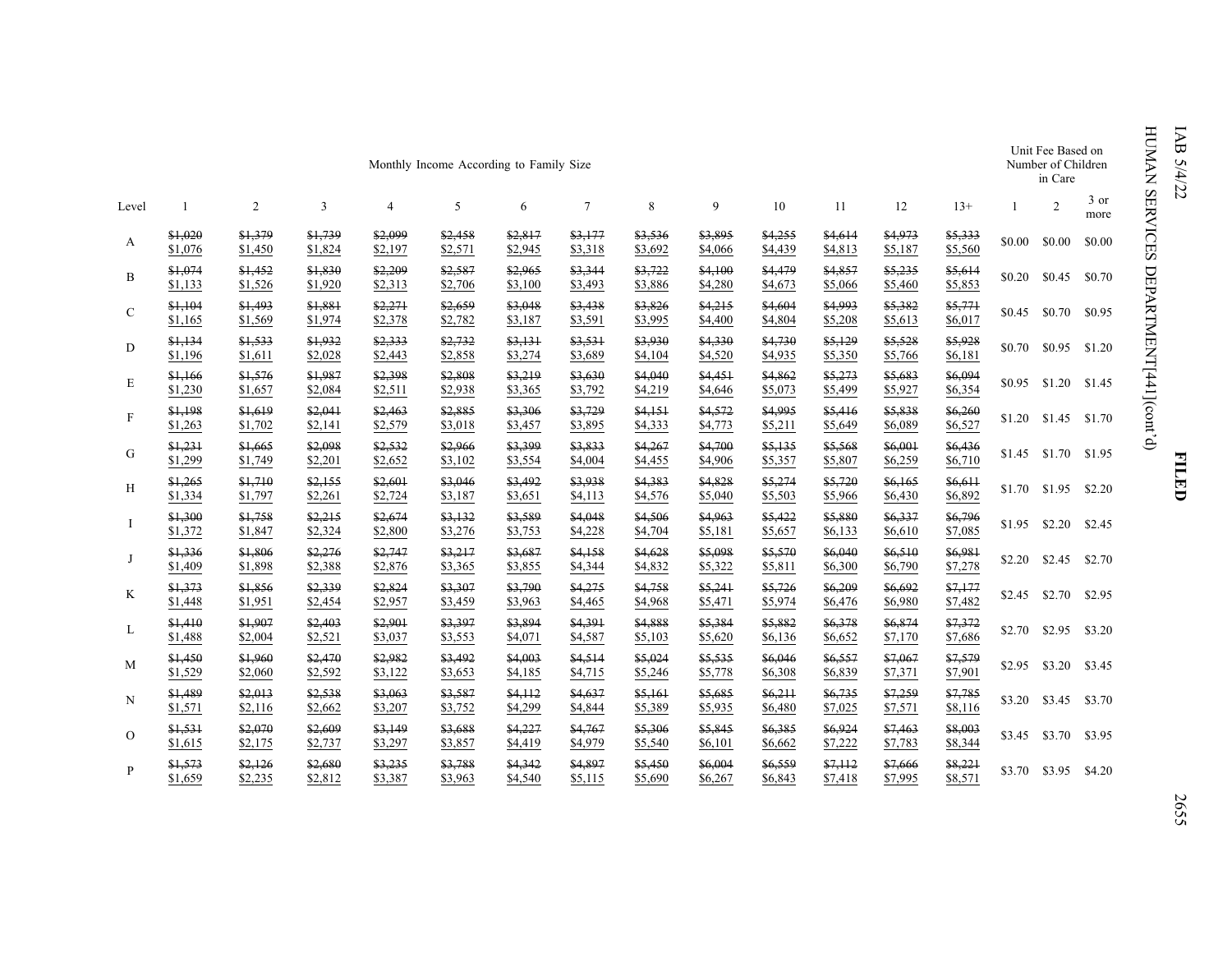|           | Monthly Income According to Family Size |                    |                    |                    |                    |                    |                    |                    |                    |                    |                      |                      | Unit Fee Based on<br>Number of Children<br>in Care |        |                |              |
|-----------|-----------------------------------------|--------------------|--------------------|--------------------|--------------------|--------------------|--------------------|--------------------|--------------------|--------------------|----------------------|----------------------|----------------------------------------------------|--------|----------------|--------------|
| Level     |                                         | 2                  | 3                  | 4                  | 5                  | 6                  | $\overline{7}$     | 8                  | 9                  | 10                 | 11                   | 12                   | $13+$                                              |        | $\overline{c}$ | 3 or<br>more |
| Q         | \$1,617<br>\$1,706                      | \$2,186<br>\$2,297 | \$2,755<br>\$2,890 | \$3,325<br>\$3,482 | \$3,894<br>\$4,074 | \$4,463<br>\$4,667 | \$5,034<br>\$5,258 | \$5,603<br>\$5,850 | \$6,172<br>\$6,443 | \$6,743<br>\$7,035 | \$7,312<br>\$7,626   | \$7,881<br>\$8,219   | \$8,451<br>\$8,811                                 | \$3.95 | \$4.20         | \$4.45       |
| R         | \$1,661<br>\$1,752                      | \$2,245<br>\$2,360 | \$2,830<br>\$2,969 | \$3,416<br>\$3,577 | \$4,000<br>\$4,184 | \$4,585<br>\$4,794 | \$5,171<br>\$5,401 | \$5,756<br>\$6,009 | \$6,340<br>\$6,618 | \$6,926<br>\$7,226 | \$7,511<br>\$7,834   | \$8,095<br>\$8,443   | \$8,681<br>\$9,051                                 | \$4.20 | \$4.45         | \$4.70       |
| S         | \$1,707<br>\$1,801                      | \$2,308<br>\$2,426 | \$2,909<br>\$3,052 | \$3,512<br>\$3,677 | \$4.112<br>\$4,302 | \$4,713<br>\$4,928 | \$5,316<br>\$5,553 | \$5,917<br>\$6,177 | \$6,518<br>\$6,804 | \$7,120<br>\$7,428 | \$7,721<br>\$8,053   | \$8,322<br>\$8,680   | \$8,924<br>\$9,304                                 | \$4.45 | \$4.70         | \$4.95       |
| T         | \$1,754<br>\$1,850                      | \$2,371<br>\$2,492 | \$2,988<br>\$3,135 | \$3,607<br>\$3,777 | \$4,224<br>\$4,419 | \$4,842<br>\$5,062 | \$5,461<br>\$5,704 | \$6,078<br>\$6,346 | \$6,695<br>\$6,989 | \$7,314<br>\$7,631 | \$7,931<br>\$8,273   | \$8,549<br>\$8,916   | \$9,167<br>\$9,558                                 | \$4.70 | \$4.95         | \$5.20       |
| U         | \$1,803<br>\$1,902                      | \$2,437<br>\$2,562 | \$3,072<br>\$3,223 | \$3,708<br>\$3,883 | \$4,343<br>\$4,543 | \$4,977<br>\$5,204 | \$5,614<br>\$5,864 | \$6,248<br>\$6,523 | \$6,883<br>\$7,185 | \$7,519<br>\$7,844 | \$8,153<br>\$8,504   | \$8,788<br>\$9,166   | \$9,424<br>\$9,825                                 | \$4.95 | \$5.20         | \$5.45       |
| V         | \$1,852<br>\$1,954                      | \$2,504<br>\$2,631 | \$3,156<br>\$3,311 | \$3,809<br>\$3,989 | \$4,461<br>\$4,666 | \$5,113<br>\$5,346 | \$5,766<br>\$6,023 | \$6,418<br>\$6,701 | \$7,070<br>\$7,380 | \$7,724<br>\$8,058 | \$8,375<br>\$8,736   | \$9,027<br>\$9,415   | \$9,681<br>\$10,093                                | \$5.20 | \$5.45         | \$5.70       |
| W         | \$1,904<br>\$2,008                      | \$2,574<br>\$2,705 | \$3,244<br>\$3,404 | \$3,916<br>\$4,100 | \$4,586<br>\$4,797 | \$5,256<br>\$5,495 | \$5,928<br>\$6,192 | \$6,598<br>\$6,889 | \$7,268<br>\$7,587 | \$7,940<br>\$8,284 | \$8,610<br>\$8,980   | \$9,280<br>\$9,679   | \$9,952<br>\$10,376                                | \$5.45 | \$5.70 \$5.95  |              |
| X         | \$1,956<br>\$2,063                      | \$2,644<br>\$2,779 | \$3,332<br>\$3,496 | \$4,023<br>\$4,212 | \$4,711<br>\$4,928 | \$5,399<br>\$5,645 | \$6,089<br>\$6,361 | \$6,778<br>\$7,076 | \$7,466<br>\$7,794 | \$8,156<br>\$8,509 | \$8,844<br>\$9,225   | \$9,533<br>\$9,943   | \$10,223<br>\$10,658                               | \$5.70 | \$5.95         | \$6.20       |
| Y         | \$2,010<br>\$2,121                      | \$2,718<br>\$2,857 | \$3,426<br>\$3,594 | \$4,135<br>\$4,330 | \$4,843<br>\$5,066 | \$5,550<br>\$5,803 | \$6,260<br>\$6,539 | \$6,967<br>\$7,274 | \$7,675<br>\$8,012 | \$8,385<br>\$8,748 | \$9,092<br>\$9,483   | \$9,800<br>\$10,221  | \$10,509<br>\$10,957                               | \$5.95 | \$6.20         | \$6.45       |
| Ζ         | \$2,065<br>\$2,179                      | \$2,792<br>\$2,934 | \$3,519<br>\$3,692 | \$4,248<br>\$4,448 | \$4,975<br>\$5,203 | \$5,702<br>\$5,961 | \$6,430<br>\$6,717 | \$7,157<br>\$7,473 | \$7,884<br>\$8,230 | \$8,613<br>\$8,986 | \$9,340<br>\$9,742   | \$10,067<br>\$10,499 | \$10,795<br>\$11,255                               | \$6.20 | \$6.45         | \$6.70       |
| AA        | \$2,123<br>\$2,240                      | \$2,870<br>\$3,017 | \$3,618<br>\$3,795 | \$4,367<br>\$4,572 | \$5,114<br>\$5,349 | \$5,861<br>\$6,128 | \$6,610<br>\$6,905 | \$7,358<br>\$7,682 | \$8,105<br>\$8,461 | \$8,854<br>\$9,238 | \$9,601<br>\$10,014  | \$10,348<br>\$10,793 | \$11,098<br>\$11,570                               | \$6.45 | \$6.70         | \$6.95       |
| <b>BB</b> | \$4,000                                 | \$5,000            | \$6,000            | \$7,000            | \$8,000            | \$9,000            | \$9,000            | \$9,000            | \$9,500            | \$9,500            | \$10,000<br>\$10,500 | \$10,500<br>\$11,000 | \$11,500<br>\$12,000                               | \$6.70 | \$6.95         | \$7.20       |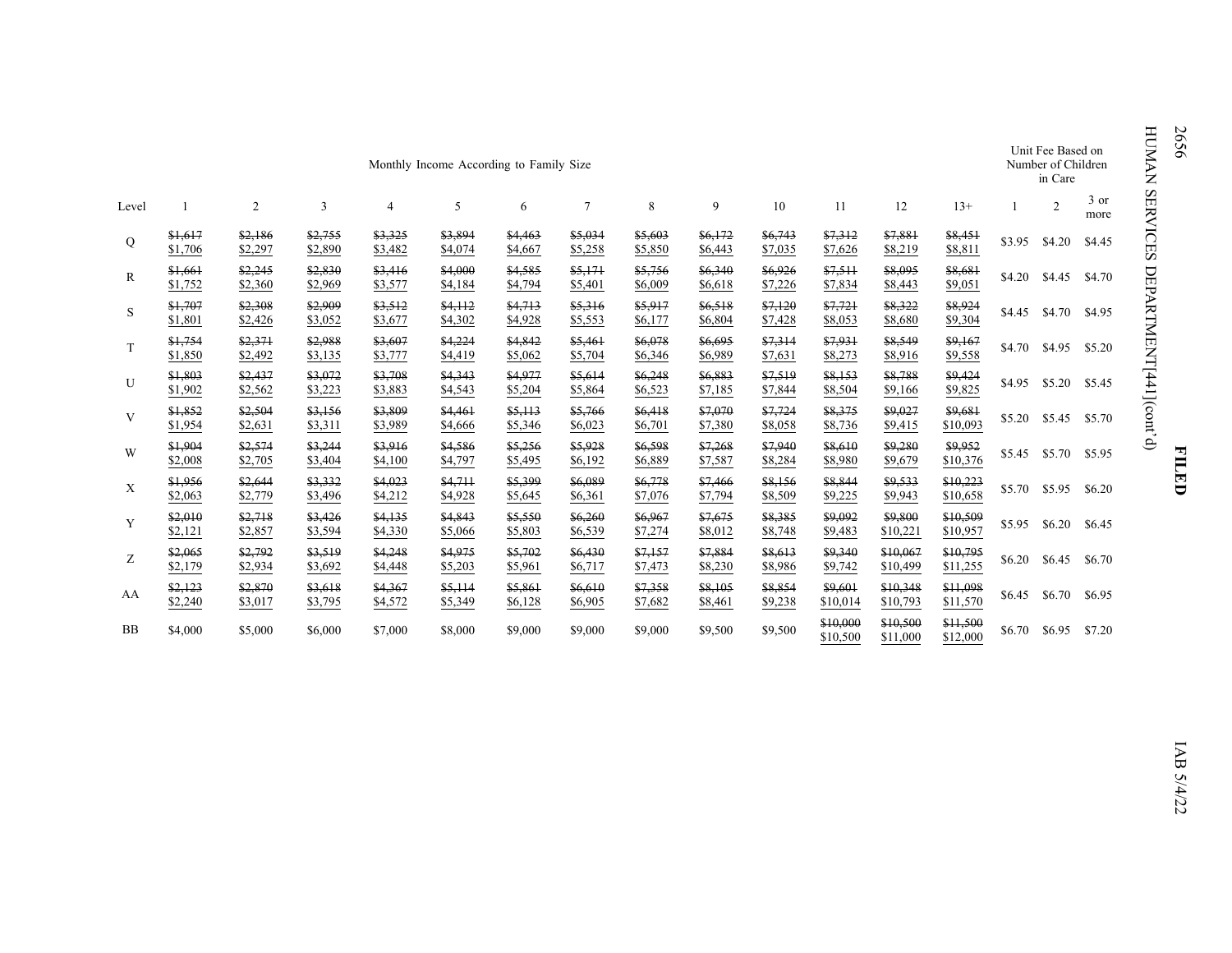(2) To use the chart:

- 1. Find the family size used in determining income eligibility for service.
- 2. Move across the monthly income table to the column headed by that number.

3. Move down the column for the applicable family size to the highest figure that is equal to or less than the family's gross monthly income. Income at or above that amount (but less than the amount in the next row) corresponds to the fees in the last three columns of that row.

4. Choose the fee that corresponds to the number of children in the family who receive child care assistance.

(3) For families whose eligibility is established in subparagraph 170.2(1)*"a"*(3), the fee schedule shown in the following tables is effective for eligibility determinations made on or after July 1, 2022: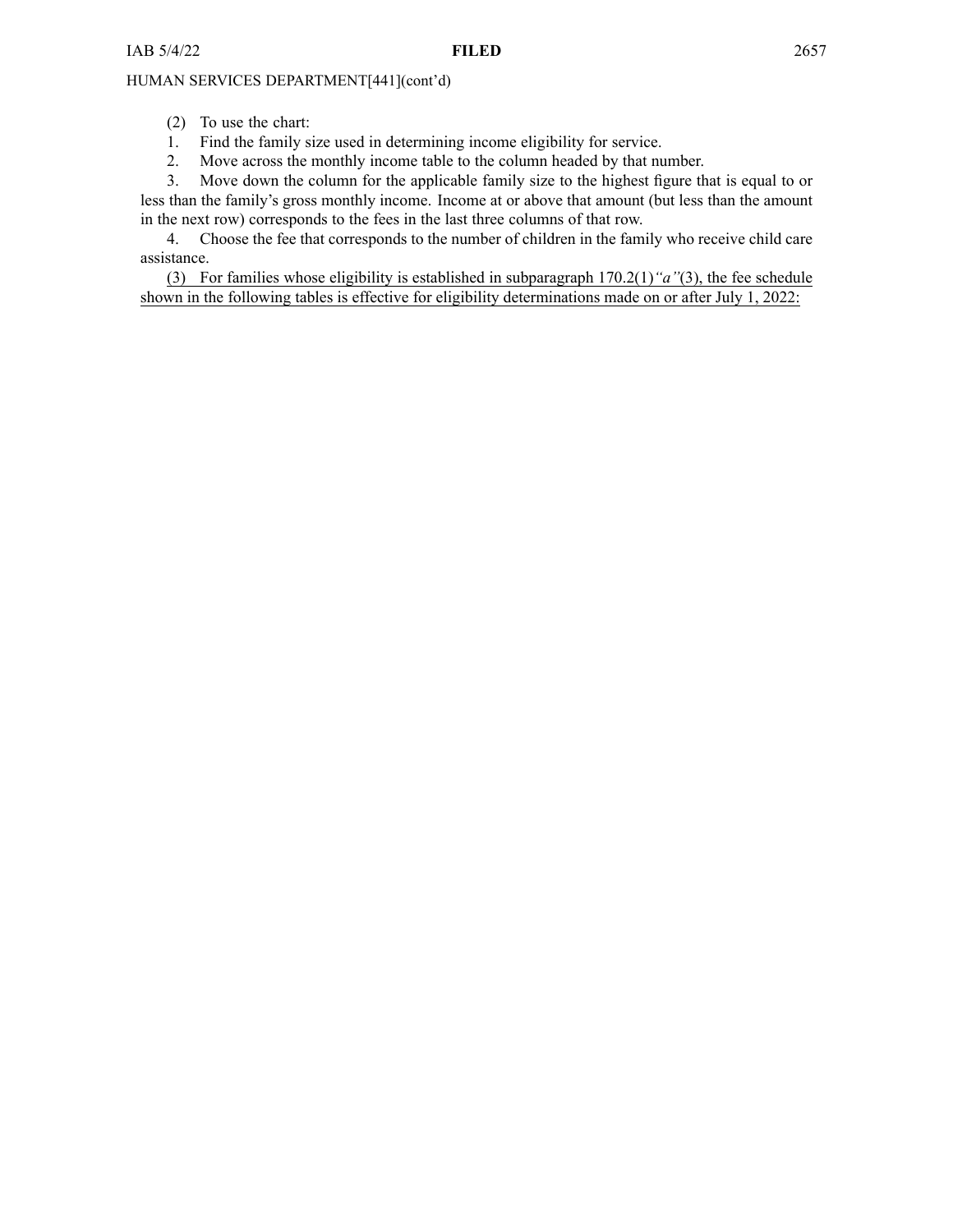| Monthly Income According to Family Size (Basic Care) |         |         |         |         |         |                |         |         |          |                 |          |                |              |                                      |
|------------------------------------------------------|---------|---------|---------|---------|---------|----------------|---------|---------|----------|-----------------|----------|----------------|--------------|--------------------------------------|
| Level                                                |         |         |         | 4       |         | $\overline{o}$ |         | $\circ$ |          | $\overline{10}$ | 11       | $\frac{12}{1}$ | $13+$<br>___ | Fee for Each Child<br>in Care        |
| л                                                    | \$2,549 | \$3,434 | \$4,320 | \$5,204 | \$6,089 | \$6,975        | \$7,859 | \$8,744 | \$9,630  | \$10,514        | \$11,399 | \$12,285       | \$13,169     | 33%                                  |
| в                                                    | \$2,663 | \$3,586 | \$4,512 | \$5,436 | \$6,359 | \$7,285        | \$8,209 | \$9,132 | \$10,058 | \$10,982        | \$11,905 | \$12,831       | \$13,755     | 45%<br>the control of the control of |
| ◡<br>$\overline{\phantom{a}}$                        | \$2,776 | \$3,739 | \$4,704 | \$5,667 | \$6,630 | \$7,595        | \$8,558 | \$9,521 | \$10,486 | \$11,449        | \$12,412 | \$13,377       | \$14,340     | 60%<br>____                          |
|                                                      | \$2,833 | \$3,815 | \$4,800 | \$5,783 | \$6,765 | \$7,750        | \$8,733 | \$9,715 | \$10,700 | \$11,683        | \$12,665 | \$13,650       | \$14,633     | 60%<br>the control of the control of |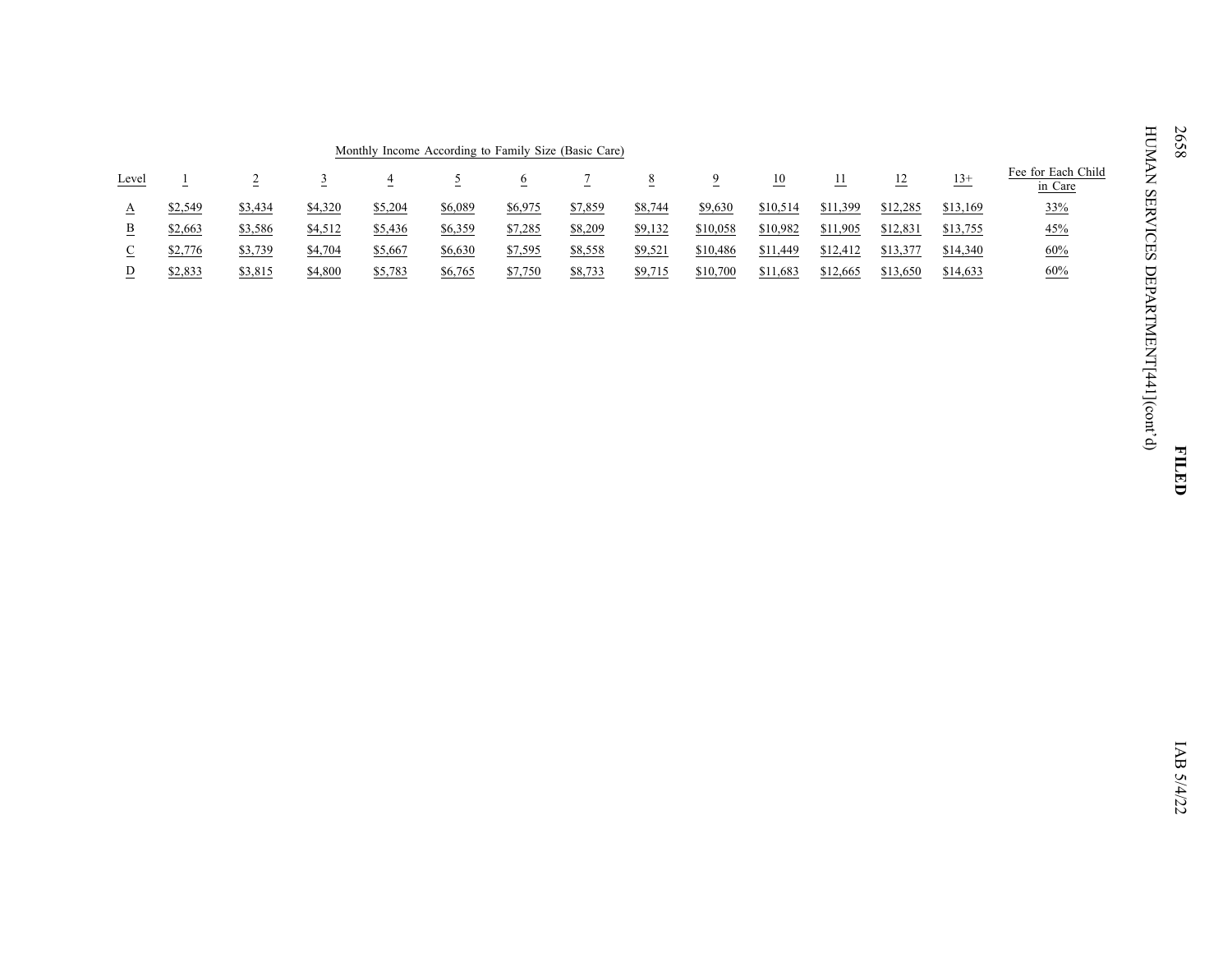|       | Monthly Income According to Family Size (Special Needs Care) |         |         |         |         |              |         |          |          |                  |          |                 |               |                               |
|-------|--------------------------------------------------------------|---------|---------|---------|---------|--------------|---------|----------|----------|------------------|----------|-----------------|---------------|-------------------------------|
| Level |                                                              |         |         |         |         | $\mathbf{v}$ |         | 8        |          | $\underline{10}$ | 11       | $\overline{12}$ | $13+$<br>---- | Fee for Each Child<br>in Care |
|       | \$2,549                                                      | \$3,434 | \$4,320 | \$5,204 | \$6,089 | \$6,975      | \$7,859 | \$8,744  | \$9,630  | \$10,514         | \$11,399 | \$12,285        | \$13,169      | 33%<br>___                    |
|       | \$2,776                                                      | \$3,739 | \$4,704 | \$5,667 | \$6,630 | \$7,595      | \$8,558 | \$9,521  | \$10,486 | \$11,449         | \$12,412 | \$13,377        | \$14,340      | 45%                           |
| ◡     | \$3,002                                                      | \$4,044 | \$5,088 | \$6,129 | \$7,171 | \$8,215      | \$9,256 | \$10,298 | \$11,342 | \$12,383         | \$13,425 | \$14,469        | \$15,510      | 60%<br>____                   |
|       | \$3,116                                                      | \$4,197 | \$5,280 | \$6,361 | \$7,442 | \$8,525      | \$9,606 | \$10,687 | \$11,770 | \$12,851         | \$13,932 | \$15,015        | \$16,096      | 60%                           |

**FILED**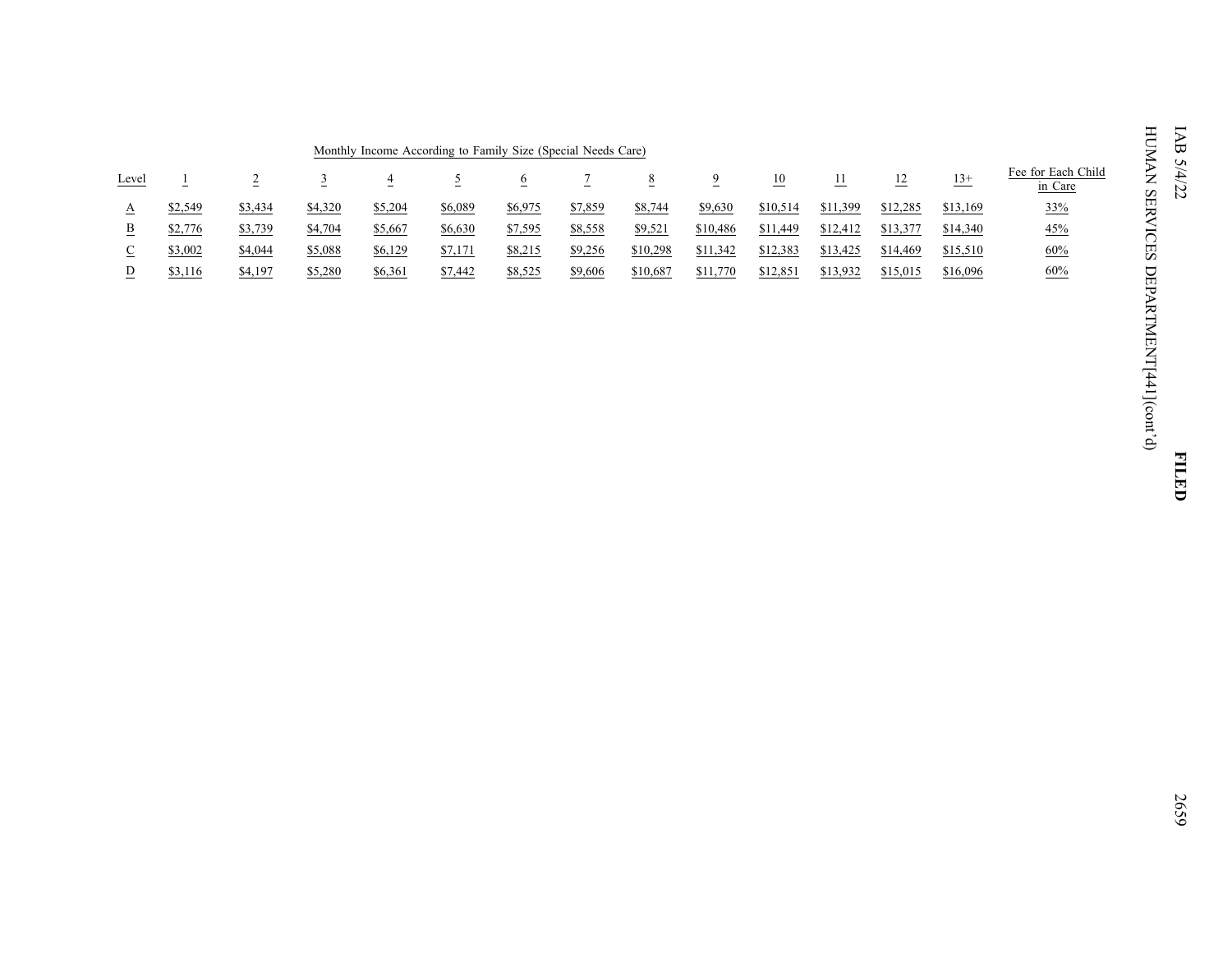(4) To use the tables:

1. Determine which table to use for each child in the family by whether the child needs basic or special needs care.

2. Find the family size used in determining income eligibility for service.

3. Move across the monthly income table to the column headed by that number.

4. Move down the column for the applicable family size to the highest figure that is equal to or less than the family's gross monthly income. Income at or above that amount (but less than the amount in the next row) corresponds to the fee for that eligible child in the last column of that row.

5. Repeat for each eligible child in the family.

*b.* and *c.* No change.

ITEM 3. Amend paragraph **170.4(7)"a"** as follows:

*a. Rate of payment.* The rate of paymen<sup>t</sup> for child care services, excep<sup>t</sup> for in-home care which shall be paid in accordance with 170.4(7)*"d,"* shall be the actual rate charged by the provider for <sup>a</sup> private individual, not to exceed the maximum rates shown below. When a provider does not have a half-day rate in effect, <sup>a</sup> rate is established by dividing the provider's declared full-day rate by 2. When <sup>a</sup> provider has neither <sup>a</sup> half-day nor <sup>a</sup> full-day rate, <sup>a</sup> rate is established by multiplying the provider's declared hourly rate by 4.5. Payment shall not exceed the rate applicable to the provider type and age group as shown in the tables below. To be eligible for the special needs rate, the provider must submit documentation to the child's service worker that the child needing services has been assessed by <sup>a</sup> qualified professional and meets the definition for "child with special needs," and <sup>a</sup> description of the child's special needs, including, but not limited to, adaptive equipment, more careful supervision, or special staff training.

|                       | Table 1<br>Half-Day Rate Ceilings for (Licensed Center) |                         |         |                                         |                                         |                             |         |                  |  |
|-----------------------|---------------------------------------------------------|-------------------------|---------|-----------------------------------------|-----------------------------------------|-----------------------------|---------|------------------|--|
|                       | No QRS Quality Rating                                   |                         |         | <b>QRS</b> Quality Rating<br>$1$ or $2$ | <b>QRS</b> Quality Rating<br>$3$ or $4$ | <b>QRS</b> Quality Rating 5 |         |                  |  |
| Age Group             | Basic                                                   | Special<br><b>Needs</b> | Basic   | Special<br>Needs                        | <b>Basic</b>                            | Special<br><b>Needs</b>     | Basic   | Special<br>Needs |  |
| Infant and<br>Toddler | \$19.30                                                 | \$51.94                 | \$20.50 | \$51.94                                 | \$21.50                                 | \$51.94                     | \$23.21 | \$51.94          |  |
| Preschool             | \$17.00                                                 | \$30.43                 | \$18.00 | \$30.43                                 | \$18.98                                 | \$30.43                     | \$20.00 | \$30.43          |  |
| School<br>Age         | \$13.50                                                 | \$30.34                 | \$14.75 | \$30.34                                 | \$15.00                                 | \$30.34                     | \$16.00 | \$30.34          |  |

|                       | Table 2<br>Half-Day Rate Ceilings for (Child Development Home A/B) |                         |                                         |                         |         |                           |                             |                         |  |
|-----------------------|--------------------------------------------------------------------|-------------------------|-----------------------------------------|-------------------------|---------|---------------------------|-----------------------------|-------------------------|--|
|                       | No QRS Quality Rating                                              |                         | <b>QRS</b> Quality Rating<br>$1$ or $2$ |                         | 3 or 4  | <b>QRS</b> Quality Rating | <b>QRS</b> Quality Rating 5 |                         |  |
| Age Group             | Basic                                                              | Special<br><b>Needs</b> | <b>Basic</b>                            | Special<br><b>Needs</b> | Basic   | Special<br><b>Needs</b>   | Basic                       | Special<br><b>Needs</b> |  |
| Infant and<br>Toddler | \$12.98                                                            | \$19.47                 | \$13.50                                 | \$20.25                 | \$13.75 | \$20.63                   | \$14.00                     | \$21.00                 |  |
| Preschool             | \$12.50                                                            | \$18.75                 | \$12.75                                 | \$19.13                 | \$13.00 | \$19.50                   | \$13.75                     | \$20.63                 |  |
| School<br>Age         | \$10.82                                                            | \$16.23                 | \$11.25                                 | \$16.88                 | \$12.00 | \$18.00                   | \$12.50                     | \$18.75                 |  |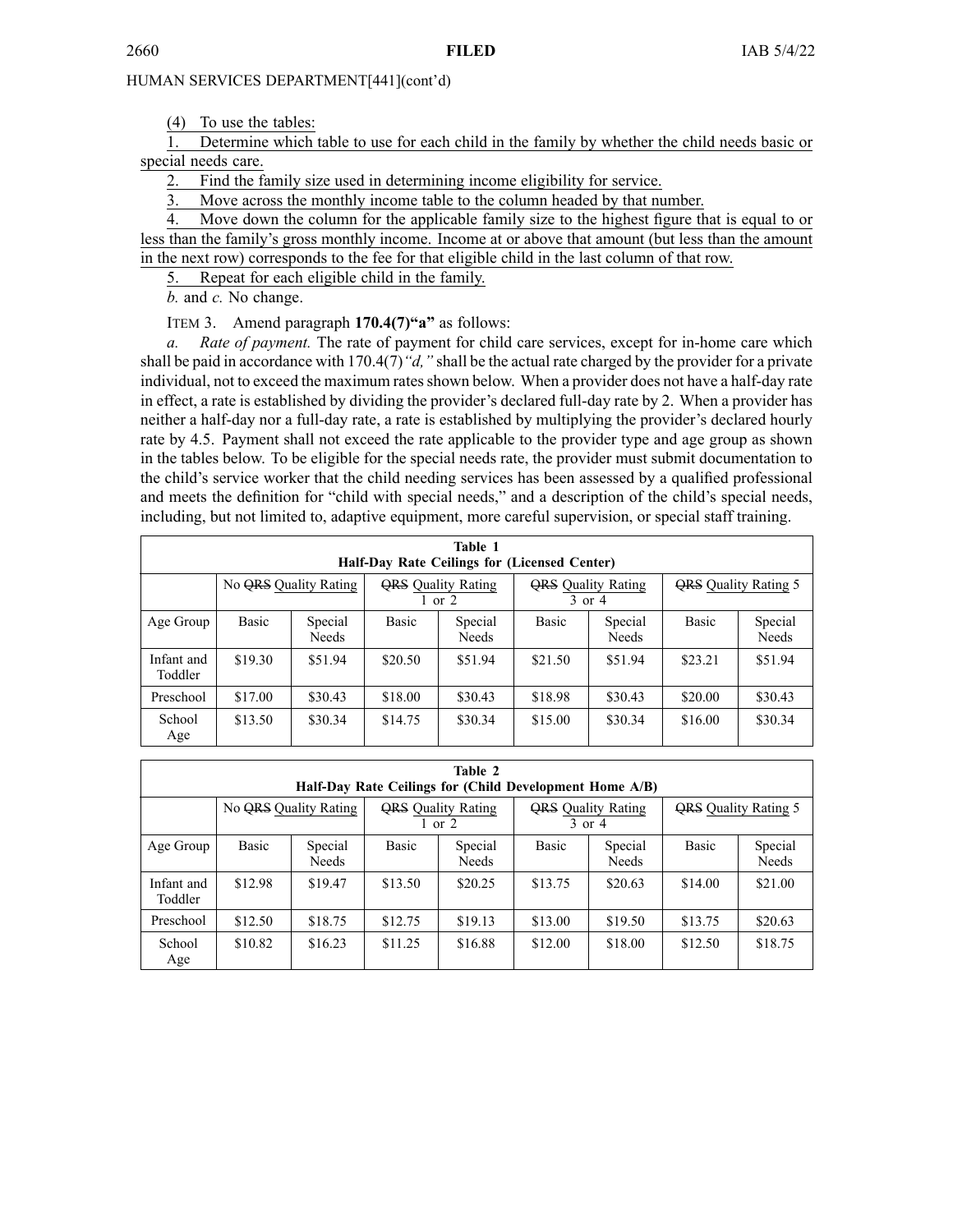| Table 3<br>Half-Day Rate Ceilings for (Child Development Home C) |                       |                         |              |                                         |              |                           |                             |                  |
|------------------------------------------------------------------|-----------------------|-------------------------|--------------|-----------------------------------------|--------------|---------------------------|-----------------------------|------------------|
|                                                                  | No QRS Quality Rating |                         |              | <b>ORS</b> Ouality Rating<br>$1$ or $2$ | $3$ or $4$   | <b>ORS</b> Quality Rating | <b>ORS</b> Ouality Rating 5 |                  |
| Age Group                                                        | Basic                 | Special<br><b>Needs</b> | <b>Basic</b> | Special<br><b>Needs</b>                 | <b>Basic</b> | Special<br><b>Needs</b>   | <b>Basic</b>                | Special<br>Needs |
| Infant and<br>Toddler                                            | \$14.00               | \$21.00                 | \$14.50      | \$21.75                                 | \$15.00      | \$22.50                   | \$15.25                     | \$22.88          |
| Preschool                                                        | \$13.75               | \$20.63                 | \$14.50      | \$21.75                                 | \$14.75      | \$22.13                   | \$15.00                     | \$22.50          |
| School<br>Age                                                    | \$11.25               | \$16.88                 | \$12.50      | \$18.75                                 | \$13.00      | \$19.50                   | \$14.50                     | \$21.75          |

| Table 4<br><b>Half-Day Rate Ceilings for Child Care</b><br>Home (Not Registered) |         |               |  |  |  |  |  |  |
|----------------------------------------------------------------------------------|---------|---------------|--|--|--|--|--|--|
| Age Group                                                                        | Basic   | Special Needs |  |  |  |  |  |  |
| Infant and<br>Toddler                                                            | \$12.98 | \$19.47       |  |  |  |  |  |  |
| Preschool                                                                        | \$12.50 | \$18.75       |  |  |  |  |  |  |
| School Age                                                                       | \$10.82 | \$16.23       |  |  |  |  |  |  |

The following definitions apply in the use of the rate tables:

(1) "Licensed center" shall mean those providers as defined in 170.4(3)*"a."* "Child development home A/B" or "child development home C" shall mean those providers as defined in 170.4(3)*"b."* "Child care home (not registered)" shall mean those providers as defined in 441—Chapter 120.

(2) Under age group, "infant and toddler" shall mean age two weeks to three years; "preschool" shall mean three years to school age; "school age" shall mean <sup>a</sup> child in attendance in full-day or half-day classes.

(3) "No QRS Quality Rating" shall mean <sup>a</sup> provider who is not participating in the quality rating system does not have a current quality rating.

(4) A provider who is rated under the quality rating system shall be paid according to the corresponding QRS quality rating paymen<sup>t</sup> level in the tables above only during the period the rating is valid as defined in 441—Chapter 118. If the provider's QRS quality rating expires, the provider shall be paid according to the "No QRS Quality Rating" paymen<sup>t</sup> level. Programs whose quality rating has expired shall not receive backdated payments once <sup>a</sup> new rating is awarded.

(5) For <sup>a</sup> provider rated "QRS Quality Rating 1" through "QRS Quality Rating 4," if the rating period expires before <sup>a</sup> new QRS quality level is approved, the provider will be paid according to the "No QRS Quality Rating" paymen<sup>t</sup> level until the new QRS quality level is approved.

(6) For <sup>a</sup> provider rated "QRS Quality Rating 5," if <sup>a</sup> renewal application is received before the current rating period expires, the provider will continue to be paid according to the "QRS Quality Rating 5" paymen<sup>t</sup> level until <sup>a</sup> decision is made on the provider's application.

(7) "QRS Quality Rating 1 or 2" shall mean <sup>a</sup> provider who has achieved <sup>a</sup> rating of Level 1 or Level 2 under the quality rating system.

(8) "QRS Quality Rating 3 or 4" shall mean <sup>a</sup> provider who has achieved <sup>a</sup> rating of Level 3 or Level 4 under the quality rating system.

(9) "QRS Quality Rating 5" shall mean <sup>a</sup> provider who has achieved <sup>a</sup> rating of Level 5 under the quality rating system.

# [Filed 4/14/22, effective 7/1/22] [Published 5/4/22]

EDITOR'<sup>S</sup> NOTE: For replacement pages for IAC, see IAC Supplement 5/4/22.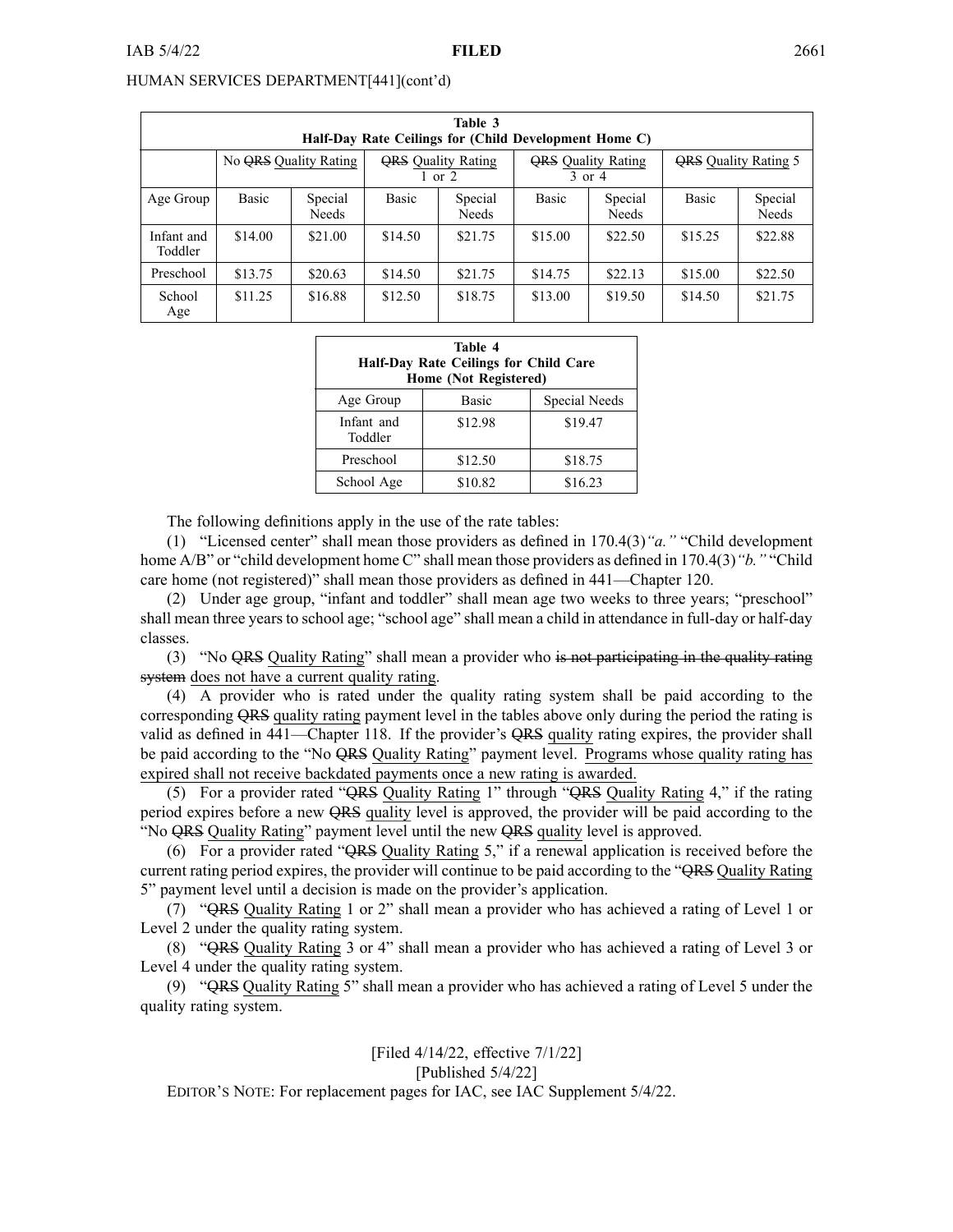# **ARC 6305C**

# **NATURAL RESOURCE COMMISSION[571]**

#### **Adopted and Filed**

#### **Rule making related to definitions of categories**

<span id="page-47-0"></span>The Natural Resource Commission (Commission) hereby amends Chapter 112, "Hunting Preserves," Iowa Administrative Code.

#### *Legal Authority for Rule Making*

This rule making is adopted under the authority provided in Iowa Code sections 455A.5(6) and 484B.2.

#### *State or Federal Law Implemented*

This rule making implements, in whole or in part, Iowa Code sections 484B.1 and 484B.3(1).

#### *Purpose and Summary*

Chapter 112 contains rules governing hunting preserves. This rule making amends rule 571—112.1(484B), which provides definitions of terms used in Chapter 112, including the term "ungulate." "Ungulate" is also defined in Iowa Code chapter 484B, "Hunting Preserves," and an inconsistency currently exists between the definition in the rule and the statutory definition. Because the definition of "ungulate" affects what species may be kept and hunted on <sup>a</sup> hunting preserve, this inconsistency risks confusion for hunting preserve licensees and hunters. This rule making adopts the statutory definition by reference and thereby resolves the inconsistency and ensures that Department of Natural Resources (Department) permitting and enforcement practices conform to state law.

Rule 571—112.1(484B) also provides <sup>a</sup> definition of the term "game birds." Thissame term is defined in Iowa Code chapter 484B. 2021 Iowa Acts, House File 747, which was signed by Governor Reynolds on April 30, 2021, and took effect July 1, 2021, included an amendment to the statutory definition of "game birds." The current definition in the rule differs from the recently amended statutory definition. This rule making adopts the statutory definition by reference and thereby avoids any inconsistencies.

#### *Public Comment and Changes to Rule Making*

Notice of Intended Action for this rule making was published in the Iowa Administrative Bulletin on January 12, 2022, as **ARC 6143C**. A public hearing was held on February 2, 2022, at 1:30 p.m. via video/conference call. No one attended the public hearing. No public comments were received. No changes from the Notice have been made.

#### *Adoption of Rule Making*

This rule making was adopted by the Commission on April 14, 2022.

### *Fiscal Impact*

This rule making has no fiscal impact to the State of Iowa. A copy of the fiscal impact statement is available from the Department upon request.

#### *Jobs Impact*

After analysis and review of this rule making, no impact on jobs has been found. A copy of the jobs impact statement is available from the Department upon request.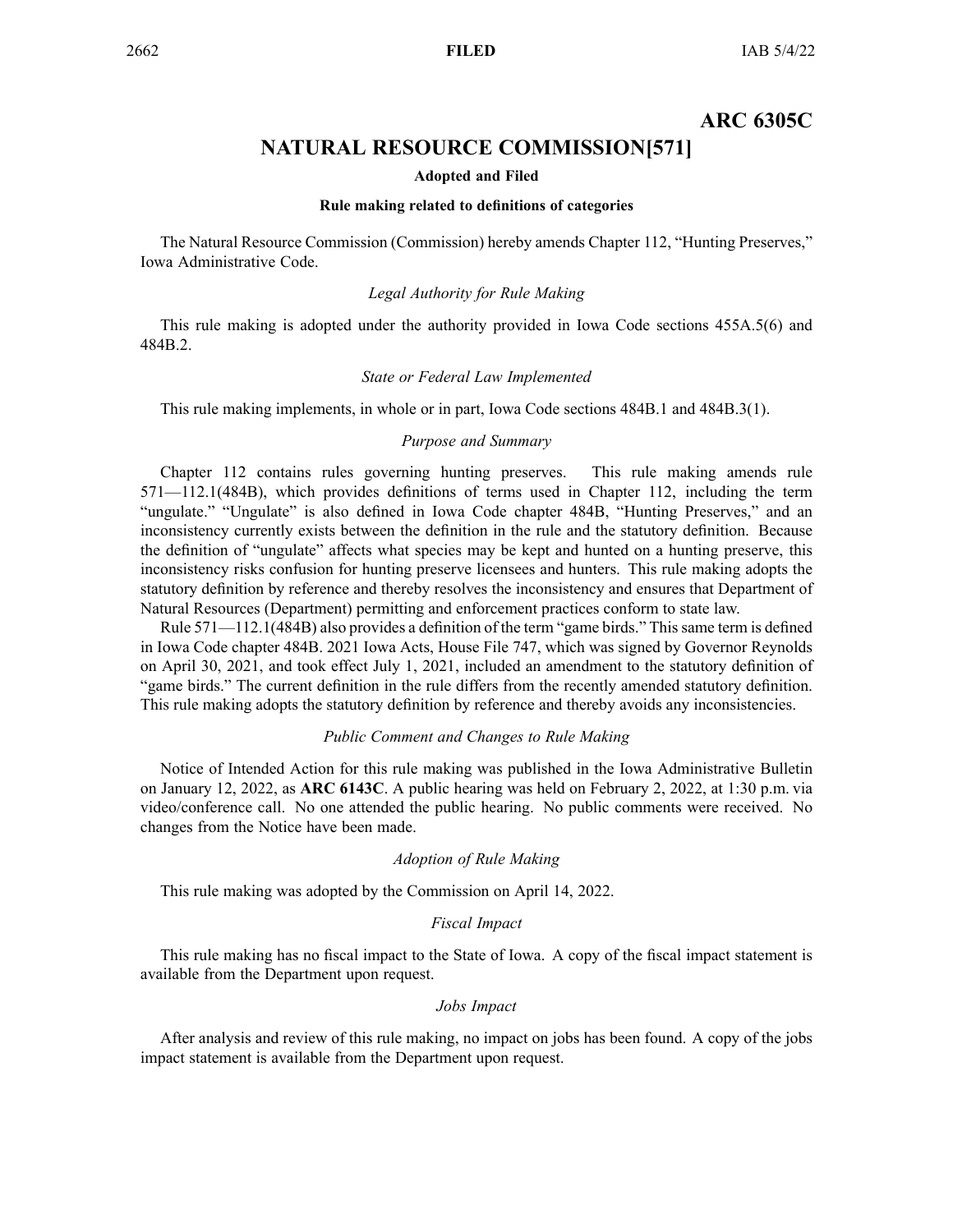#### <span id="page-48-0"></span>NATURAL RESOURCE COMMISSION[571](cont'd)

#### *Waivers*

This rule is subject to the waiver provisions of 571—Chapter 11. Any person who believes that the application of the discretionary provisions of this rule making would result in hardship or injustice to that person may petition the Commission for <sup>a</sup> waiver of the discretionary provisions, if any.

#### *Review by Administrative Rules Review Committee*

The Administrative Rules Review Committee, <sup>a</sup> bipartisan legislative committee which oversees rule making by executive branch agencies, may, on its own motion or on written reques<sup>t</sup> by any individual or group, review this rule making at its regular [monthly](https://www.legis.iowa.gov/committees/meetings/meetingsListComm?groupID=705&ga=89) meeting or at <sup>a</sup> special meeting. The Committee's meetings are open to the public, and interested persons may be heard as provided in Iowa Code section 17A.8(6).

#### *Effective Date*

This rule making will become effective on June 8, 2022.

The following rule-making action is adopted:

Amend rule **571—112.1(484B)**, definitions of "Game birds" and "Ungulate," as follows:

*"Game birds"* means pen-reared birds of the family gallinae and mallard ducks the same as defined in Iowa Code section [484B.1\(5\)](https://www.legis.iowa.gov/docs/ico/section/484B.1.pdf).

*"Ungulate"* means pen-reared, hoofed, nondomesticated mammal (big game) the same as defined in Iowa Code section [484B.1\(10\)](https://www.legis.iowa.gov/docs/ico/section/484B.1.pdf).

[Filed 4/14/22, effective 6/8/22]

[Published 5/4/22]

EDITOR'<sup>S</sup> NOTE: For replacement pages for IAC, see IAC Supplement 5/4/22.

### **ARC 6304C**

### **REGENTS BOARD[681]**

#### **Adopted and Filed**

#### **Rule making related to standardized tests and regent admission index (RAI)**

The Board of Regents hereby amends Chapter 1, "Admission Rules Common to the Three State Universities," Iowa Administrative Code.

*Legal Authority for Rule Making*

This rule making is adopted under the authority provided in Iowa Code section 262.9(3).

*State or Federal Law Implemented*

This rule making implements, in whole or in part, Iowa Code section 262.9(3).

#### *Purpose and Summary*

These amendments to Chapter 1 remove the standardized test as <sup>a</sup> requirement for university admission of first-time undergraduate students but retain it as <sup>a</sup> componen<sup>t</sup> for automatic admission with the RAI. These amendments clarify that a first-time undergraduate student who does not report one or more of the three RAI factors will have the student's application reviewed on an individual basis.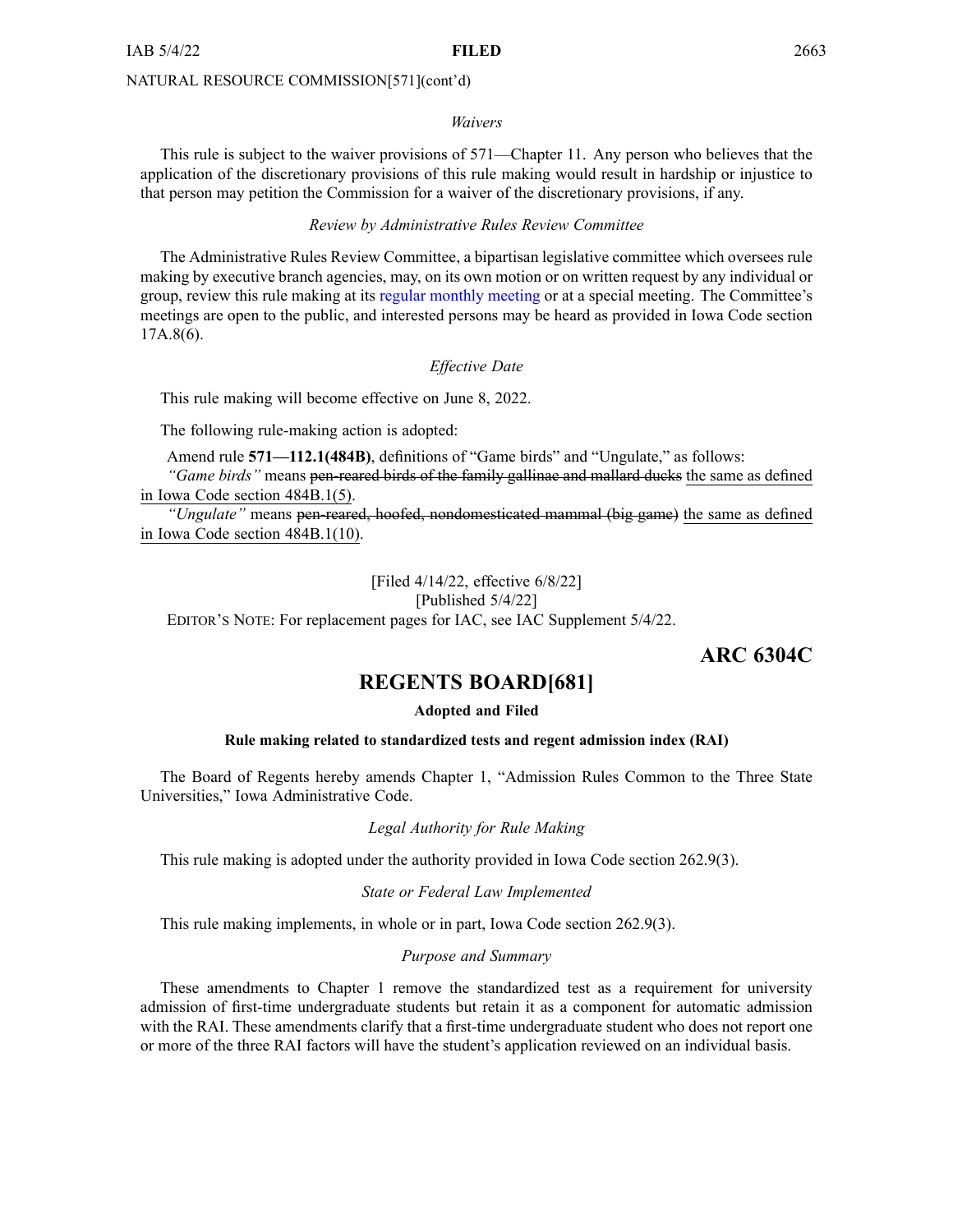#### REGENTS BOARD[681](cont'd)

#### *Public Comment and Changes to Rule Making*

Notice of Intended Action for this rule making was published in the Iowa Administrative Bulletin on February 9, 2022, as **ARC 6181C**. No public comments were received. No changes from the Notice have been made.

#### *Adoption of Rule Making*

This rule making was adopted by the Board on April 7, 2022.

#### *Fiscal Impact*

This rule making has no fiscal impact to the State of Iowa.

#### *Jobs Impact*

After analysis and review of this rule making, no impact on jobs has been found.

*Waivers*

Any person who believes that the application of the discretionary provisions of this rule making would result in hardship or injustice to that person may petition the Board for <sup>a</sup> waiver of the discretionary provisions, if any, pursuan<sup>t</sup> to rule 681—19.18(17A).

#### *Review by Administrative Rules Review Committee*

The Administrative Rules Review Committee, <sup>a</sup> bipartisan legislative committee which oversees rule making by executive branch agencies, may, on its own motion or on written reques<sup>t</sup> by any individual or group, review this rule making at its regular [monthly](https://www.legis.iowa.gov/committees/meetings/meetingsListComm?groupID=705&ga=89) meeting or at <sup>a</sup> special meeting. The Committee's meetings are open to the public, and interested persons may be heard as provided in Iowa Code section 17A.8(6).

#### *Effective Date*

This rule making will become effective on June 8, 2022.

The following rule-making actions are adopted:

ITEM 1. Amend **681—Chapter 1**, preamble, as follows:

PREAMBLE

The state board of regents has adopted the following requirements governing admission of students to the three state universities.

Each university is expected to describe in its catalog the requirements and other information necessary to make the admission process operate within the framework of these requirements.

Amendments and changes in these requirements normally are proposed by the universities to the regen<sup>t</sup> committee on educational relations, which examines the proposals and makes specific recommendations through the council of provosts to the state board of regents, which is empowered by law to establish the admission requirements.

The regen<sup>t</sup> universities recognize that the traditional measures of academic performance do not adequately describe some students' potential for success. Therefore, the regen<sup>t</sup> universities strongly encourage all interested students to apply for admission. Applicants who feel their academic record is not an accurate reflection of their potential for success are encouraged to provide supplemental information explaining their circumstances, in addition to the application, academic transcripts, and test scores.

ITEM 2. Amend subrule 1.1(1) as follows:

**1.1(1)** Application. Applicants must submit <sup>a</sup> formal application for admission, together with the appropriate application fee as approved by the state board of regents pursuan<sup>t</sup> to Iowa Code subsection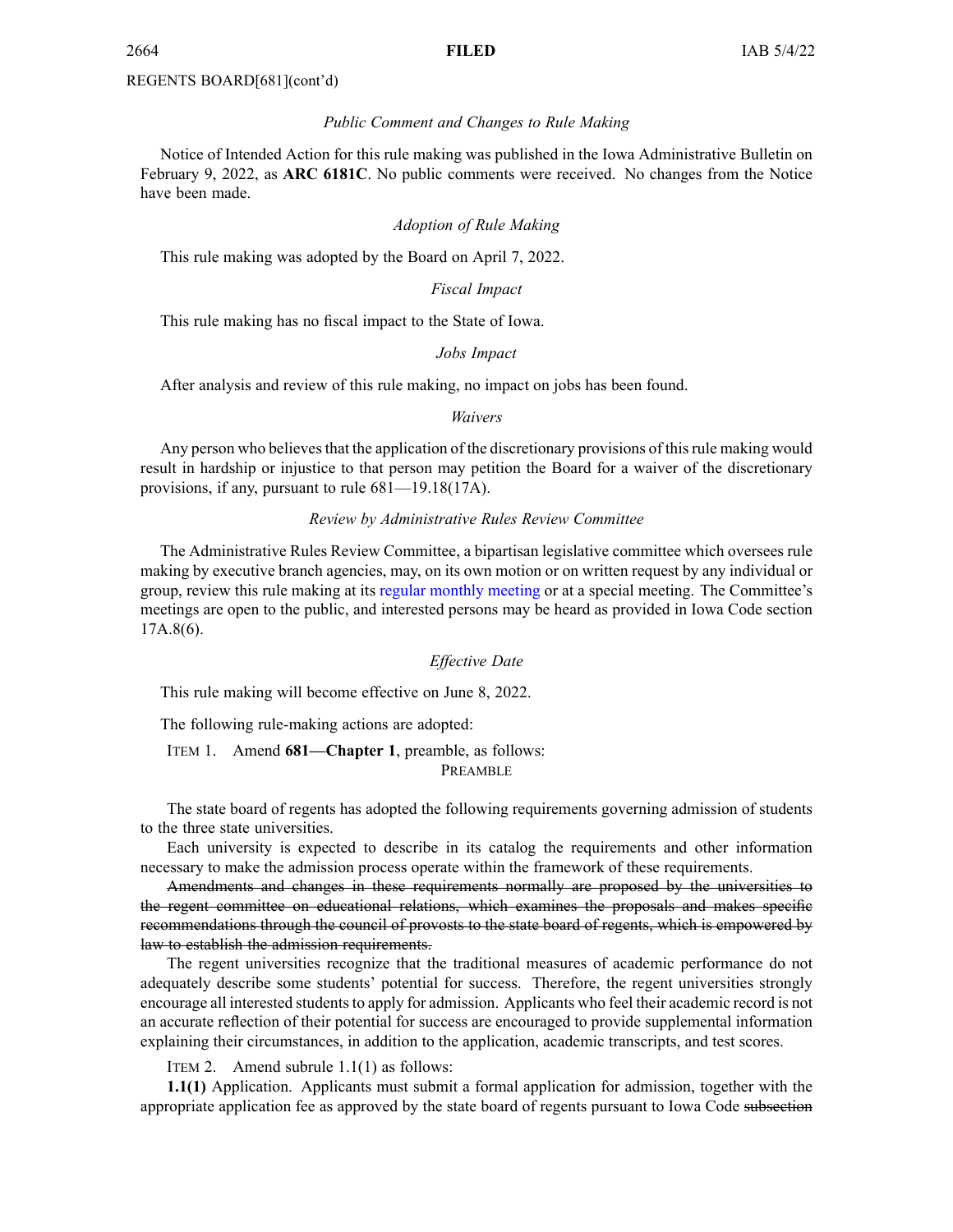#### REGENTS BOARD[681](cont'd)

 $262.9(3)$  section 262.9(19) and detailed in rule 681—1.7(262), and have their secondary school provide <sup>a</sup> transcript of their academic record, including credits and grades, rank in class (when available), and certification of graduation. Applicants must may also submit SAT Reasoning Test or ACT scores. Applicants whose primary language is not English must also meet the English language proficiency requirement specified by each university. Applicants may be required to submit additional information or data to suppor<sup>t</sup> their applications.

ITEM 3. Amend subrule 1.1(2) as follows:

**1.1(2)** Admission criteria.

*a.* A regent admission index (RAI) will be calculated for each freshman applicant using applicants who submit all components used in the equation below. For purposes of calculating the RAI, the ACT composite score has <sup>a</sup> top value of 36 (SAT scores will be converted to ACT composite equivalents), high school GPA is expressed on <sup>a</sup> four-point scale, and number of high school courses completed in the core subject areas is expressed in terms of years or fractions of years of study.

| RAI<br>$=$ | $(3 \times ACT)$<br>composite score) |  | $(30 \times$ high school<br>grade point average) |  | $(5 \times$ number of high<br>school courses completed<br>in the core subject areas) |
|------------|--------------------------------------|--|--------------------------------------------------|--|--------------------------------------------------------------------------------------|
|------------|--------------------------------------|--|--------------------------------------------------|--|--------------------------------------------------------------------------------------|

*b.* Freshman applicants from Iowa high schools who have an RAI of at least 245 and who meet the minimum requirements of the regen<sup>t</sup> universities will qualify for automatic admission to any of the three regen<sup>t</sup> universities. Freshman applicants who have an RAI below 245 or who do not have all components used in the RAI may also be admitted to <sup>a</sup> specific regen<sup>t</sup> university; however, each regen<sup>t</sup> university will review these applications on an individual basis, and admission decisions will be specific to each institution.

ITEM 4. Amend rule  $681 - 1.2(262)$  as follows:

**681—1.2(262) Admission of undergraduate students by transfer from other colleges.** Students desiring admission to the University of Iowa, Iowa State University, or the University of Northern Iowa must meet the requirements in this rule and also any special requirements for the curriculum, school, or college of their choice.

Applicants must submit <sup>a</sup> formal application for admission, together with the appropriate application fee as approved by the state board of regents pursuan<sup>t</sup> to Iowa Code subsection [262.9\(18\)](https://www.legis.iowa.gov/docs/ico/section/262.9.pdf) section [262.9\(19\)](https://www.legis.iowa.gov/docs/ico/section/262.9.pdf) and detailed in rule 681—1.7(262), and reques<sup>t</sup> that each college they have attended send an official transcript of record to the admissions office. High school academic records and standardized test results may also be required. The Test of English as <sup>a</sup> Foreign Language (TOEFL) is required of foreign students whose first language is not English.

**1.2(1)** No change.

**1.2(2)** Admission of students with fewer than 24 semester hours of college credit will be based on high school academic and standardized test records in addition to review of the college record.

**1.2(3)** and **1.2(4)** No change.

This rule is intended to implement Iowa Code section [262.9\(3\)](https://www.legis.iowa.gov/docs/ico/section/262.9.pdf).

ITEM 5. Amend subrule **1.6(1)**, definition of "Accredited private institution," as follows:

*"Accredited private institution"* means an institution of higher education as defined in Iowa Code section 261.9, [subsection](https://www.legis.iowa.gov/docs/ico/section/261.9.pdf) 5 [261.9\(1\)](https://www.legis.iowa.gov/docs/ico/section/261.9.pdf).

[Filed 4/7/22, effective 6/8/22] [Published 5/4/22] EDITOR'<sup>S</sup> NOTE: For replacement pages for IAC, see IAC Supplement 5/4/22.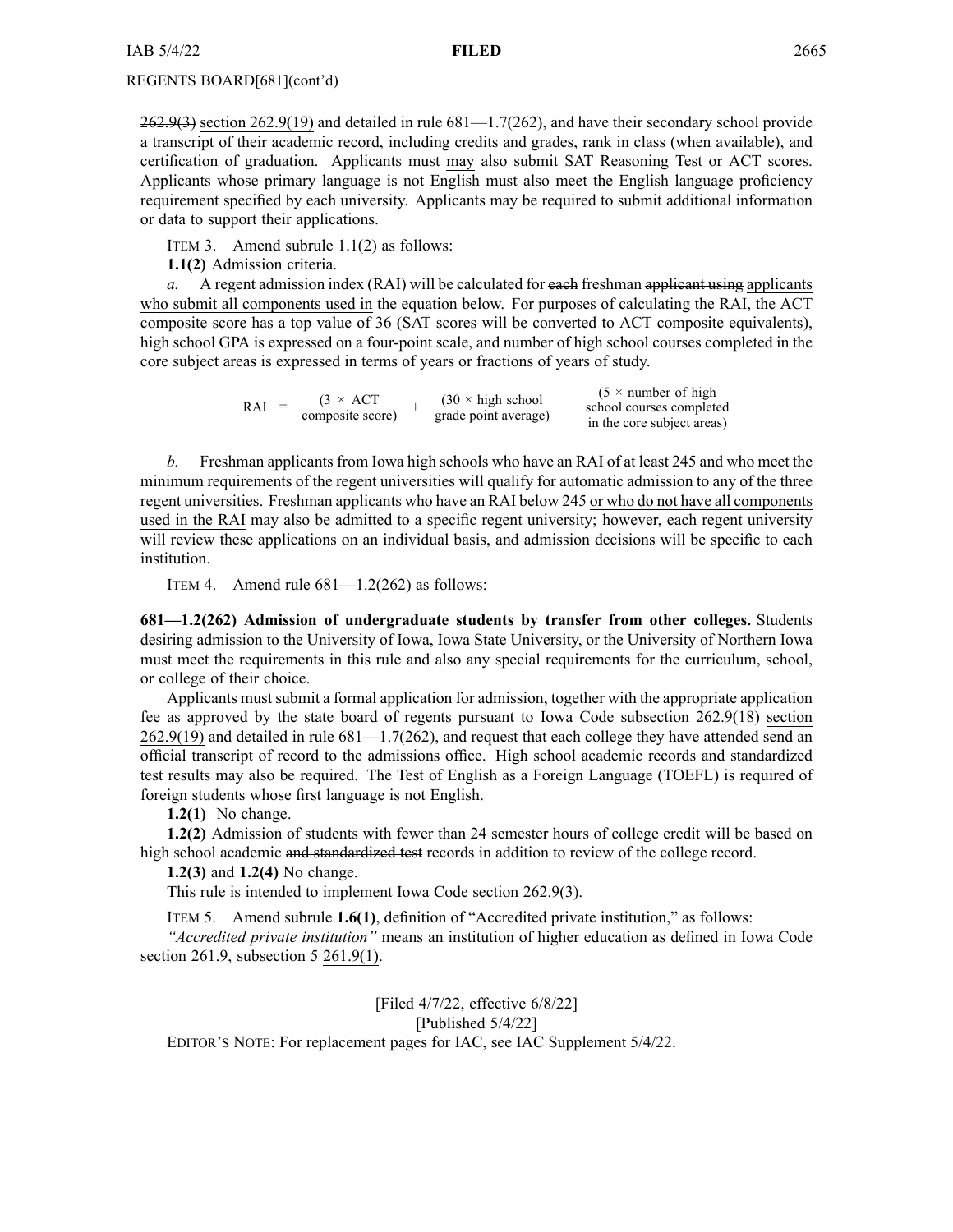# **ARC 6308C**

# **TRANSPORTATION DEPARTMENT[761]**

#### **Adopted and Filed**

#### **Rule making related to emergency vehicle certificate**

<span id="page-51-0"></span>The Transportation Department hereby amends Chapter 451, "Emergency Vehicle Permits," Iowa Administrative Code.

#### *Legal Authority for Rule Making*

This rule making is adopted under the authority provided in Iowa Code sections 307.12, 321.16 and 321.451.

#### *State or Federal Law Implemented*

This rule making implements, in whole or in part, Iowa Code sections 321.16, 321.231 and 321.451.

#### *Purpose and Summary*

This rule making relates to Chapter 451, which allows for the designation of a privately owned vehicle as an authorized emergency vehicle pursuan<sup>t</sup> to Iowa Code section 321.451. These amendments align with existing legal authority and Department practice and eliminate outdated or irrelevant requirements or options.

The following paragraphs further explain the amendments:

 $\bullet$  The title of the chapter is revised to reference emergency vehicle certificates rather than emergency vehicle permits, which more closely aligns with the terminology used in the Iowa Code.

● Updates are made throughout the chapter to correct contact and application submission information for emergency vehicle certificates and to specify that emergency vehicle certificate denial notices are served by first-class mail as permitted by Iowa Code section 321.16.

 $\bullet$  Subrule 451.2(3) is amended in order to address the limitations of the emergency vehicle certificate to align with Iowa Code section 321.231. This amendment also clarifies what constitutes <sup>a</sup> scene of emergency for the purposes of <sup>a</sup> towing or recovery vehicle displaying illuminated emergency lights, because the current rule language is not clear regarding what qualifies as <sup>a</sup> scene of emergency.

#### *Public Comment and Changes to Rule Making*

Notice of Intended Action for this rule making was published in the Iowa Administrative Bulletin on January 12, 2022, as **ARC 6141C**. No public comments were received. No changes from the Notice have been made.

#### *Adoption of Rule Making*

This rule making was adopted by the Department on April 14, 2022.

#### *Fiscal Impact*

This rule making has no fiscal impact to the State of Iowa because there is no fee associated with obtaining an emergency vehicle certificate and this rule making will not cause the Department to issue any more or any fewer certificates.

#### *Jobs Impact*

After analysis and review of this rule making, no impact on jobs has been found.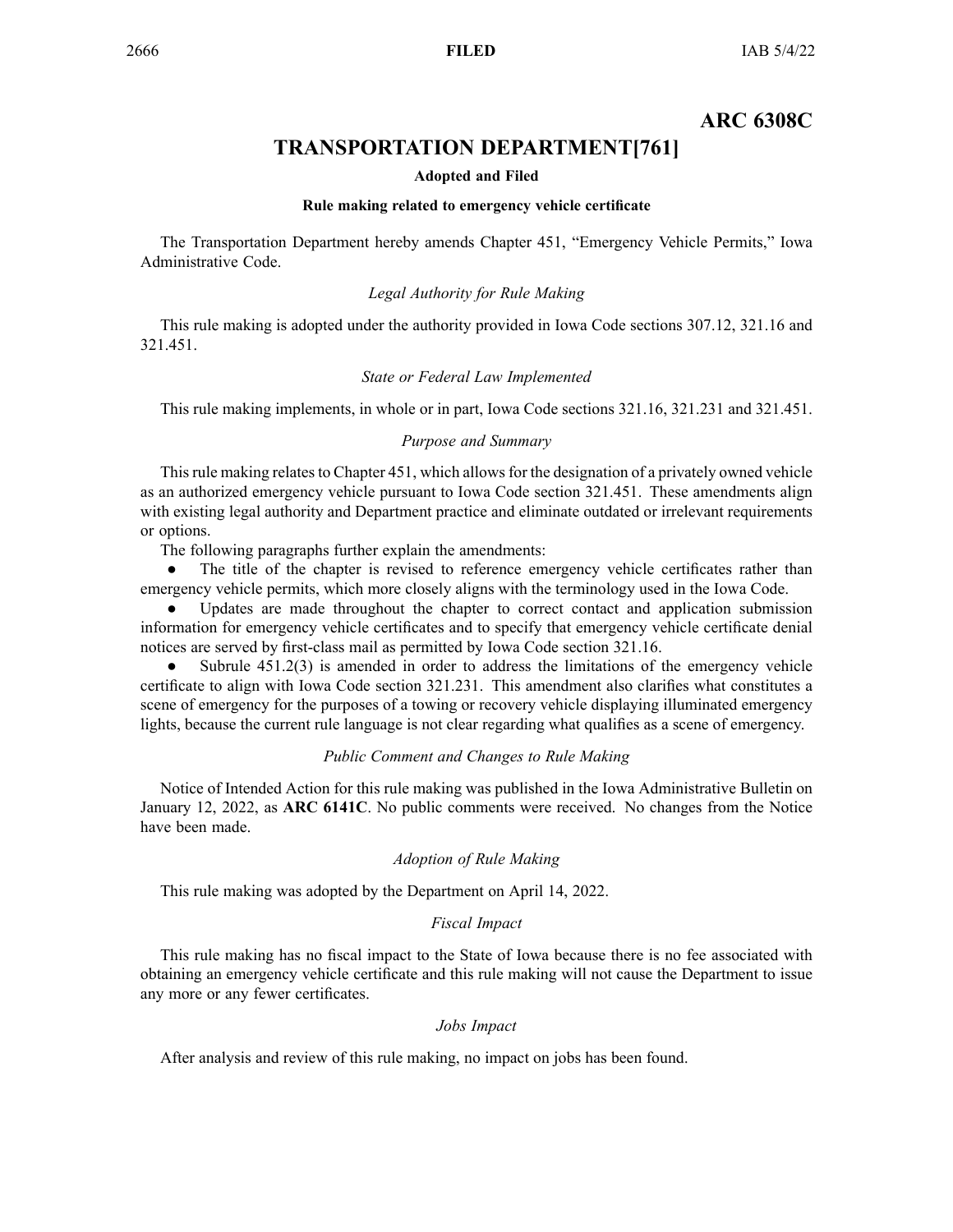#### *Waivers*

Any person who believes that the application of the discretionary provisions of this rule making would result in hardship or injustice to that person may petition the Department for <sup>a</sup> waiver of the discretionary provisions, if any, pursuan<sup>t</sup> to 761—Chapter 11.

#### *Review by Administrative Rules Review Committee*

The Administrative Rules Review Committee, <sup>a</sup> bipartisan legislative committee which oversees rule making by executive branch agencies, may, on its own motion or on written reques<sup>t</sup> by any individual or group, review this rule making at its regular [monthly](https://www.legis.iowa.gov/committees/meetings/meetingsListComm?groupID=705&ga=89) meeting or at <sup>a</sup> special meeting. The Committee's meetings are open to the public, and interested persons may be heard as provided in Iowa Code section 17A.8(6).

#### *Effective Date*

This rule making will become effective on June 8, 2022.

The following rule-making actions are adopted:

ITEM 1. Amend **761—Chapter 451**, title, as follows: EMERGENCY VEHICLE PERMITS CERTIFICATE

ITEM 2. Amend rule  $761-451.1(321)$  as follows:

**761—451.1(321) Information.** Information about certificates of designation for authorized emergency vehicles is available from the office of vehicle and motor carrier services. The address is: Office of Vehicle and Motor Carrier Services, by mail from the Motor Vehicle Division, Iowa Department of Transportation, P.O. Box 9278, Des Moines, Iowa 50306-9278; in person at 6310 SE Convenience Blvd., Ankeny, Iowa; by telephone at (515)237-3110; by email at [vscusto@iowadot.us](mailto:vscusto@iowadot.us); or on the department's website at [www.iowadot.gov](http://www.iowadot.gov).

This rule is intended to implement Iowa Code sections [321.2](https://www.legis.iowa.gov/docs/ico/section/321.2.pdf) and [321.3](https://www.legis.iowa.gov/docs/ico/section/321.3.pdf).

ITEM 3. Amend rule 761—451.2(321) as follows:

#### **761—451.2(321) Authorized emergency vehicle certificate.**

**451.2(1)** *Application.* Application for <sup>a</sup> certificate which designates <sup>a</sup> privately owned vehicle as an authorized emergency vehicle shall be submitted to the office of vehicle and motor carrier services on <sup>a</sup> vehicle division in the form and manner prescribed by the department. The department shall deny an application if the department applicant does not establish for the department that the vehicle will be used as an authorized emergency vehicle, as described in Iowa Code section [321.451](https://www.legis.iowa.gov/docs/ico/section/2016/321.451.pdf), or that the vehicle does not otherwise demonstrate necessity for the designation.

**451.2(2)** No change.

**451.2(3)** *Limitation.* A certificate issued to <sup>a</sup> towing or recovery vehicle is valid only when the vehicle is at the scene of an emergency, unless otherwise authorized by <sup>a</sup> law enforcement officer. In addition to the provisions of Iowa Code section [321.231\(2\)](https://www.legis.iowa.gov/docs/ico/section/321.231.pdf), <sup>a</sup> towing or recovery vehicle with <sup>a</sup> valid certificate of designation may only display illuminated emergency lights in one of the following circumstances:

When the vehicle is at the scene of an emergency, which includes an incident dangerous to the public or roadside operations where increased visibility will mitigate risk of traffic hazards.

When otherwise authorized by a law enforcement officer.

This rule is intended to implement Iowa Code section sections [321.231](https://www.legis.iowa.gov/docs/ico/section/321.231.pdf) and [321.451](https://www.legis.iowa.gov/docs/ico/section/321.451.pdf).

ITEM 4. Amend rule 761—451.3(17A,321) as follows:

#### **761—451.3(17A,321) Application denial or certificate revocation.**

**451.3(1)** No change.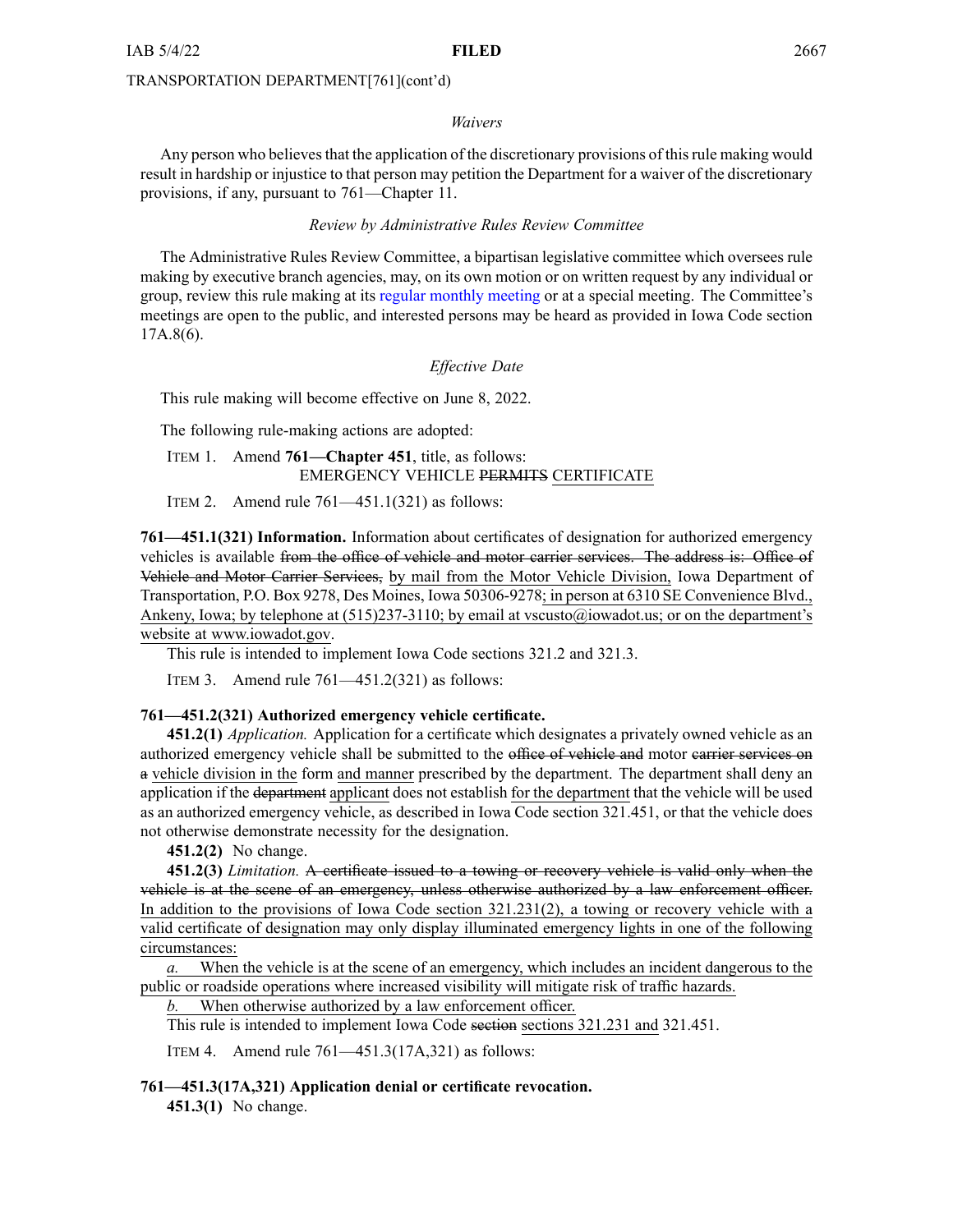<span id="page-53-0"></span>**451.3(2)** The department shall send notice by certified mail to <sup>a</sup> person whose certificate of designation is to be revoked or denied. The department shall send notice by first-class mail when an application is denied. The notice shall be mailed to the person's mailing address as shown on departmental records, and the revocation or denial shall become effective 20 days from the date mailed. A person who is aggrieved by <sup>a</sup> decision of the department and who is entitled to <sup>a</sup> hearing may contest the decision in accordance with 761—Chapter 13. The reques<sup>t</sup> shall be submitted in writing to the director of the office of vehicle and motor carrier services vehicle division. The request shall be deemed timely submitted if it is delivered or postmarked on or before the effective date specified in the notice of revocation or denial.

This rule is intended to implement Iowa Code chapter [17A](https://www.legis.iowa.gov/docs/ico/chapter/2016/17A.pdf) and sections [321.13](https://www.legis.iowa.gov/docs/ico/section/2016/321.13.pdf), [321.16](https://www.legis.iowa.gov/docs/ico/section/321.16.pdf), [321.231](https://www.legis.iowa.gov/docs/ico/section/2016/321.231.pdf) and [321.451](https://www.legis.iowa.gov/docs/ico/section/2016/321.451.pdf).

[Filed 4/14/22, effective 6/8/22] [Published 5/4/22] EDITOR'<sup>S</sup> NOTE: For replacement pages for IAC, see IAC Supplement 5/4/22.

**ARC 6307C**

# **TRANSPORTATION DEPARTMENT[761]**

#### **Adopted and Filed**

#### **Rule making related to commercial driver's license requirements and adoption of federal regulations**

The Transportation Department hereby amends Chapter 520, "Regulations Applicable to Carriers," Chapter 529, "For-Hire Interstate Motor Carrier Authority," Chapter 605, "License Issuance," and Chapter 607, "Commercial Driver Licensing," Iowa Administrative Code.

#### *Legal Authority for Rule Making*

This rule making is adopted under the authority provided in Iowa Code sections 307.12, 321.188, 321.449 and 321.450.

#### *State or Federal Law Implemented*

This rule making implements, in whole or in part, Iowa Code sections 307.27, 321.188, 321.449 and 321.450.

#### *Purpose and Summary*

This rule making aligns Chapters 520, 529 and 607 with federal regulation changes that occurred during the 2021 federal fiscal year. This rule making also amends Chapters 605 and 607 to clarify certain commercial driver's license (CDL) requirements.

**CDL updates**. The amendments to Chapters 605 and 607 align the rules with existing legal authority and current Department practice. In particular, the amendments specify the type of vehicle that <sup>a</sup> person with <sup>a</sup> Class C CDL may operate by relating the rule to the definition of such vehicle in Iowa Code section 321.1(11), and they also outline the process the Department will follow if an applicant for <sup>a</sup> CDL or commercial learner's permit (CLP) fails to retake <sup>a</sup> required test upon <sup>a</sup> determination that the knowledge or skills test was improperly administered. In addition, these amendments clarify that an applicant seeking to add or remove <sup>a</sup> K (intrastate only) restriction is eligible to renew the applicant's CDL online. The current rule language is not clear that <sup>a</sup> Class C commercial vehicle is either <sup>a</sup> vehicle designed to transport 16 or more passengers or <sup>a</sup> vehicle used to transport hazardous materials. The current rule language also does not outline the steps the Department will take to downgrade or cancel <sup>a</sup> CDL or CLP when <sup>a</sup> person fails to retake <sup>a</sup> required test upon <sup>a</sup> finding that the test was improperly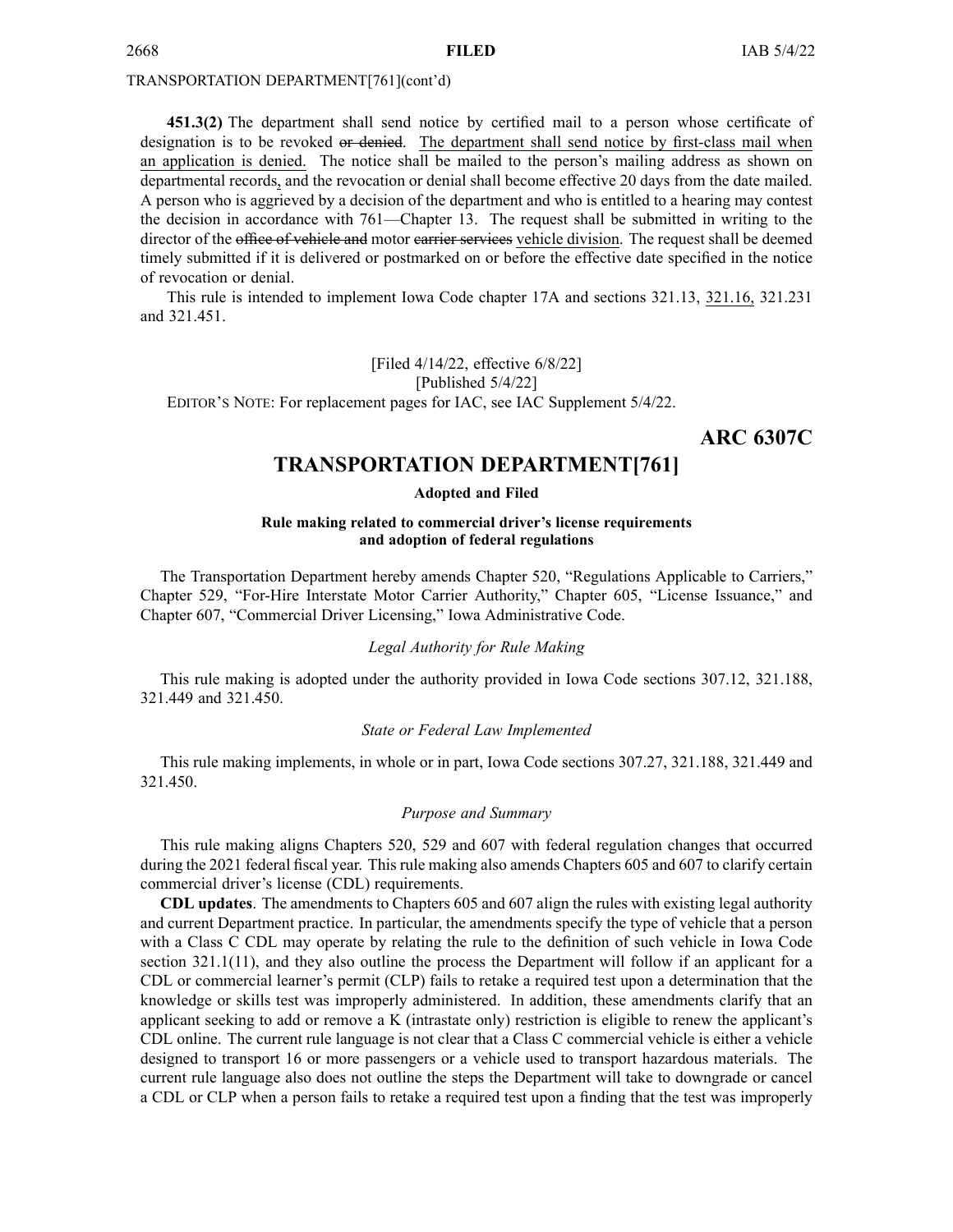administered. The current rule language also does not account for the fact that <sup>a</sup> person who is adding or removing <sup>a</sup> K (intrastate only) restriction from the person's license is eligible to utilize the online CDL renewal process. These rule amendments help clarify these areas for affected parties.

**Annual update.** The remaining amendments are par<sup>t</sup> of the regular annual update in which the Department adopts the most recent updates to the federal regulations. Iowa Code section 321.188 requires the Department to adopt rules to administer CDLs in compliance with certain portions of 49 Code of Federal Regulations (CFR) Part 383. Iowa Code section 321.449 requires the Department to adopt rules consistent with the Federal Motor Carrier Safety Regulations (FMCSR) promulgated under United States Code, Title 49, and found in 49 CFR Parts 385 and 390 to 399. Iowa Code section 321.450 requires the Department to adopt rules consistent with the Federal Hazardous Materials Regulations (HMR) promulgated under United States Code, Title 49, and found in 49 CFR Parts 107, 171 to 173, 177, 178 and 180.

Commercial vehicles transporting goods in interstate commerce are subject to the FMCSR on the effective dates specified in the Federal Register (FR). Commercial vehicles transporting hazardous materials in interstate commerce or transporting certain hazardous materials intrastate are subject to the HMR on the effective dates specified in the FR. The adoption of the federal regulations by the Department will extend the enforcement of the regulations to commercial vehicles operated intrastate unless exempted by statute.

The amendments to Chapter 520 adopt the CFR dated October 1, 2021, for 49 CFR Parts 107, 171, 172, 173, 177, 178, 180, 385 and 390 to 399. The amendment to Chapter 529 adopts the CFR dated October 1, 2021, for 49 CFR Parts 365 to 368 and 370 to 379. The amendment to Chapter 607 adopts the CFR dated October 1, 2021, for certain portions of 49 CFR Part 383.

Proposed federal regulations are published in the FR to allow <sup>a</sup> period for public comment, and after adoption, the final regulations are published in the FR. To ensure the consistency required by statute, the Department adopts the specified parts of 49 CFR as adopted by the United States Department of Transportation.

The following paragraphs provide <sup>a</sup> specific description of the amendments to the FMCSR and the HMR that have become final and effective since the 2021 edition of the CFR that affect Chapters 520, 529 and 607:

#### Amendments to the FMCSR and HMR

### Part 180 (FR Vol. 85, No. 211, Pages 68790-68798, 10-30-20)

This final rule amends the requirements in the HMR relating to the requalification periods for certain U.S. Department of Transportation 4-series specification cylinders in noncorrosive gas service in response to <sup>a</sup> petition for rule making submitted by the National Propane Gas Association. Effective date: November 30, 2020.

Part 395 (FR Vol. 85, No. 227, Pages 74909-74919, 11-24-20)

This final rule clarifies the definitions of the terms "any agricultural commodity," "livestock," and "non-processed food," asthe terms are used in the definition of "agricultural commodity" for the purposes of the "Hours of Service (HOS) of Drivers" regulations promulgated by the Federal Motor Carrier Safety Administration (FMCSA). Under the current regulations, drivers transporting agricultural commodities, including livestock, from the source of the commodities to <sup>a</sup> location within 150 air miles of the source, during harvest and planting seasons as defined by each state, are exemp<sup>t</sup> from the HOS requirements. Furthermore, the HOS requirement for <sup>a</sup> 30-minute rest break does not apply to drivers transporting livestock in interstate commerce while the livestock are on the commercial motor vehicle. This interim final rule clarifies the meaning of these existing definitional terms to ensure that the HOS exemptions are utilized as Congress intended. Effective date: December 9, 2020.

Parts 107, 171-173, 178 and 180 (FR Vol. 85, No. 228, Pages 75680-75717, 11-25-20)

This final rule amends the HMR in response to 24 petitions for rule making submitted by the regulated community between February 2015 and March 2018. This final rule updates, clarifies, or provides relief from various regulatory requirements without adversely affecting safety. The Pipeline and Hazardous Materials Safety Administration (PHMSA) also, as of the effective date of this final rule, withdraws its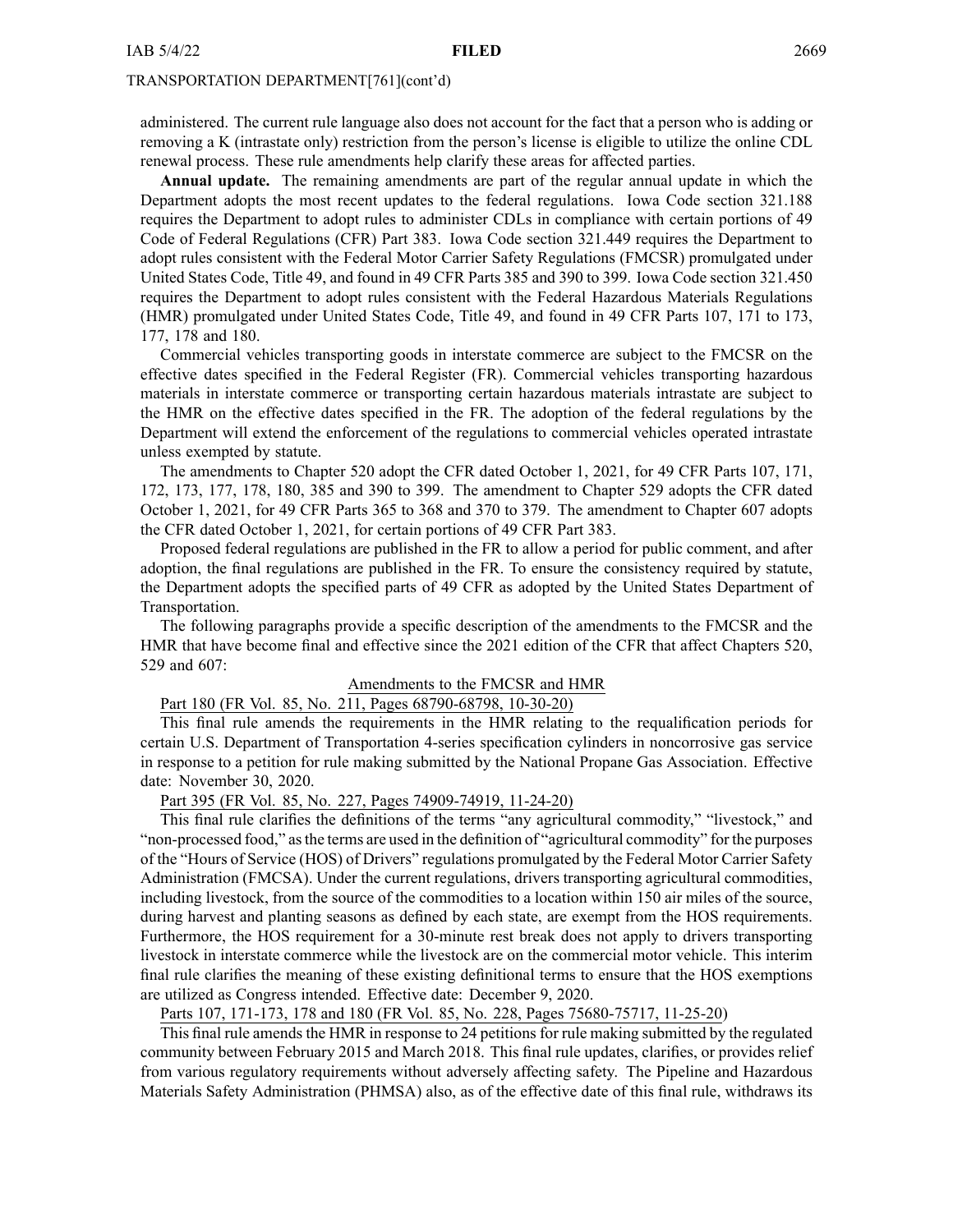September 28, 2017, enforcement discretion regarding the phase-out of mobile refrigeration systems. Effective date: December 28, 2020.

Parts 107, 171-173, 177, 178 and 180 (FR Vol. 85, No. 245, Pages 83366-83403, 12-21-20)

This final rule amends the HMR to correct editorial errors and improves the clarity of certain provisions in the regulations and PHMSA program and procedural regulations. The intended effect of this final rule is to enhance the accuracy and reduce misunderstandings of the regulations. The amendments contained in this final rule are nonsubstantive changes and do not impose new requirements. Effective date: January 20, 2021.

Parts 107, 171, 173, 178 and 180 (FR Vol. 85, No. 248, Pages 85380-85437, 12-28-20)

This final rule amends the HMR to revise certain requirements applicable to the manufacture, use, and requalification of U.S. Department of Transportation specification cylinders. The PHMSA is taking this action in response to petitions for rule making submitted by stakeholders and agency review of compressed gas cylinder regulations. Specifically, the PHMSA is incorporating by reference or updating the references to several Compressed Gas Association publications, amending the filling requirements for compressed and liquefied gases, expanding the use of salvage cylinders, and revising and clarifying the manufacture and requalification requirements for cylinders. Effective date: January 27, 2021.

Parts 107 and 171 (FR Vol. 86, No. 83, Pages 23241-23260, 5-03-21)

This final rule amends the HMR and provides the 2021 inflation adjustment to civil penalty amounts that may be imposed for violations of certain U.S. Department of Transportation regulations. Effective date: May 3, 2021.

Part 107 (FR Vol. 86, No. 104, Pages 29528-29529, 6-02-21)

This final rule amends the HMR and makes <sup>a</sup> technical correction to the effective date listed in an appendix, which was originally amended by <sup>a</sup> final rule published on May 3, 2021, providing the 2021 inflation adjustment to civil penalty amounts that may be imposed for violations of certain U.S. Department of Transportation regulations. Effective date: June 2, 2021.

Parts 383 and 391 (FR Vol. 86, No. 117, Pages 32643-32651, 6-22-21)

This final rule amends the FMCSR to extend the compliance date from June 22, 2021, to June 23, 2025, for several provisions of the FMCSA's April 23, 2015, Medical Examiner's Certification Integration final rule. The FMCSA issued an interim final rule on June 21, 2018, extending the compliance date for these provisions until June 22, 2021. On April 22, 2021, the FMCSA published <sup>a</sup> supplemental notice of proposed rule making that proposed further extending the compliance date to June 23, 2025. This final rule will provide the FMCSA time to complete certain information technology (IT) system development tasks for its National Registry of Certified Medical Examiners (National Registry) and to provide the State Driver's Licensing Agencies (SDLAs) sufficient time to make the necessary IT programming changes when the new National Registry system is completed and available. Effective date: June 22, 2021.

Part 383 (FR Vol. 86, No. 123, Pages 34631-34636, 6-30-21)

This final rule amends the FMCSR to finalize the FMCSA's final interim final rule revising a December 8, 2016, final rule regarding "Minimum Training Requirements for Entry-Level Commercial Motor Vehicle Operators" (ELDT final rule). This final rule finalizesthe extension of the compliance date for the ELDT final rule from February 7, 2020, to February 7, 2022. This action provides the FMCSA additional time to complete development of the Training Provider Registry (TPR) and provides SDLAs time to modify their IT systems and procedures, as necessary, to accommodate their receipts of driver-specific ELDT data from the TPR. Effective date: July 30, 2021.

Parts 383, 385, 390 and 391 (FR Vol. 86, No. 127, Pages 35633-35653, 7-07-21)

This final rule amends the FMCSR by making technical changes to correct inadvertent errors and omissions, to remove or update obsolete references, and to improve the clarity and consistency of certain regulatory provisions. The final rule also makes nondiscretionary, ministerial changes that are statutorily mandated and changes that merely align regulatory requirements with the underlying statutory authority. Finally, the final rule contains two minor changes to the FMCSA's rules of agency procedure or practice that relate to separation of functions and allow the FMCSA and state personnel to conduct off-site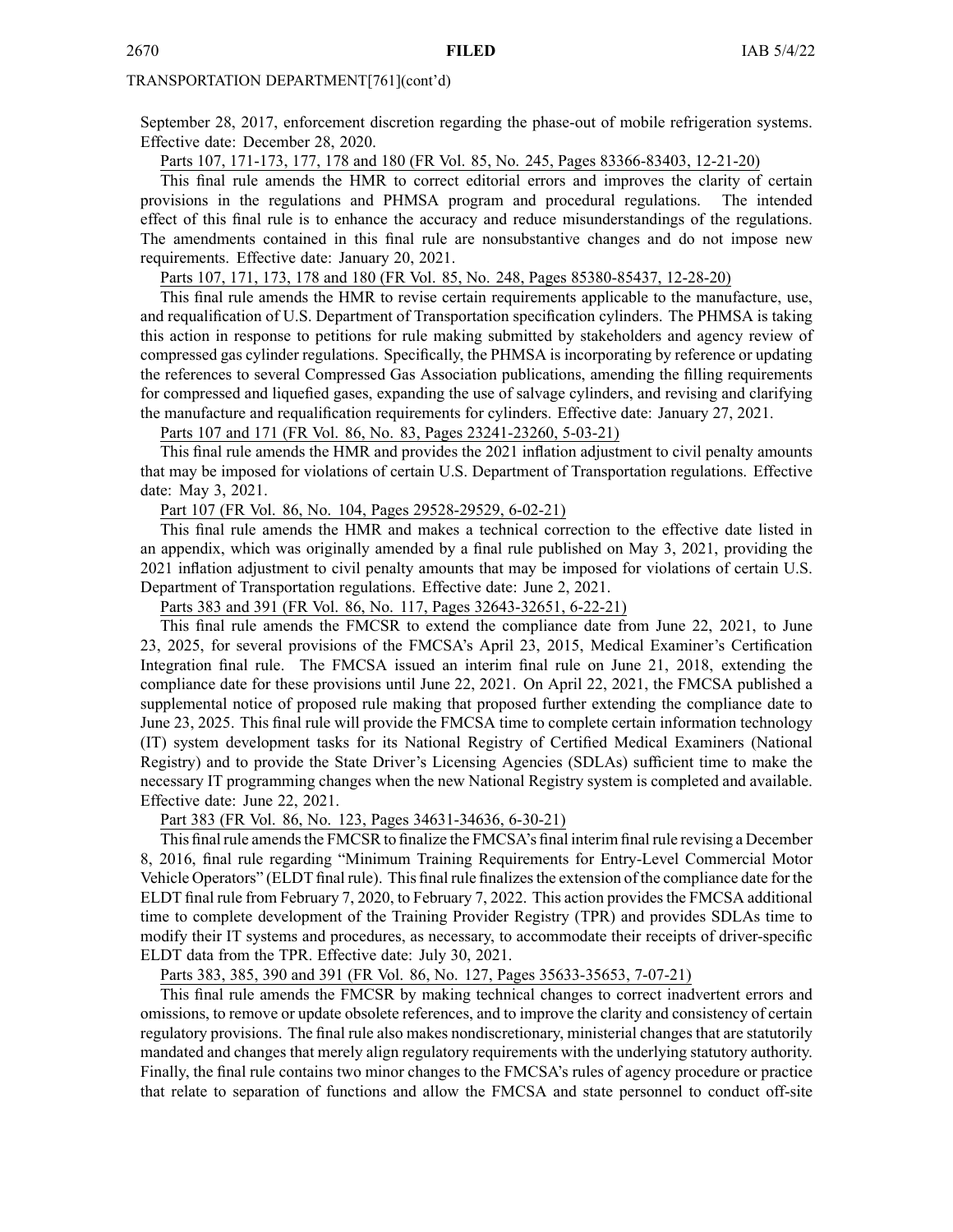compliance reviews of motor carriers following the same safety fitness determination criteria used in on-site compliance reviews. Effective date: July 7, 2021.

Part 385 (FR Vol. 86, No. 164, Pages 48038-48044, 8-27-21)

This final rule amends the FMCSR to incorporate by reference the Commercial Vehicle Safety Alliance's (CVSA) "Operational Policy 4: Inspector Training and Certification," as required by the Fixing America's Surface Transportation Act (FAST Act). The CVSA policy provides the current policy and practices for FMCSA employees, state or local governmen<sup>t</sup> employees, and contractors to obtain and maintain certification for conducting driver or vehicle inspections. Consistent with the requirements of the FAST Act, this final rule substitutes the most recent version of the CVSA policy, reflecting revisions to the version referenced in the July 8, 2019, notice of proposed rule making. The revisions include availability of inspector certification extensions under declared emergency situations adopted in response to the COVID-19 national emergency. This final rule also replaces an interim final rule in place since 2002. Effective date: August 27, 2021.

#### *Public Comment and Changes to Rule Making*

Notice of Intended Action for this rule making was published in the Iowa Administrative Bulletin on February 23, 2022, as **ARC 6207C**. No public comments were received. No changes from the Notice have been made.

#### *Adoption of Rule Making*

This rule making was adopted by the Department on April 14, 2022.

#### *Fiscal Impact*

The fiscal impact cannot be determined. The federal regulations adopted by this rule making were subject to fiscal impact review by either the FMCSA or the PHMSA when the regulations were enacted and were determined not to be cost-prohibitive.

#### *Jobs Impact*

These amendments may have <sup>a</sup> slight impact on CDL holders and motor carrier operations. However, these amendments should not negatively impact jobs or employment opportunities because the regulations align the rules to federal regulations and clarify that an applicant seeking to add or remove <sup>a</sup> K (intrastate only) restriction is eligible to renew the applicant's CDL online. These amendments will bring uniformity and consistency to the industry, which should have <sup>a</sup> positive impact on employment.

#### *Waivers*

Various portions of the federal regulations and Iowa statutes allow some exceptions when the exceptions will not adversely impact the safe transportation of commodities on the nation's highways. Granting additional exceptions for drivers and the motor carrier industry in Iowa would adversely impact the safety of the traveling public in Iowa.

#### *Review by Administrative Rules Review Committee*

The Administrative Rules Review Committee, <sup>a</sup> bipartisan legislative committee which oversees rule making by executive branch agencies, may, on its own motion or on written reques<sup>t</sup> by any individual or group, review this rule making at its regular [monthly](https://www.legis.iowa.gov/committees/meetings/meetingsListComm?groupID=705&ga=89) meeting or at <sup>a</sup> special meeting. The Committee's meetings are open to the public, and interested persons may be heard as provided in Iowa Code section 17A.8(6).

#### *Effective Date*

This rule making will become effective on June 8, 2022.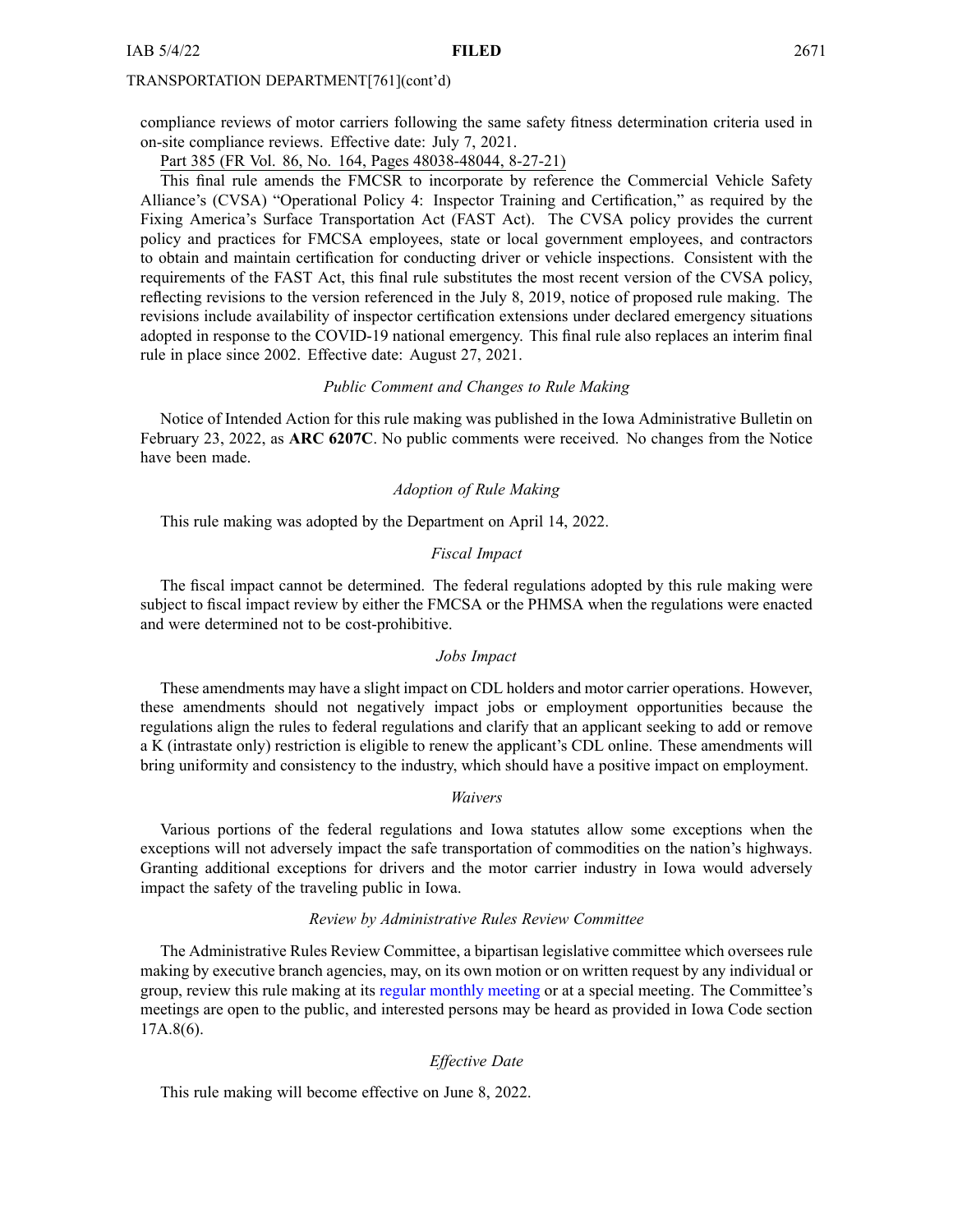The following rule-making actions are adopted:

ITEM 1. Amend paragraph **520.1(1)"a"** as follows:

*a. Motor carrier safety regulations.* The Iowa department of transportation adopts the Federal Motor Carrier Safety Regulations, 49 CFR Parts 385 and 390-399 (October 1, 2020 2021).

ITEM 2. Amend paragraph **520.1(1)"b"** as follows:

*b. Hazardous materials regulations.* The Iowa department of transportation adopts the Federal Hazardous Materials Regulations, 49 CFR Parts 107, 171-173, 177, 178, and 180 (October 1, 2020 2021).

ITEM 3. Amend rule 761—529.1(327B) as follows:

**761—529.1(327B) Motor carrier regulations.** The Iowa department of transportation adopts the Code of Federal Regulations, 49 CFR Parts 365-368 and 370-379, dated October 1, 2020 2021, for regulating interstate for-hire carriers.

Copies of this publication are available from the state law library or at [www.fmcsa.dot.gov](http://www.fmcsa.dot.gov).

ITEM 4. Amend paragraph **605.25(8)"a,"** introductory paragraph, as follows:

*a.* An applicant who is otherwise eligible to renew <sup>a</sup> commercial driver's license must meet the same eligibility requirements for renewing <sup>a</sup> noncommercial driver's license listed in paragraph 605.25(7)*"a"* to renew the license electronically and, excep<sup>t</sup> that numbered paragraph 605.25(7)*"a"*(9)"3" shall not apply if the applicant is adding or removing the K restriction from the license at the time of renewal. The applicant must also meet the following criteria:

ITEM 5. Amend paragraph **607.10(1)"d"** as follows:

- *d.* The following portions of 49 CFR Part 383 (October 1, 2020 2021):
- (1) Section 383.51, Disqualification of drivers.
- (2) Subpart E—Testing and Licensing Procedures.
- (3) Subpart G—Required Knowledge and Skills.
- (4) Subpart H—Tests.

ITEM 6. Amend subrule 607.16(2) as follows:

**607.16(2)** *Validity.*

*a.* A Class A commercial driver's license allows <sup>a</sup> person to operate <sup>a</sup> combination of commercial motor vehicles as specified in Iowa Code section [321.189\(1\)](https://www.legis.iowa.gov/docs/ico/section/321.189.pdf)*"a."* sections [321.1\(11\)](https://www.legis.iowa.gov/docs/ico/section/321.1.pdf) and [321.189\(1\)](https://www.legis.iowa.gov/docs/ico/section/321.189.pdf)*"a"*(1). With the required endorsements and subject to the applicable restrictions, <sup>a</sup> Class A commercial driver's license is valid to operate any vehicle. Before the department administers the skills test for <sup>a</sup> Class A commercial driver's license to an applicant for the first time, the applicant must comply with the entry-level driver training requirements as provided in Iowa Code section [321.188](https://www.legis.iowa.gov/docs/ico/section/321.188.pdf).

*b.* A Class B commercial driver's license allows <sup>a</sup> person to operate <sup>a</sup> commercial motor vehicle as specified in Iowa Code section [321.189\(1\)](https://www.legis.iowa.gov/docs/ico/section/321.189.pdf)*"b."* sections [321.1\(11\)](https://www.legis.iowa.gov/docs/ico/section/321.1.pdf) and [321.189\(1\)](https://www.legis.iowa.gov/docs/ico/section/321.189.pdf)*"a"*(2). With the required endorsements and subject to the applicable restrictions, <sup>a</sup> Class B commercial driver's license is valid to operate any vehicle excep<sup>t</sup> <sup>a</sup> truck-tractor semitrailer combination as <sup>a</sup> chauffeur (Class D) or <sup>a</sup> vehicle requiring <sup>a</sup> Class A commercial driver's license. Before the department administers the skills test for <sup>a</sup> Class B commercial driver's license to an applicant for the first time, the applicant must comply with the entry-level driver training requirements as provided in Iowa Code section [321.188](https://www.legis.iowa.gov/docs/ico/section/321.188.pdf).

*c.* A Class C commercial driver's license allows <sup>a</sup> person to operate <sup>a</sup> commercial motor vehicle asspecified in Iowa Code section [321.189\(1\)](https://www.legis.iowa.gov/docs/ico/section/321.189.pdf)*"c."* sections [321.1\(11\)](https://www.legis.iowa.gov/docs/ico/section/321.1.pdf) and [321.189\(1\)](https://www.legis.iowa.gov/docs/ico/section/321.189.pdf)*"a"*(3) if the vehicle is designed to transport 16 or more passengers, including the driver, or is used in the transportation of hazardous materials as defined in 49 CFR Section 383.5. With the required endorsements and subject to the applicable restrictions, <sup>a</sup> Class C commercial driver's license is valid to operate any vehicle excep<sup>t</sup> <sup>a</sup> vehicle requiring <sup>a</sup> Class A or Class B commercial driver's license.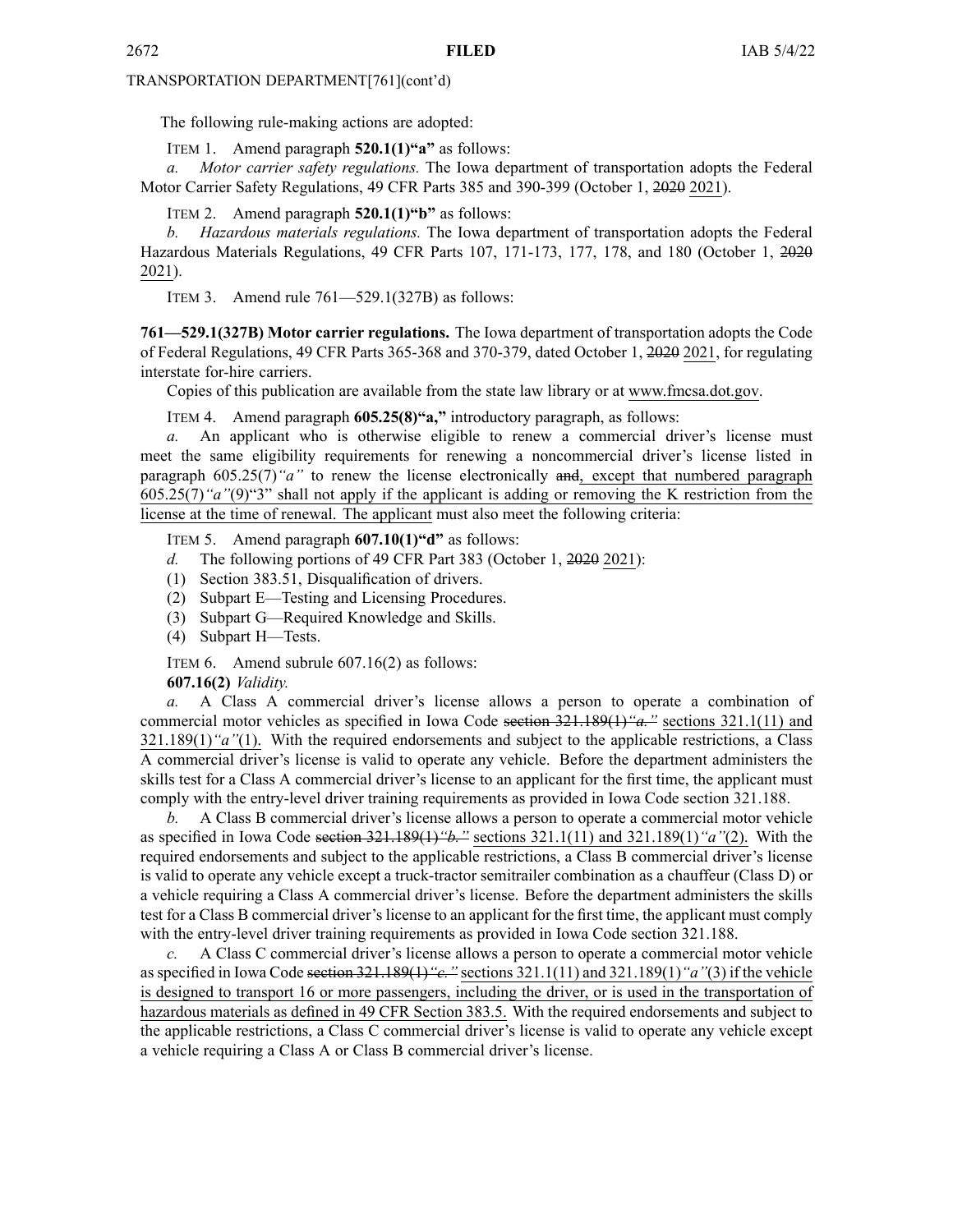<span id="page-58-0"></span>*d.* to *h.* No change.

ITEM 7. Amend rule 761—607.31(321) as follows:

#### **761—607.31(321) Test results.**

**607.31(1)** to **607.31(4)** No change.

**607.31(5)** *Downgrade or cancellation when retesting is required.*

*a.* When retesting is required under subrule 607.31(2) or 607.31(4), the department shall notify the person of the requirement to retake the applicable knowledge or skills test.

*b.* If the person fails to contact the department within 30 days after receipt of the notice, fails to appear for <sup>a</sup> scheduled retest, or fails the knowledge or skills test, the department shall, in accordance with the authority in 49 CFR Section 383.5 and Iowa Code section [321.201](https://www.legis.iowa.gov/docs/ico/section/321.201.pdf), take one of the following actions:

(1) Downgrade the person's commercial driver's license or commercial learner's permit if the person held valid noncommercial driving privileges prior to obtaining the license or permit.

(2) Cancel the person's commercial driver's license or commercial learner's permit pursuan<sup>t</sup> to 761—subrule 615.7(3) if the applicant did not hold valid noncommercial driving privileges prior to obtaining the license or permit.

When a person's commercial driver's license or commercial learner's permit has been downgraded or canceled under this subrule, the person must comply with all applicable retesting requirements in order to regain the license or permit, in addition to any other applicable requirements for licensure.

This rule is intended to implement Iowa Code sections [321.180](https://www.legis.iowa.gov/docs/ico/section/2017/321.180.pdf), [321.186](https://www.legis.iowa.gov/docs/ico/section/321.186.pdf), [321.187](https://www.legis.iowa.gov/docs/ico/section/321.187.pdf), and [321.188](https://www.legis.iowa.gov/docs/ico/section/321.188.pdf) and [321.201](https://www.legis.iowa.gov/docs/ico/section/321.201.pdf).

[Filed 4/14/22, effective 6/8/22]

#### [Published 5/4/22]

EDITOR'<sup>S</sup> NOTE: For replacement pages for IAC, see IAC Supplement 5/4/22.

**ARC 6306C**

# **TRANSPORTATION DEPARTMENT[761]**

#### **Adopted and Filed**

#### **Rule making related to emergency contact information**

The Transportation Department hereby amends Chapter 601, "Application for License," and Chapter 630, "Nonoperator's Identification," Iowa Administrative Code.

### *Legal Authority for Rule Making*

This rule making is adopted under the authority provided in Iowa Code sections 307.12 and 321.197.

#### *State or Federal Law Implemented*

This rule making implements, in whole or in part, Iowa Code section 321.197.

#### *Purpose and Summary*

This rule making updates Chapters 601 and 630 to conform the rules with 2021 Iowa Acts, House File 435, which amended Iowa Code section 321.197. House File 435 required the Department to reques<sup>t</sup> emergency contact information from every customer during <sup>a</sup> driver's license or nonoperator's identification card transaction. The legislation also gave customers the option of providing the Department with emergency contact information outside of during <sup>a</sup> driver's license or nonoperator's identification card transaction.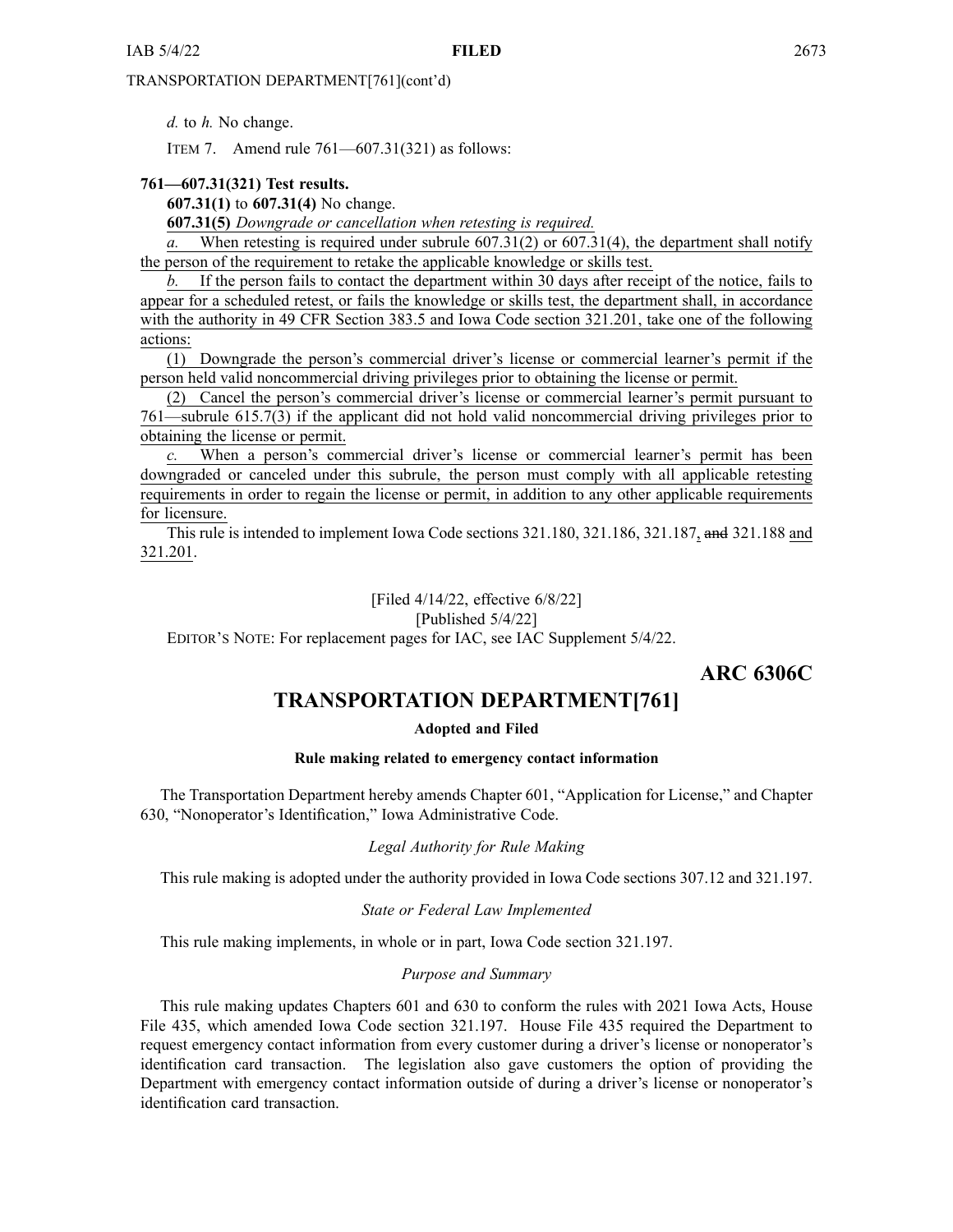These amendments outline the process for customers to submit emergency contact information to the Department to be used by law enforcement in the event of an accident or other emergency. Submission of emergency contact information is voluntary and is not <sup>a</sup> mandatory condition of processing <sup>a</sup> driver's license or nonoperator's identification card transaction. These amendments allow the customer to submit information for up to two emergency contacts and require one of the emergency contacts to be the customer's parent, guardian, or custodian if the customer is an unemancipated minor. Additionally, the amendments lay out the steps that <sup>a</sup> customer can take to change the customer's emergency contact information or to reques<sup>t</sup> to op<sup>t</sup> out of being listed as an emergency contact for another person.

#### *Public Comment and Changes to Rule Making*

Notice of Intended Action for this rule making was published in the Iowa Administrative Bulletin on February 23, 2022, as **ARC 6200C**. No public comments were received. No changes from the Notice have been made.

#### *Adoption of Rule Making*

This rule making was adopted by the Department on April 14, 2022.

#### *Fiscal Impact*

This rule making has no fiscal impact to the State of Iowa beyond any impact anticipated by the legislation.

#### *Jobs Impact*

After analysis and review of this rule making, no impact on jobs has been found.

#### *Waivers*

Any person who believes that the application of the discretionary provisions of this rule making would result in hardship or injustice to that person may petition the Department for <sup>a</sup> waiver of the discretionary provisions, if any, pursuan<sup>t</sup> to 761—Chapter 11.

#### *Review by Administrative Rules Review Committee*

The Administrative Rules Review Committee, <sup>a</sup> bipartisan legislative committee which oversees rule making by executive branch agencies, may, on its own motion or on written reques<sup>t</sup> by any individual or group, review this rule making at its regular [monthly](https://www.legis.iowa.gov/committees/meetings/meetingsListComm?groupID=705&ga=89) meeting or at <sup>a</sup> special meeting. The Committee's meetings are open to the public, and interested persons may be heard as provided in Iowa Code section 17A.8(6).

#### *Effective Date*

This rule making will become effective on June 8, 2022.

The following rule-making actions are adopted:

ITEM 1. Adopt the following **new** rule 761—601.3(321):

**761—601.3(321) Emergency contact information.** Pursuant to Iowa Code section [321.197](https://www.legis.iowa.gov/docs/ico/section/321.197.pdf), <sup>a</sup> person may voluntarily provide the department with emergency contact information.

#### **601.3(1)** *Form and submission.*

*a.* Emergency contact information provided to the department shall meet the requirements and be used in the circumstances set forth in Iowa Code section [321.197\(2\)](https://www.legis.iowa.gov/docs/ico/section/321.197.pdf)*"b."*

*b.* Emergency contact information may be provided to the department through any of the following methods: